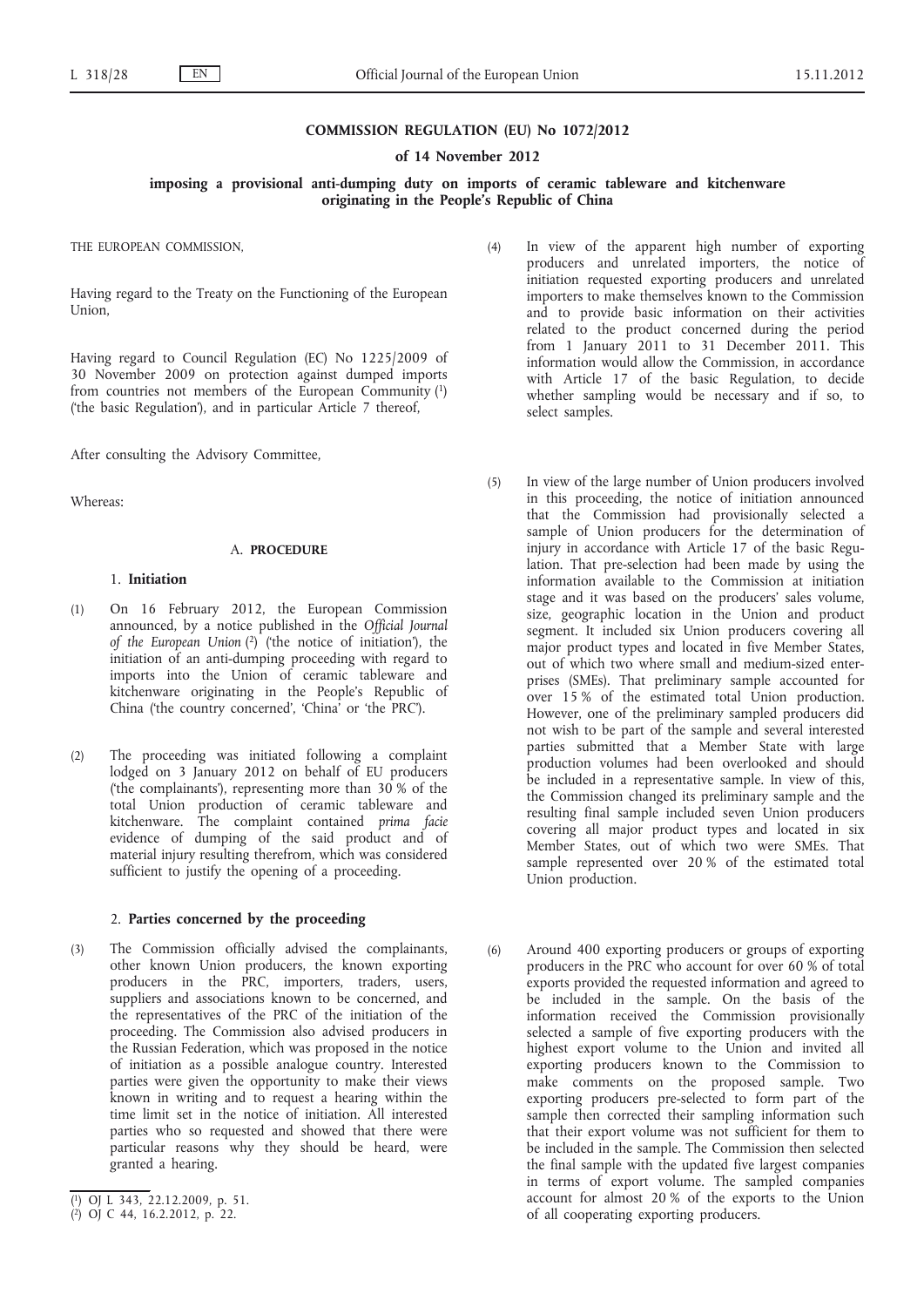- (7) The companies or groups of companies finally selected to be included in the sample are:
	- (a) Hunan Hualian China Industry Co., Ltd and its related companies,
	- (b) Guangxi Sanhuan Enterprise Group Holding Co., Ltd and its related companies,
	- (c) CHL International Ltd and its related companies,
	- (d) Shandong Zibo Niceton-Marck Huaguang Ceramics Limited and its related companies ('Niceton'), and
	- (e) Guangxi Province Beiliu City Laotian Ceramics Co., Ltd
- (8) One company contested the selection of sampled companies and claimed that it should be included in the sample. It argued that its inclusion would not make the number of sampled companies unreasonable or cause delays to the investigation, especially since the company is a relatively small exporter. It further claimed that the company is foreign-owned and that the sample would not be representative without its inclusion.
- (9) The Commission recalls that the selection of sampled companies was made on the basis of the largest quantities of volumes in accordance with Article  $17(1)$  of the basic Regulation taking into account the number of producers that could reasonably be investigated within the time available. Considering that the company is a relatively small exporter, its inclusion would not add any value to the representativeness of the sample in terms of volume exported. Furthermore, it is also noted that the company came forward very late — four months after the final selection had been communicated to all exporting producers and also after verification visits at the selected companies' premises had taken place. The request to be included in the sample has therefore been rejected.
- (10) More than sixty unrelated importers replied by the deadline to the sampling questions and offered cooperation in the proceeding. From those companies, five were selected to form the sample. These five unrelated importers were selected on the basis of the volumes and value of imports and resales in the Union, their geographical location, their business model and their product segment. The sampled companies corresponded to the largest representative volumes and value of imports and resales in the Union which could reasonably be investigated within the time available. According to the figures reported at the sampling stage, they accounted for ca. 6 % of the imports of the product concerned during the IP.
- (11) In order to allow exporting producers in the PRC to submit a claim for market economy treatment ('MET') or individual treatment ('IT'), if they so wished, the

Commission sent claim forms to the Chinese exporting producers that had so requested and to the Chinese authorities.

- (12) Eleven Chinese exporting producers or groups of exporting producers requested MET pursuant to Article 2(7) of the basic Regulation, or IT should the investigation establish that they did not meet the conditions for MET. Three of these claimants were included in the sample whereas the other eight were not. One of these exporting producers, not included in the sample, subsequently withdrew its MET request while retaining its claim for IT. The remaining two exporting producers in the sample and four other companies, not included in the sample, requested IT only.
- (13) The Commission sent questionnaires to the five sampled exporting producers in the PRC and to almost 300 other exporting producers in the PRC that had so requested. Moreover, questionnaires were sent to the seven Union producers selected in the sample, the five importers selected in the sample, four associations of retailers and distributors and also to individual retailers and distributors who so requested. In addition, questionnaires were sent to exporting producers in India, Turkey, Brazil, Thailand and Russia, which were considered candidate countries for the selection of an appropriate analogue country.
- (14) Replies were received from thirteen exporting producers or groups of exporting producers in the PRC and from three producers from possible analogue countries (Brazil, Thailand and Russia). Furthermore, questionnaire replies were received from the seven Union producers selected in the sample and the five importers selected in the sample. Questionnaire replies were also received from one retailer, one distributor and two associations of retailers and distributors.
- (15) In addition, the Commission received submissions from more than 20 importers not related to an exporting producer, several retailers, a provider of marketing programmes and from the Chinese Chamber of Light Industrial Products and Arts-Crafts (CCCLA).
- (16) The Commission sought and verified all the information deemed necessary for a provisional determination of dumping, resulting injury and Union interest. Verification visits were carried out at the premises of the following companies:

(a) *Union producers*

- (17) Verification visits were carried out at the premises of the seven sampled Union producers.
- (18) The sampled Union producers as well as other cooperating Union producers requested, on the grounds of the provisions of Article 19 of the basic Regulation, that their identities be kept confidential. They claimed that the disclosure of their identity could lead to a risk of significant adverse effects.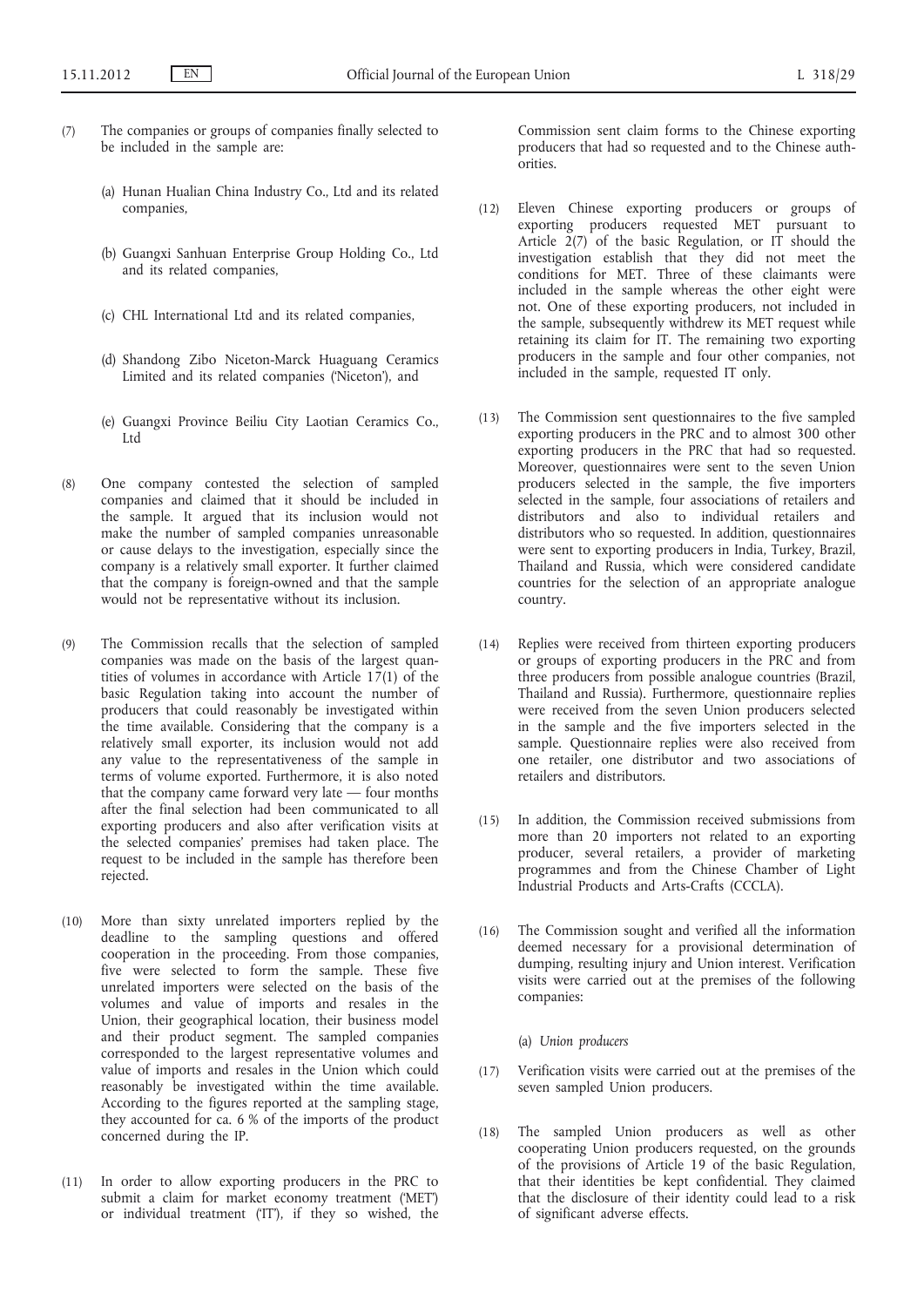- (19) Certain complainant Union producers supply customers in the Union that also source their products from China, thus benefiting directly from these imports. Those complainants considered themselves therefore in a sensitive position since some of their clients might not be satisfied with their lodging or supporting a complaint against alleged injurious dumping. For these reasons they considered that there was a risk of retaliation by some of their clients. In addition, certain complainant Union producers are also exporting to China. Those companies deemed that lodging or supporting a complaint against alleged injurious dumping could represent a threat to their business in China. The request was granted as it was sufficiently substantiated.
- (20) The representatives of certain exporting producers, the CCCLA and some unrelated importers claimed that they could not properly exercise their right of defence because the identity of the complainants and supporters had not been disclosed. They argued that, in those circumstances, parties were precluded from commenting on standing, material injury, whether producers could be excluded from the Union industry according to Article 4(1)(a) of the basic Regulation and/or the representativity of the sample. However, it is noted that the Commission ensured that these issues could be verified and dealt with in the files available for inspection by interested parties, such as correspondence to interested parties, via notes on standing and the sample selection and via requiring properly documented submissions from other parties. The claim was therefore rejected.
	- (b) *Exporting producers in the PRC*
		- Hunan Hualian China Industry Co, Ltd, Hunan Hualian Ebillion Industry Co., Ltd, Hunan Liling Hongguanyao China Industry Co., Ltd and Hunan Hualian Yuxiang China Industry Co., Ltd (*Hunan Hualian*)
		- Guangxi Sanhuan Enterprise Group Holding Co., Ltd and Guangxi Sanhuan Lucky Xinda Export & Import Co., Ltd (*Guangxi Sanhuan*)
		- CHL International Ltd and CHL Porcelain Industries Ltd (*CHL*)
		- Shandong Zibo Niceton-Marck Huaguang Ceramics Limited, Shandong Silver Phoenix Company Limited and a related trader based in Hong Kong, Niceton International Limited (*Niceton*)
		- Guangxi Province Beiliu City Laotian Ceramics Co., Ltd
		- Fujian Dehua Hiap Huat Koyo Toki Co., Ltd
		- Shenzhen Baosanhe Ceramics Industrial Co., Ltd
		- Chaozhou Fairway Ceramics Manufacturing Co., Ltd
		- Chaozhou Mingyu Porcelain Industries Co., Ltd
- Shenzhen Grand Collection Industrial Co., Ltd and Chaozhou Grand Collection Tableware Co., Ltd (*Grand Collection*)
- Tienshan (Handan) Tableware Co., Ltd
- Zibo Kun Yang Ceramic Corporation Limited
- (c) *Union importers*
	- Symbol srl, Treviso, Italy;
	- Metro AG, Dusseldorf, Germany;
	- Ritzenhoff & Breker GmbH & Co. KG, Bad Driburg, Germany;
	- Joseph Maeser GmbH, Dornbirn, Austria;
	- IKEA Supply AG, Pratteln, Switzerland
- (d) *Exporting producer in the analogue country*
- (21) The cooperating Brazilian producer requested that its identity should remain confidential as its disclosure could result in significant adverse effects on its business. The request was deemed warranted and hence accepted.

# 3. **Investigation period**

- (22) The investigation of dumping and injury covered the period from 1 January 2011 to 31 December 2011 ('investigation period' or 'IP'). The examination of the trends relevant for the assessment of injury covered the period from 1 January 2008 to the end of the investigation period (the period considered).
- (23) The complainants claimed that the period for assessment of injury should be extended by one year and start in 2007 whereas CCCLA claimed that it should be shortened by one year and start only in 2009. As concerns the first claim, it was not granted given that nothing on file substantiated that a period considered of five years would reflect trends better, as suggested by the complainants. As to the second claim, CCCLA referred in general terms to WTO case law which would have established that WTO members cannot select a baseline that results in a mere endpoint-to-endpoint comparison and that if a change in the baseline year can easily reverse a finding of injury, the WTO member might have difficulty establishing the existence of material injury. However, the investigation showed that reducing the period considered in this case would result in an unnecessarily short analysis period which moreover, in view of the impact of the economic crisis on certain indicators, could have offered a biased picture of injury trends. Thus, both claims were provisionally rejected.

# B. **PRODUCT CONCERNED AND LIKE PRODUCT**

### 1. **Product concerned**

(24) The product concerned is ceramic tableware and kitchenware currently falling within CN codes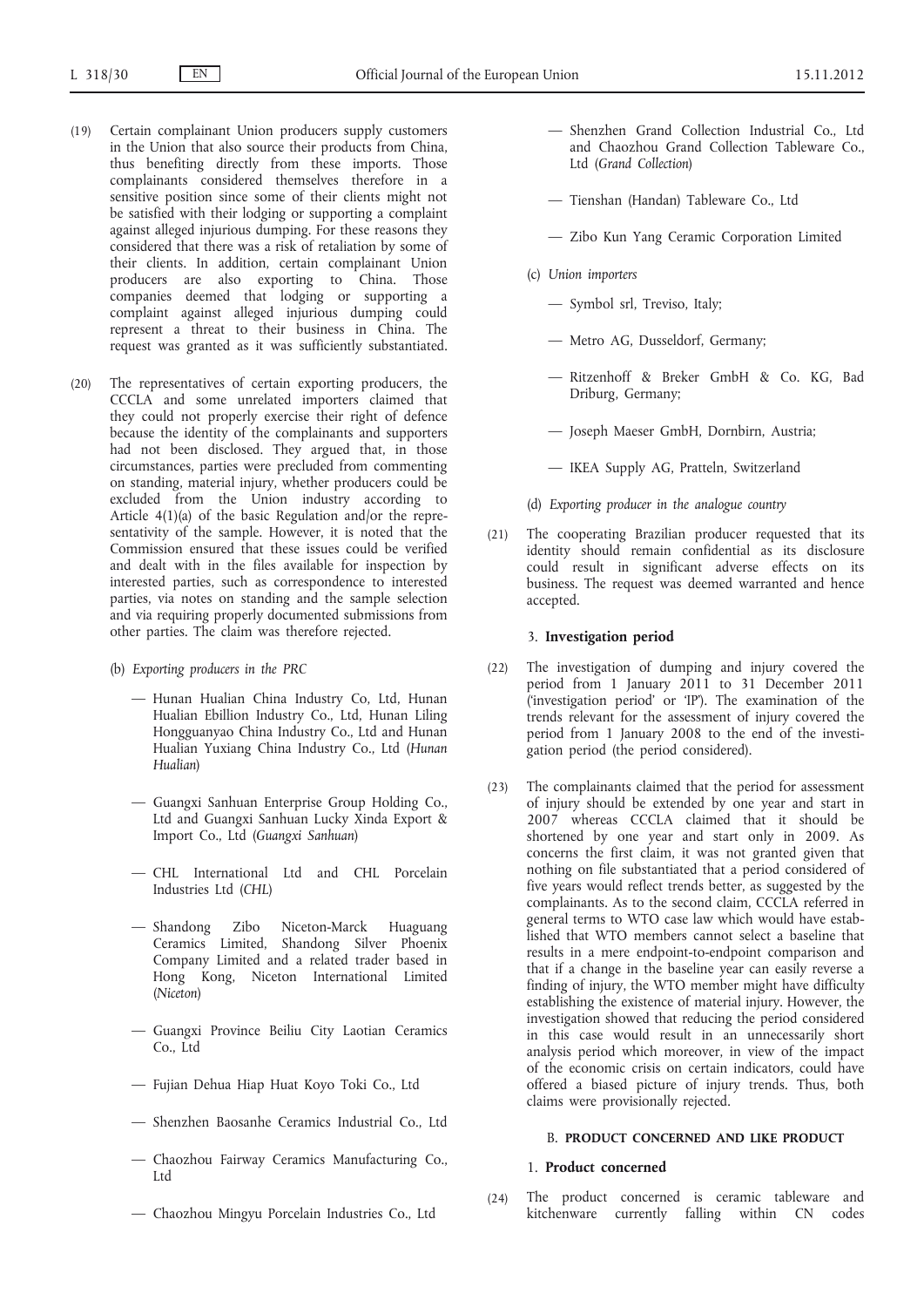6911 10 00, ex 6912 00 10, ex 6912 00 30, ex 6912 00 50 and ex 6912 00 90 and originating in the People's Republic of China (the product concerned). It can be of porcelain or china, of common pottery, stoneware, earthenware or fine pottery or other materials. The main raw materials include minerals such as kaolin, feldspar and quartz and the composition of raw materials used determines the type of the final ceramic product produced.

(25) Ceramic tableware and kitchenware items are commercialised in a large variety of forms that have been evolving over time. They are used in a wide range of places, e.g. households, hotels, restaurants or care establishments.

#### 1.1. *Claims for exclusion*

(26) During the investigation, several claims for exclusion of specific products from the product scope were submitted and analysed. The analysis of these claims is summarized hereunder.

### 1.1.1. (Fine) bone china

- (27) In its representations CCCLA claimed that (fine) bone china should be excluded from the product scope of the investigation. Allegedly, (fine) bone china is fundamentally different from other kinds of table and kitchenware due to differences in physical characteristics, production processes, end-uses and consumer perception. Made of bull bone powder, its high levels of whiteness and translucency would be noticeable. With a very high mechanical strength and chip resistance, it would be produced in much thinner cross-sections and via a more sophisticated and costly production not typically used by Union producers. Also, only few Union producers would be manufacturing (fine) bone china.
- (28) With regard to these claims, the investigation revealed firstly that there is no universally accepted definition of bone china. (Fine) bone china is just one form of softpaste porcelain, a big share of the raw materials being the same as for other ceramic items. In its submissions CCCLA contradicted itself as to the combination and share of the different ingredients. Secondly, the investigation could not confirm that (fine) bone china required a much more sophisticated production process. Thirdly, the use of (fine) bone china as tableware is identical everywhere, be it in China or in the Union. Also, hardness and robustness are not specific to (fine) bone china. For instance, also ceramic tableware for restaurants or catering is specially hard and robust. Last but not least, (fine) bone china is manufactured by a number of Union producers and it is in competition with imports of (fine) bone china originating in China. The claims for the exclusion of (fine) bone china from the product scope of the investigation are therefore provisionally rejected.

# 1.1.2. Ceramic (kitchen) knives

- (29) Two exporting producers, CCCLA and various importers claimed that ceramic (kitchen) knives should be excluded from the product scope. This claim is based on the allegation that, in view of their specificities, such knives and other types of ceramic tableware and kitchenware could not be considered as forming one single product. Ceramic (kitchen) knives usually have a ceramic material made of zirconium oxide for the blade which is not used for 'standard' tableware such as cups and plates. Their degree of interchangeability with the main categories of the product under investigation would be limited.
- (30) The investigation revealed that ceramic (kitchen) knives have the same physical characteristics (shape and hardness), industry design and end-use (slicing) as metal (kitchen) knives. Consequently, they are different from the other products covered by the proceeding because the latter are mainly items aimed at retaining foodstuff due to their specific design and physical characteristics.
- (31) Moreover, it was claimed that the technology to produce those ceramic (kitchen) knives would be inexistent in the Union, so continuing the investigation with respect to ceramic (kitchen) knives would infringe Union and WTO law. The complainants acknowledged that, to their knowledge, there was no such production in the Union.
- (32) It was also added that ceramic (kitchen) knives are sold only in exclusive locations, while distribution channels (kitchen tools distributors) and the representative association (cutlery association) would also differ. However, the investigation could not confirm that these issues would be tantamount to a different consumer perception as compared to other types of ceramic tableware and kitchenware.
- (33) It was further alleged that measures on ceramic knives would not restore fair market conditions for tableware but rather harm end consumers (of ceramic (kitchen) knives). Some parties stated that, ceramic (kitchen) knives not being produced in the Union, it was not possible that there was material injury to the Union industry in this respect. The Commission subordinated the analysis of these claims to a conclusion on whether ceramic (kitchen) knives and other types of ceramic tableware and kitchenware are considered as forming one single product.
- (34) On the basis of the considerations in recital (30) above, the investigation provisionally concluded that ceramic (kitchen) knives are fundamentally different from other kinds of ceramic table and kitchenware due to differences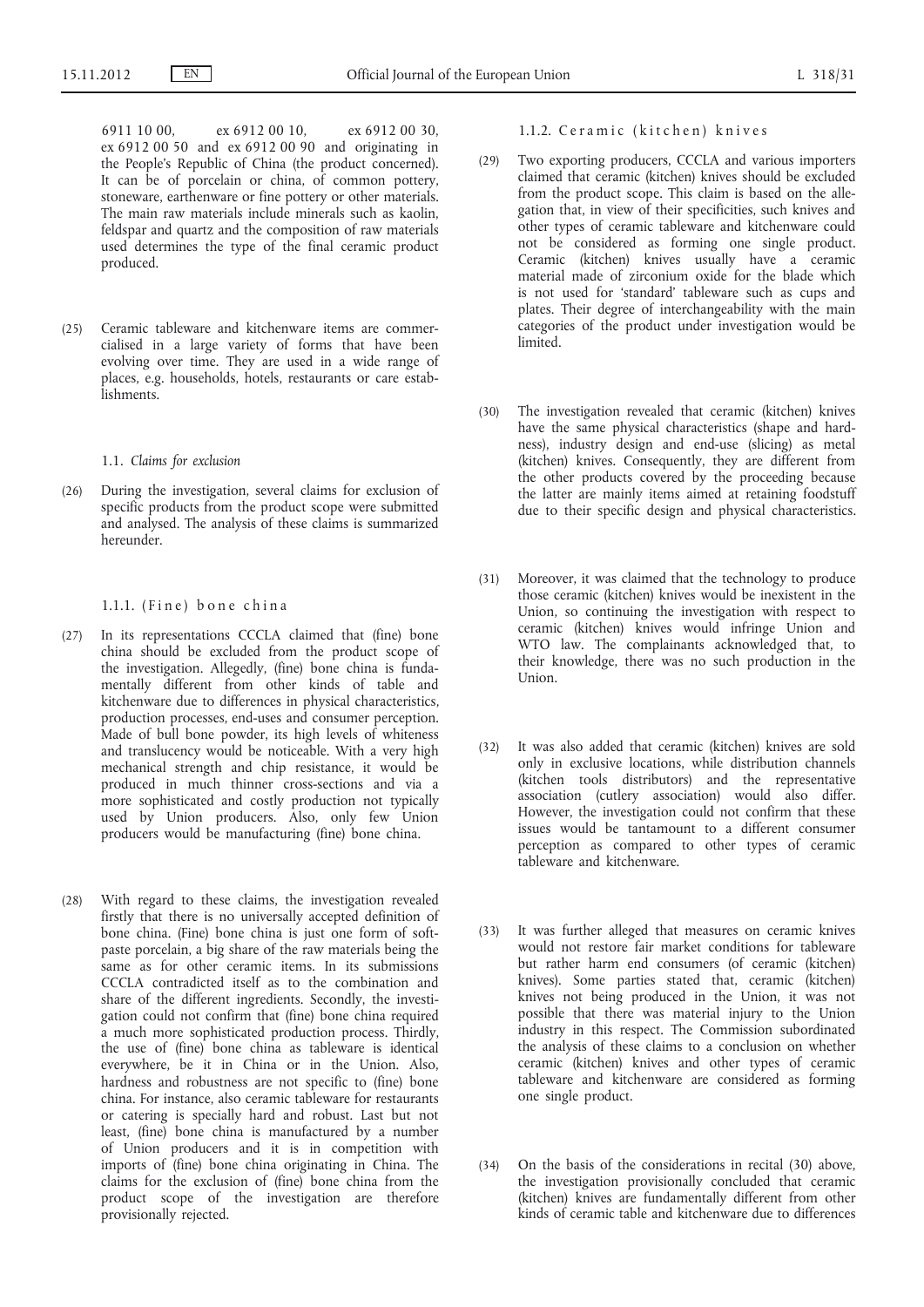in physical characteristics, production processes and enduses. Therefore, the claim to exclude them from the product scope of this investigation is provisionally accepted.

# 1.1.3. Chinese/Oriental-looking items

- (35) Two importers claimed that Chinese/Oriental-looking tableware and kitchenware should be excluded from the product scope. The main reason alleged was that this kind of items would not be produced in the Union, that in the Union the demand for these goods had always been supplied by imports and that imports of this type would not have any negative impact on any market share held by the Union industry.
- (36) The investigation established that there is neither a universally accepted and objective definition of this category nor specific features to identify it. Moreover, Union producers can manufacture this style as well. In addition, Chinese/Oriental-looking tableware and addition, Chinese/Oriental-looking tableware kitchenware do not have a unique or different end use. Last but not least, the investigation pinpointed that in many Asian restaurants western styled tableware is used and that the products in question can easily be substituted. The claims for the exclusion of Chinese/Orientallooking items from the product scope of the investigation are therefore provisionally rejected.

# 1.1.4. Durable porcelain

- (37) On the one hand, it was claimed that durable porcelain should be excluded from the product scope because of its unique physical characteristics and production process. With higher endurance and strength, durable porcelain raw materials would include 6-10 % of alumina powder, while the preparation process of raw materials (kaolin) would be unique. Durable porcelain would require skilful workers and enjoy higher quality and price as compared to traditional tableware. Moreover, there would be no Union producers of it.
- (38) On the other hand, an importer submitted that durable tableware, typically used as hotelware, accounts for a substantial share of overall Chinese ceramic production, so its disregard would produce misleading results for the investigation.
- (39) The investigation found that there is neither a universally accepted and objective definition of durable porcelain nor uncontested features to identify it. Moreover, Union producers can manufacture this type of tableware as well and both Union-made and Chinese products are in direct competition. In addition, durable porcelain does not have a unique or different end use. The claims for the exclusion of durable porcelain from the product scope of the investigation are therefore provisionally rejected.

1.1.5. Hand-made porcelain

(40) A Swedish association representing relevant Swedish importers made representations in favour of excluding hand-made porcelain from the product scope of the investigation. It invoked the long history of such handicraft in China, its affordability and the different consumer perception between Chinese handmade items versus non-handmade items produced in the Union.

(41) However, the investigation showed that, on the one hand, there is no universally accepted/objective definition of this category and that, on the other hand, several Union producers do manufacture hand-made porcelain. The investigation showed neither fundamentally different physical characteristics from other kinds of ceramic tableware and kitchenware nor a different consumer perception as compared to hand-made porcelain produced in the Union. The claim for the exclusion of hand-made porcelain from the product scope of the investigation is therefore provisionally rejected.

# 1.1.6. Hand-painted tableware

- (42) Various importers made representations for excluding hand-painted tableware from the product scope of the investigation. The arguments put forward concerned the fact that hand-painted tableware is targeted at a certain kind of consumers, that it may be used for different purposes than traditional tableware (e.g. decoration), that it is not produced in commercial quantities in the Union, that it is neither directly competitive nor interchangeable with other kitchen/tableware, the different perception by consumers, its luxury and more fragile nature, along with its specific production process, more labour intensive and involving highly skilled workers.
- (43) The investigation showed that the product is absolutely identical to non-hand-painted tableware until the handpainting takes place. It also made clear that the fact that the manufacturing process involves more manual handling does not render the product a different one; indeed, for most end-users hand-painted porcelain is difficult to distinguish, if at all, from non-hand painted porcelain. The investigation further showed that handpainted tableware has normally the same end-use as other types of ceramic tableware and that it is not necessarily more fragile. It was also found that several Union producers do manufacture hand-painted porcelain and that Union-made and imported products are in direct competition. The claims for the exclusion of handpainted tableware from the product scope of the investigation are therefore provisionally rejected.

### 1.1.7. Underglaze figurative hand-painted t a b l e w a r e

(44) An importer made representations for excluding underglaze figurative hand-painted tableware from the product scope of the investigation. The arguments put forward concerned the fact that underglaze hand-painted tableware entails a different production process, a different use (used for food and drink, whereas, allegedly, on-glaze painted products normally cannot) and different quality and physical characteristics, namely food-safe and 100 % dishwasher and microwave proof. The party also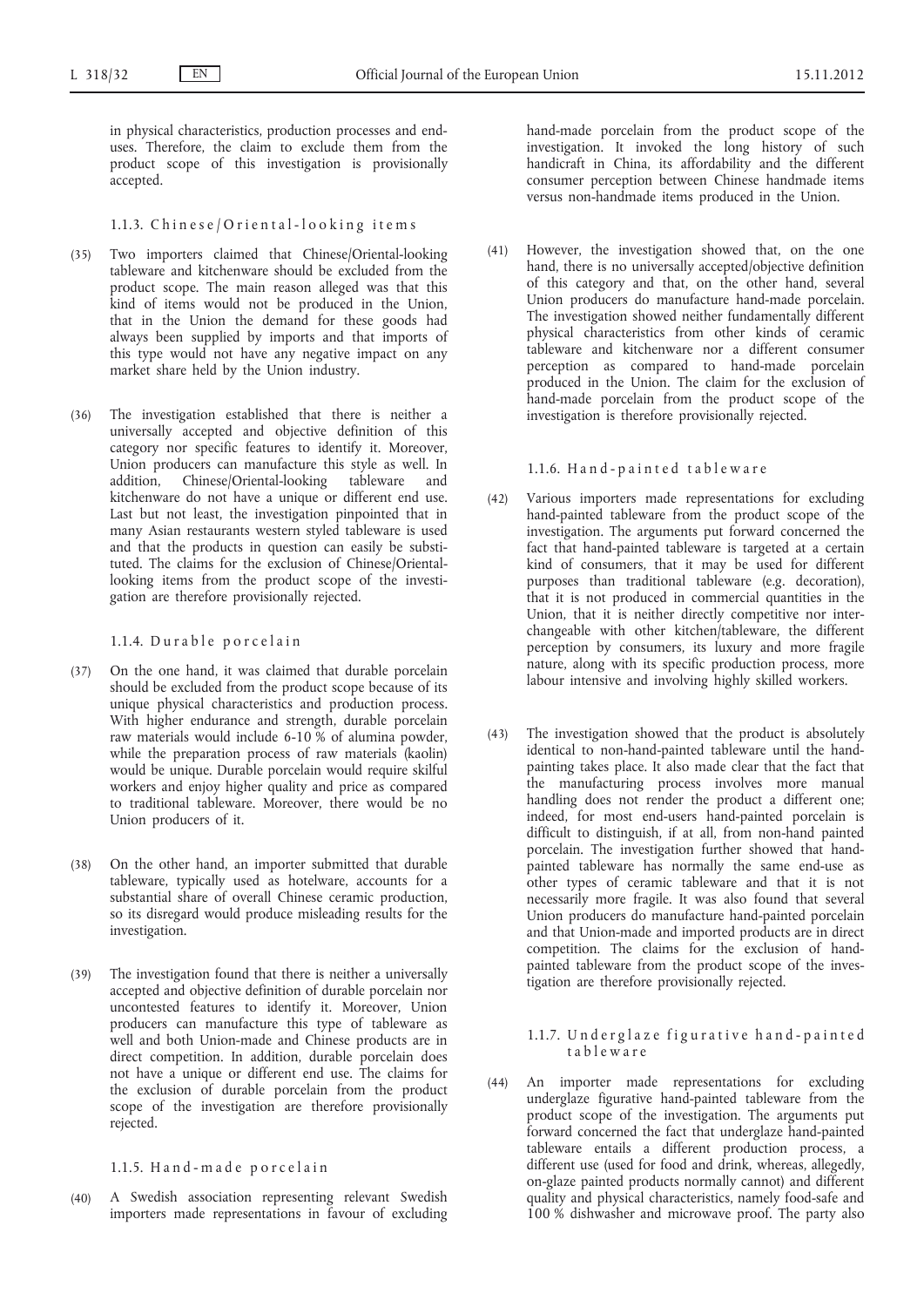said that no Union producer is capable and willing to do commercial volumes of underglaze figurative handpainted tableware and suggested that there is no circumvention risk, should underglaze figurative hand-painted tableware be excluded from the product scope of the investigation. It also argued that consumer perceive it in a different way, given that, rather than as part of a brand, it is seen as collector/lifestyle item and not sold in complete sets.

(45) Yet, the investigation showed that, on the one hand, there is no universally accepted/objective definition of this category and that, on the other hand, several Union producers can manufacture it. In addition, it was noted that Union-made and imported products are in direct competition. The investigation disclosed that the product is physically absolutely identical to non-handpainted tableware and that the average consumer does not make a difference between underglaze figurative hand-painted tableware and other types of decorated tableware. It also made clear that the fact that the manufacturing process involves more skilled labour does not render the product a different one and that underglaze hand-painted tableware has basically the same end-use as other types of ceramic tableware. The claims for the exclusion of underglaze hand-painted tableware from the product scope of the investigation are therefore provisionally rejected.

1.1.8. Non-EU produced tableware items

- (46) Some importers' representations claim that the investigation should be limited to markets currently being served by complaining Union producers. Otherwise duties would harm certain 'specialised' importers without them being able to source from Union producers. It was also submitted that Union producers with brands do not produce for other companies and that Union producers do neither serve small orders nor work with castings as required for certain shapes. Also, Union producers would not be flexible and would not offer gift presentations.
- (47) This claim is provisionally rejected as it is too wide and undefined and there is no objective basis for such exclusion. Moreover, Union producers have a wide range of products and do regularly offer new products, thus collections and products ranges vary continuously. The types of products and qualities produced by the Union industry are regularly also found with exporters. In addition, the investigation unveiled that there are Union producers that manufacture items under other parties' brands. It has also been found that Union-manufactured and Chinese imported products are in direct competition, can be easily substituted and share the same end use, similar production processes and customer perception. The question of flexibility is addressed in the Union interest section.

1.1.9. S t o n e w a r e

(48) An importer with production in China claimed that imports of stoneware products, mainly consisting of kitchenware, should be excluded from the product scope. According to this party there would only be a marginal production of stoneware products in the Union and a strong likelihood that complainants included stoneware products to pre-empt circumvention. The importer alleged also that the prices it charged on imported products were much higher than those charged by any other producer in the Union and that these imports did not cause any price depression or injury.

- (49) Yet, the investigation has shown that the Union production of stoneware is significant. It is also concluded that Union-manufactured and Chinese imported stoneware products are in direct competition, can be easily substituted and share the same end use, similar production processes and customer perception and physical characteristics. Price-related allegations are dealt with in recital (240). The claim for the exclusion of stoneware from the product scope of the investigation is therefore provisionally rejected.
- (50) Alternatively, the party claimed that stoneware glazed and/or enamelled products or non-white and/or graded stoneware glazed and/or enamelled products should be excluded from the scope of the investigation. However a conclusion on this point could not be reached at this stage of the proceeding.

# $1.1.10.$  Other claims

- (51) An importer claimed that the product scope of the investigation was too wide to allow for a reasonable comparison amongst product types. An importer with producing interests in China expressed a similar view. In this respect, some parties also referred to purely decorative items.
- (52) In this respect, it is noted that the relevant criteria applied in order to determine whether or not the product, subject of an investigation, can be considered a single product, i.e. its basic physical and technical characteristics, are set out in detail below. Purely decorative items are thus not covered. Furthermore, even though the various types of ceramic tableware and kitchenware may indeed have certain different specific characteristics, the investigation showed that, with the exception of ceramic knives, their basic characteristics remain identical. In addition, the fact that the product concerned can be produced with some variations in the manufacturing process is not in itself a criterion which could result in a finding of two or more distinct products. Finally, the investigation also revealed that the various types of the product concerned were generally sold via the same sales channels. While some specialised shops may focus on certain specific types, a big share of the distributors (retailers, department stores, supermarkets) sell various types of ceramic tableware and kitchenware, in order to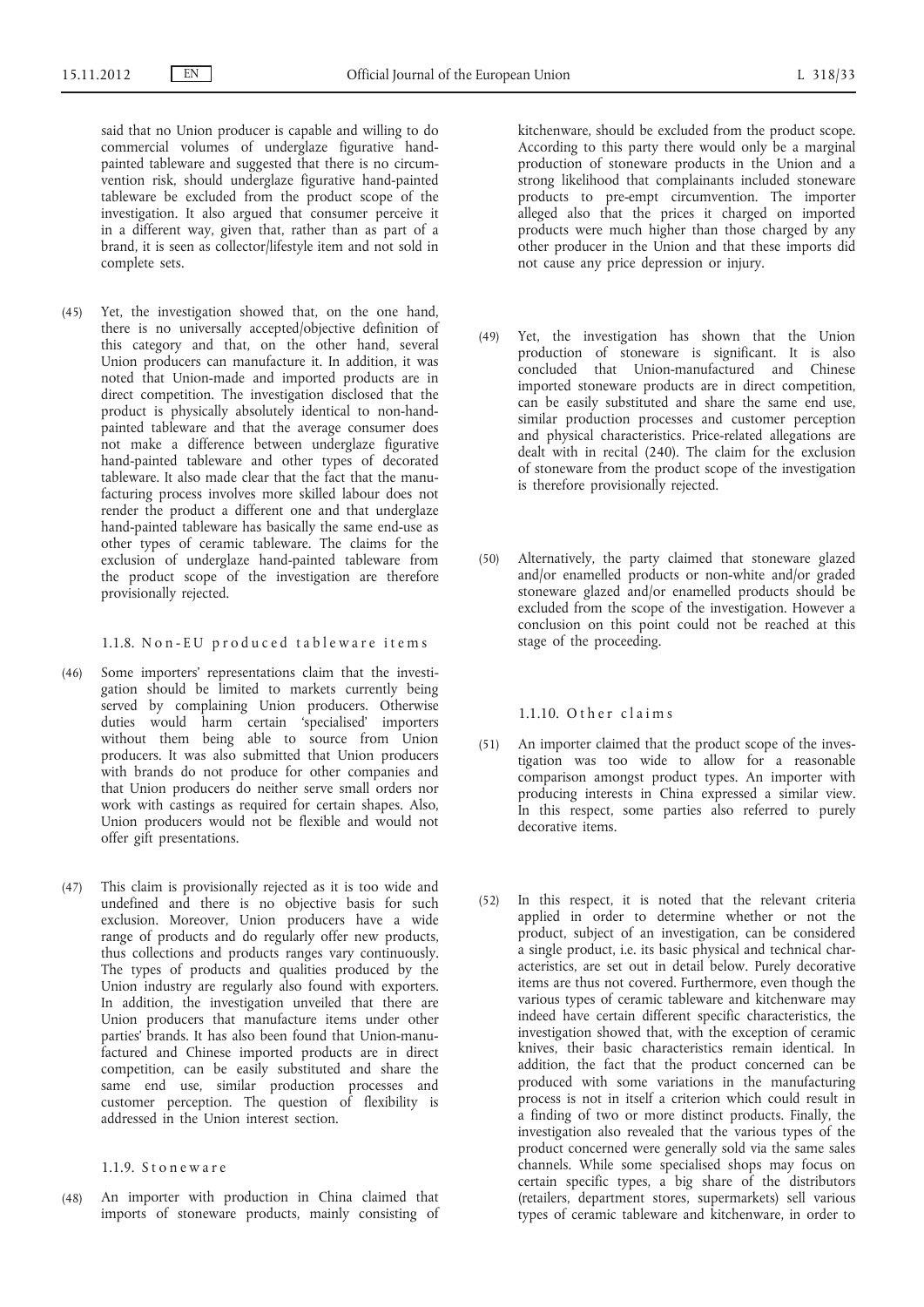offer a wide choice range to their customers. Claims that the product scope of the investigation was too wide are therefore provisionally rejected.

- (53) A party claimed that certain ceramic spice mill should be excluded from the product scope. However, the investigation could not come to a conclusion on their specificities, thus the claim was provisionally rejected.
	- 1.2. *Conclusion on product concerned*
- (54) The investigation has shown that all types of ceramic tableware and kitchenware, despite the differences in terms of properties and style, have the same basic physical and technical characteristics, i.e. ceramic ware primarily aimed at being in contact with food, they are basically used for the same purposes, and can be regarded as different types of the same product.
- (55) In addition to the fact that they share the same basic physical and technical characteristics, all those various styles and types are in direct competition and to a very large extent interchangeable. This is clearly illustrated by the fact that there are no clear dividing lines between them, i.e. there is quite some overlapping and competition between different product types and standard buyers do not often make a distinction for instance between porcelain versus non-porcelain goods.
- (56) However, as explained in recitals (29)-(34) above, it was also deemed appropriate to narrow down the product scope definition on the basis of which the current investigation has been initiated by excluding ceramic knives. Therefore, the product concerned is provisionally defined as ceramic tableware and kitchenware, excluding ceramic knives, originating in the People's Republic of China, currently falling within  $CN$  codes  $ex 6911 10 00$ , ex 6912 00 10, ex 6912 00 30, ex 6912 00 50 and ex 6912 00 90.
- (57) In conclusion, for the purposes of this proceeding and in accordance with consistent Union practice, it is therefore considered that all types of the product described above, with the exception of ceramic knives, should be regarded as forming one single product.

# 2. **Like product**

(58) The investigation has shown that ceramic tableware and kitchenware produced and sold by the Union industry in the Union, ceramic tableware produced and sold on the domestic market of the PRC and ceramic tableware and kitchenware imported into the Union from the PRC, as well as that produced and sold in Brazil, which serves as an analogue country, have the same basic physical and chemical characteristics and the same basic end uses.

2.1. *Claims*

- (59) During the investigation, certain interested parties argued that ceramic tableware and kitchenware produced by the Union industry and sold on the Union market was not similar to the product concerned. They claimed that this is evidenced in particular by differences between products in terms of properties, quality, consumer perceptions, channels of sales and segmentation. It was further claimed that the consumers in the Union usually perceive the product concerned as being a cheaper product and that those products do not benefit from any brand premium.
- (60) The investigation revealed contradictory statements by importers in that respect. While some claimed that the product concerned is usually of inferior quality and remains in a different price category compared to Union made products, others claimed that brand ceramic tableware and kitchenware manufactured in the country concerned is imported at higher prices from China.
- (61) On the one hand one non-sampled importer submitted that German producers place particular emphasis to the quality profile 'made in Germany'. The party stated that the quality of the flat tableware supplied by certain German brands is considerably better because of the manufacturing method, while other importers stated that they sourced from China because of the good qualities, casting capabilities and the skilled workers. The investigation confirmed that in the Union both low and high quality ceramic tableware and kitchenware are manufactured and sold via the same distribution channels as the product concerned, i.e. via independent retailers, non-specialised supermarkets, department stores, etc. Therefore, they compete at the same market.
- (62) In addition, ceramic tableware and kitchenware does not necessarily indicate its country of origin. It is therefore often very difficult for the consumer to make the distinction between ceramic tableware and kitchenware manufactured in the country concerned and Unionmade products.

#### 2.2. *Conclusion*

(63) For those reasons, it is concluded that, while there may be some minor differences, ceramic tableware and kitchenware produced in and exported from the country concerned, ceramic tableware and kitchenware produced in and sold on the Brazilian market and ceramic tableware and kitchenware produced in and sold in the Union share the same basic physical characteristics and end uses and are therefore considered to be alike within the meaning of Article 1(4) of the basic Regulation.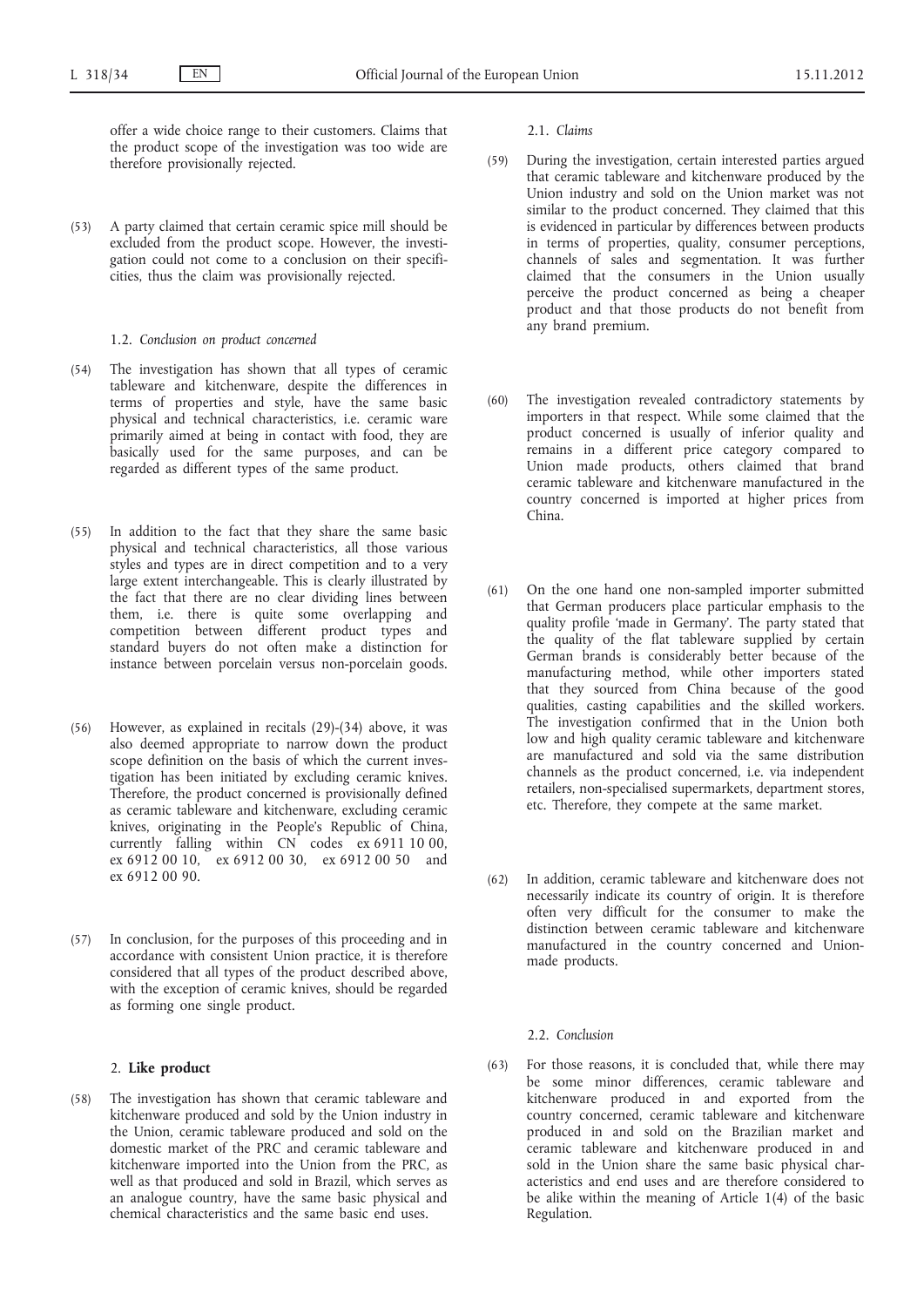#### C. **DUMPING**

## 1. **Market Economy Treatment (MET)**

- (64) Pursuant to Article 2(7)(b) of the basic Regulation, in antidumping investigations concerning imports originating in the PRC, normal value shall be determined in accordance with paragraphs 1 to 6 of the said Article for those producers which were found to meet the criteria laid down in Article  $2(7)(c)$  of the basic Regulation. Briefly and for ease of reference only, these criteria are set out in summarised form below:
	- Business decisions are made in response to market signals, without significant State interference, and costs reflect market values,
	- Firms have one clear set of basic accounting records, which are independently audited in line with international accounting standards and are applied for all purposes,
	- There are no significant distortions carried over from the former non-market economy system,
	- Bankruptcy and Property laws guarantee stability and legal certainty, and
	- Exchange rate conversions are carried out at market rates.
- (65) As set out in recital 12 above, eleven exporting producers or groups of exporting producers from the PRC requested market economy treatment (MET) and replied to the MET claim form within the given deadline. One exporting producer, however, subsequently withdrew its claim for MET.
- (66) In its judgment in case C-249/10 P – *Brosmann and others v. Council*, the Court of Justice ruled that the sampling technique laid down in Article 17 of the basic Regulation may not be applied for the purpose of determining claims of individual market economy treatment made under Article 2(7)(c) of that Regulation. The Court found that under Article  $2(7)(c)$  of the basic Regulation cooperating producers, which are not part of the sample, are entitled to have their claims for market economy treatment examined, regardless of whether an individual dumping margin was to be calculated for those companies outside the sample  $(1)$ . In view of this

judgment it was decided to examine not only the MET claims of the three exporting producers or groups of exporting producers that are included in the sample but also the seven exporting producers or groups of exporting producers, which were not included in the sample. The Commission sought all information deemed necessary and verified information submitted in the MET claim at the premises of the companies in question.

- (67) It is the Union's established and consistent practice to examine whether a group of related companies as a whole fulfils the conditions for MET. Therefore, in cases where a subsidiary or any other company related to the applicant in the PRC is involved, directly or indirectly, in the production or sales of the product concerned, the MET examination is carried out in respect of each company individually as well as to the group of companies as a whole.
- (68) Accordingly, the MET claims of ten exporting producers, comprised of sixteen legal entities, were verified.
- (69) None of the ten cooperating exporting producers or groups of exporting producers in the PRC was found to meet the criteria to be granted MET. The MET investigation revealed, in particular, that none of the exporting producers, either individually or as a group, have a clear set of basic accounting records, which are independently audited in line with international accounting standards. The investigation also established that seven companies, or group of companies, could not demonstrate to the Commission that there were no significant distortions carried over from the former non-market economy system. In addition, three of the ten companies failed to demonstrate that business decisions were made in response to market signals, without State interference and that costs reflect market values.
- (70) Moreover, during the verification visit of one of the above companies it was established that it had provided misleading and deficient information in its MET claim form, particularly in relation to a related company. Its overall cooperation was severely deficient and the company was therefore informed that article 18(1) of the basic Regulation may be applied and was asked to submit its comments. The comments received confirmed the lack of cooperation, particularly with regard to the related company. It is therefore provisionally decided that it can no longer be deemed a cooperating exporting producer and that any provisional or final findings would be made on facts available pursuant to Article 18 of the basic Regulation.
- (71) The Commission officially disclosed the results of the MET findings to the companies concerned in the PRC, the authorities of the PRC and the complainant. They were given an opportunity to make their views known in writing and to request a hearing if there were particular reasons to be heard.

<sup>(</sup> 1) See also Proposal for a Regulation of the European Parliament and of the Council Amending Council Regulation (EC) No 1225/2009 on protection against dumped imports from countries not members of the European Community; Brussels, 8.6.2012 COM(2012) 270 Final,  $2012/0145$ (Cod).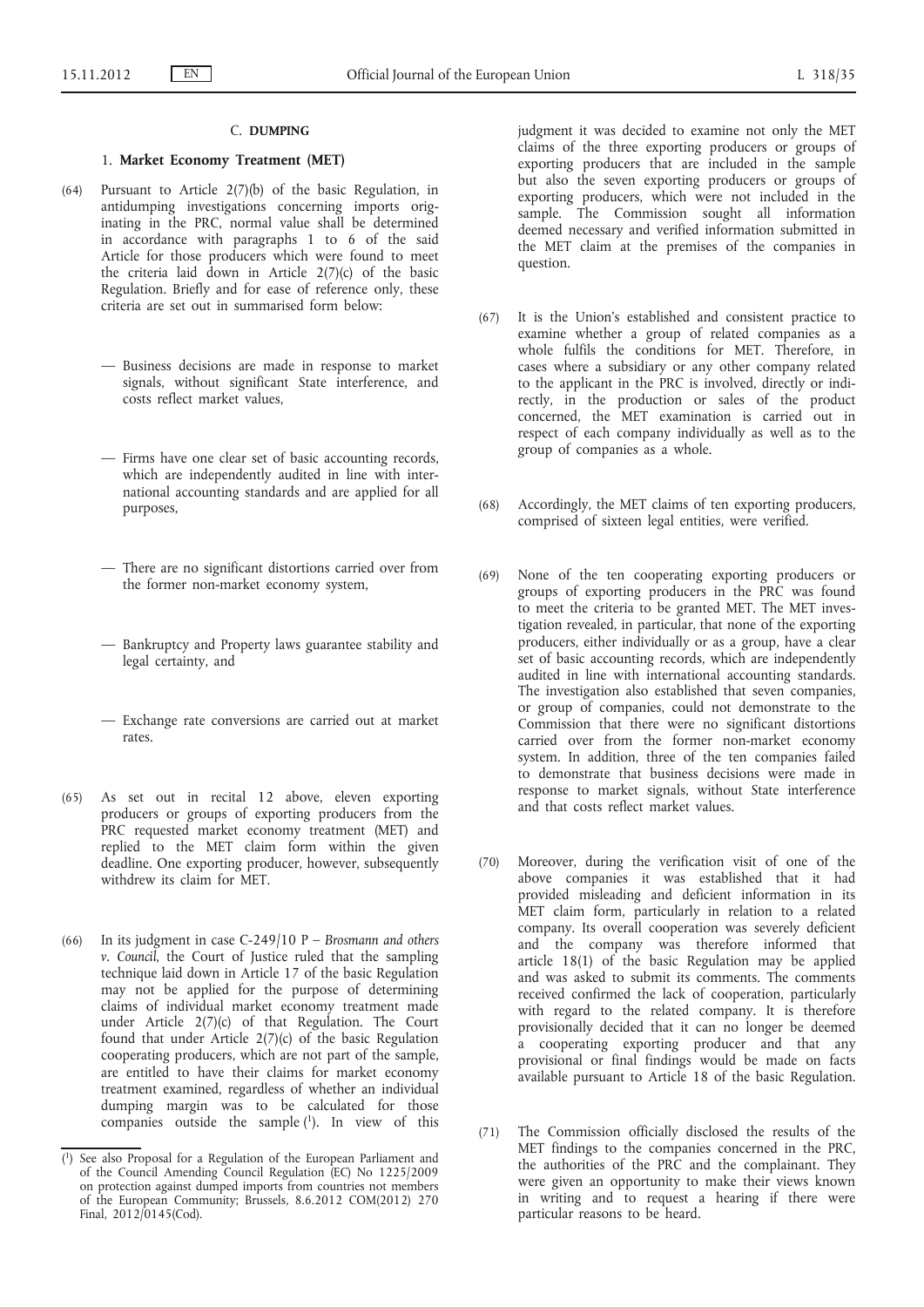- (72) Several companies argued that the Commission had failed to reply to their MET claim within three months, as required by Article  $2(7)(c)$  of the basic Regulation. Therefore, the investigation would be vitiated by a procedural error and the Commission should, in accordance with the *Brosmann* judgment (1), terminate the investigation.
- (73) The Commission acknowledges that due to the large number of MET claims examined and verified on spot in China, in this particular case, it was not possible to make a determination on the MET claims within the stipulated period. However, it is recalled that the General Court has recently held that a MET determination made outside the three month deadline laid down in Article 2(7)(c) of the basic Regulation is not in itself sufficient to lead to an annulment of a regulation imposing anti-dumping measures  $(2)$ . The claim is therefore rejected.
- (74) Moreover, six companies contest the Commission's assessment that they do not have a clear set of accounting records, which are independently audited in line with international accounting standards. The Commission carefully examined these claims and found that the explanations provided were not such as to rebut the overall findings made following the on the spot verifications. More particularly, in some cases the new information provided contradicted the information previously given whereas in some other cases the companies submitted new supporting evidence that had not been provided or made available during the on the spot verifications
- (75) Five companies also contest the Commission's findings that they failed to demonstrate that no significant distortions were carried over from the former nonmarket economy system. The comments received are however not of such character that they could alter the Commission's findings following the verification visits. In particular, the companies did not provide any evidence that were liable to dispel the Commission's original findings that distortions have been carried over from the non-market economy system in respect of, *e.g*. assets and land-use rights.
- (76) Finally, two companies contest the findings that they failed to demonstrate that business decisions were made in response to market signals, without State interference and that costs reflect market values. In particular, the comments received from one company were not such as to rebut the Commission's finding that the State interfered in its recruitment policy whereas the other company provided new and contradictory information regarding raw material purchases.
- (77) It follows from the foregoing that none of the arguments brought forward were such as to alter the findings with regard to the MET determination.
- (78) On the basis of the above, neither of the ten cooperating exporting producers or groups of exporting producers in the PRC that had requested MET could show that they fulfilled the criteria set out in Article 2(7)(c) of the basic Regulation.

# 2. **Individual Treatment (IT)**

- (79) Pursuant to Article 2(7)(a) of the basic Regulation a country-wide duty, if any, is established for countries falling under that Article, except in those cases where companies are able to demonstrate that they meet the criteria set out in Article 9(5) of the basic Regulation. Briefly, and for ease of reference only, these criteria are set out below:
	- In the case of wholly or partly foreign owned firms or joint ventures, exporters are free to repatriate capital and profits,
	- Export prices and quantities, and conditions and terms of sale are freely determined,
	- The majority of the shares belong to private persons. State officials appearing on the Boards of Directors or holding key management positions shall either be in minority or it must be demonstrated that the company is nonetheless sufficiently independent from State interference,
	- Exchange rate conversions are carried out at the market rate, and
	- State interference is not such as to permit circumvention of measures if individual exporters are given different rates of duty.
- (80) Three exporting producers, which were included in the sample and seven exporting producers that were not included in the sample and which requested MET, also claimed IT in the event it would not be granted MET. In addition, two exporting producers in the sample and four exporting producers not selected in the sample requested IT only. In accordance with Article 17(1) of the basic Regulation, only the IT claims of the sampled companies were examined.
- (81) Given the fact that all MET claims have been provisionally rejected and based on the information available, it has provisionally been established that all sampled companies that have requested IT met the criteria for being granted IT.

<sup>(</sup> 1) Court of Justice judgment of 2 February 2012 in case C-249/10 P, *Brosmann Footwear HK and others v. Council*.

<sup>(</sup> 2) General Court judgment of 18 September 2012 in case T-156/11, *Since Hardware (Guangzhou) Co., Ltd v.Council*, paragraph 167 (not yet published) and General Court judgment of 10 October 2012 in case T-170/09; Ningbo Yonghong Fasteners Co., Ltd v. Council, paragraph 53 (not yet published).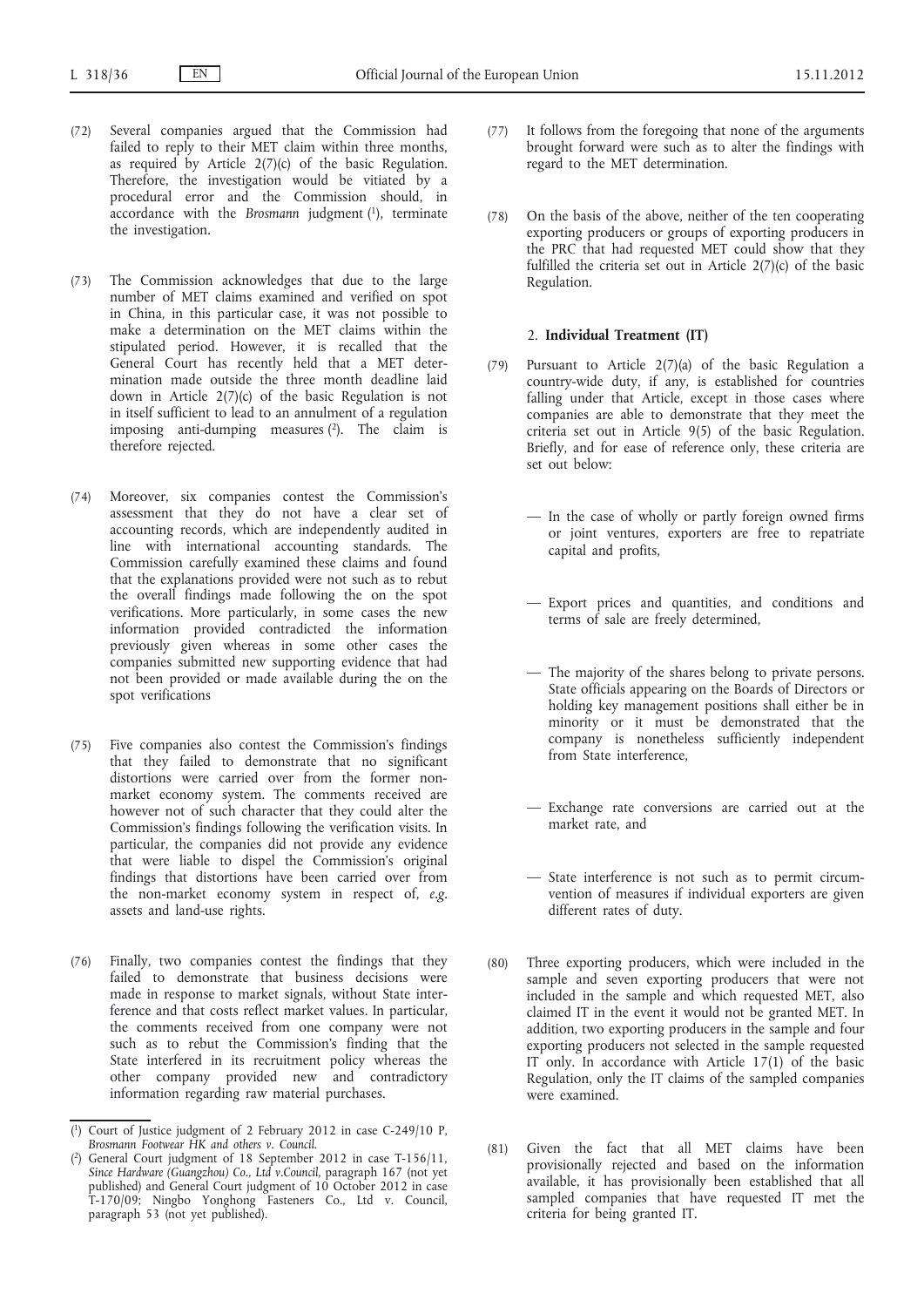# 3. **Individual Examination (IE)**

- (82) Claims for individual examination pursuant to Article 17(3) of the basic Regulation were submitted by seven cooperating exporting producers or groups of exporting producers not selected in in the sample.
- (83) At this stage of the proceedings the Commission has not taken any decisions in respect of the requests for individual examination, which will be taken in due course.

#### 4. **Normal value**

4.1. *Choice of the analogue country*

- (84) According to Article 2(7)(a) of the basic Regulation, normal value for exporting producers not granted MET has to be established on the basis of the domestic prices or constructed normal value in an analogue country.
- (85) In the notice of initiation, the Commission indicated its intention to use the Russian Federation as an appropriate analogue country for the purpose of establishing normal value and interested parties were invited to comment on this.
- (86) The Commission received numerous submissions stating that Russia was not an appropriate analogue country. In particular, the information received indicated that Russia is a premium porcelain market specialised in ornamental porcelain with expensive materials while the domestic production of the product concerned is relatively small compared to domestic consumption. In addition, the Russian market is protected by non-tariff barriers, *e.g*. the GHOST certification systems. It was therefore considered that Russia is not an appropriate analogue country.
- (87) Accordingly, the Commission examined whether other countries could be a reasonable choice of analogue country and sent letters to known producers in several countries including Thailand, India, Malaysia, Turkey, Brazil, Ukraine, Indonesia, Egypt, Colombia, South Korea, Bangladesh and Argentina following which producers from India, Turkey, Brazil and Russia confirmed their willingness to cooperate with the Commission. However, only three producers from Brazil, Thailand and Russia respectively submitted a questionnaire reply. The investigation demonstrated that Brazil has a competitive domestic market for ceramic tableware and kitchenware with numerous producers and a relatively low customs duty. In addition, the data submitted by the cooperating Brazilian producer were analysed and found to be reliable information on which a normal value could be based.
- (88) In view of the above and considering all information available at this stage of the proceedings, Brazil has provisionally been chosen as an appropriate and reasonable analogue country in accordance with Article 2(7)(a) of the basic Regulation.

4.2. *Determination of normal value*

- (89) In view of the fact that all requests for MET were denied, normal value for all Chinese exporting producers was established on the basis of information received from the producer in the analogue country, pursuant to Article 2(7)(a) of the basic Regulation.
- (90) In accordance with Article 2(2) of the basic Regulation, the Commission first examined whether the sales of the like product in Brazil to independent customers were representative. The sales of the Brazilian cooperating producer of the like product were found to be sold in representative quantities on the Brazilian domestic market compared to the product concerned exported to the Union by the exporting producers included in the sample.
- (91) The Commission subsequently examined whether these sales could be considered as having been made in the ordinary course of trade pursuant to Article 2(4) of the basic Regulation. This was done by establishing the proportion of profitable sales to independent customers. The sales transactions were considered profitable where the unit price was equal or above the cost of production. The cost of production of the Brazilian producer during the IP was therefore determined.
- (92) For those product types where more than 80 % by volume of sales on the domestic market of the type in question were above cost and the weighted average sales price of that type was equal to or above the unit cost of production, normal value, by product type, was calculated as the weighted average of the actual domestic prices of all sales of the type in question, irrespective of whether those sales were profitable or not.
- (93) Where the volume of profitable sales of a product type represented 80 % or less of the total sales volume of that type, or where the weighted average price of that type was below the unit cost of production, normal value was based on the actual domestic price, which was calculated as a weighted average price of only the profitable domestic sales of that type made during the IP.
- (94) As regards the types of product that were not profitable, normal value was constructed using the cost of manufacturing of the Brazilian producer plus SG&A and profit for the product types of the Brazilian producer that are profitable.

# 5. **Export prices for the exporting producers granted IT**

(95) As all cooperating exporting producers granted IT made export sales to the Union directly to independent customers in the Union, the export prices were based on the prices actually paid or payable for the product concerned, in accordance with Article 2(8) of the basic Regulation.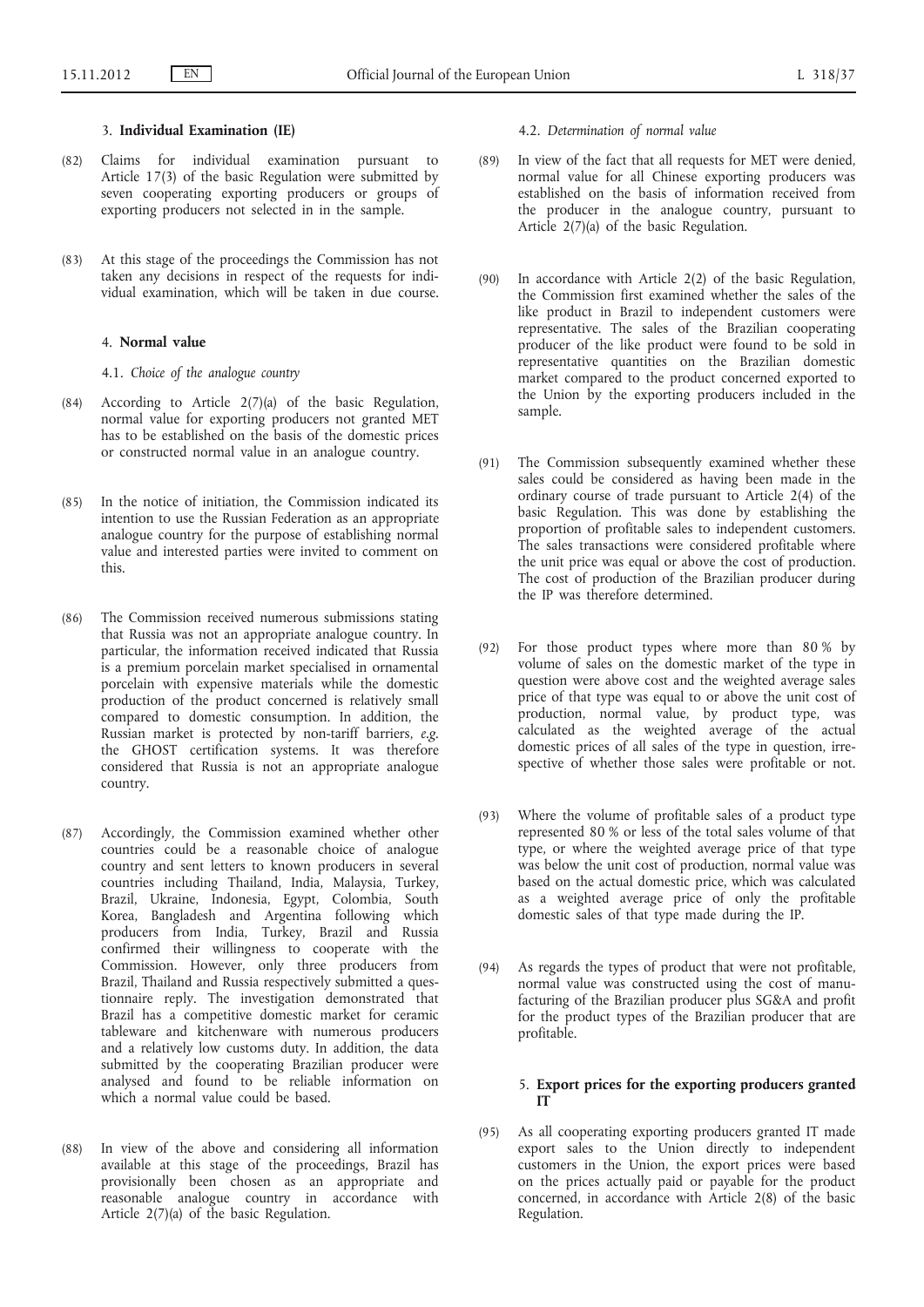# 6. **Comparison**

- (96) The normal value and export price were compared on an ex-works basis. The dumping margins were established by comparing the individual ex-works prices of the sampled exporters to the domestic sales prices of the analogue producer or to the constructed normal value as appropriate.
- (97) For the purpose of ensuring a fair comparison between the normal value and the export price, due allowance in the form of adjustments was made for differences affecting prices and price comparability in accordance with Article 2(10) of the basic Regulation. Adjustments were made, where appropriate, in respect of level of trade, differences in physical characteristics and for other factors affecting price comparability, notably 'branding'.
- (98) First, it was examined whether a level of trade adjustment under Article 2(10)(d) of the basic Regulation was warranted. In this respect it was found that the Chinese exports were essentially made at wholesale level whereas the sales in the analogue country were also made at retail level. The investigation further established that on both markets the different distribution chains affected the price level thus affecting fair price comparability between export price and normal value. Furthermore, the investigation also demonstrated that the majority of Chinese export sales were made in large quantities while the majority of domestic sales in the analogue country were made in smaller quantities resulting in price differences on the same level of trade on the two relevant markets. Accordingly, in order to make a fair comparison between the export price and the normal value, the normal value was adjusted on the basis of the price differences within the same level of trade in the analogue country and, where appropriate, on the price differences found in respect of the quantities sold at each level of trade.
- (99) Second, it was examined whether an adjustment under Article 2(10)(a) of the basic Regulation for differences in physical characteristics was warranted. In this regard the investigation established that Chinese exporting producers qualify their products in up to five different grades ranging from A to E with significant price differences. The vast majority of export to the Union consists, however, of A-grade, B-grade or C-grade or a combination thereof. This grading is however not universal or based on any general industry wide standards but is rather company specific and allows for price differentiation. On the other hand, the analogue country producer only sell the equivalent of grade A on the domestic Brazilian market and price comparability was therefore found to be affected. Accordingly, the export price was adjusted upwards to Chinese A-grade level in order to be comparable with the product sold by the analogue producer on the Brazilian market.
- (100) Third, the investigation established that the Brazilian producer only sells branded products on the Brazilian

market whereas the Chinese exporting producers do not sell branded products but rather - so called - 'private label' products or generic ceramic tableware and kitchenware. Branded products are normally perceived by customers to be products signifying a certain prestige, assured quality and design thus commanding higher market prices whereas generic (private label) products, whilst having the same physical and technical characteristics, are usually sold at considerably lower price levels. While the additional value of a branded product cannot generally be exactly quantified as it depends on many different factors, such as customer perception, brand recognition and other non-quantifiable factors, the Brazilian producer has, in this particular case, confirmed that its ceramic branded products can be sold at significantly higher prices on the Brazilian market than other non-branded (generic) products. Accordingly, a further adjustment was made to the normal value pursuant to Article 2(10)(k) of the basic Regulation.

(101) Further adjustments were made, where appropriate, in respect of transport, insurance, handling and ancillary costs, packing, credit, bank charges and commissions in all cases where they were found to be reasonable, accurate and supported by evidence.

# 7. **Dumping margins**

- (102) Pursuant to Articles 2(11) and 2(12) of the basic Regulation, the dumping margins for the exporting producers granted IT were established on the basis of a comparison of a weighted average normal value established for the analogue country, as adjusted with each company's weighted average export price, as adjusted, expressed as a percentage of the CIF Union frontier price, duty unpaid.
- (103) A weighted average of the sampled exporting producers' dumping margins was calculated for the cooperating exporting producers not selected in the sample. On this basis the provisional dumping margin for the nonsampled exporting producers, expressed as a percentage of the CIF Union frontier price, duty unpaid is 26,6 %.
- (104) In order to calculate the country-wide dumping margin applicable to the non-cooperating or unknown exporting producers in the PRC, the level of cooperation was first established by comparing the volume of exports to the Union reported by the cooperating exporting producers with the equivalent Eurostat statistics.
- (105) In this investigation, cooperation from the PRC was considered high for a fragmented industry since the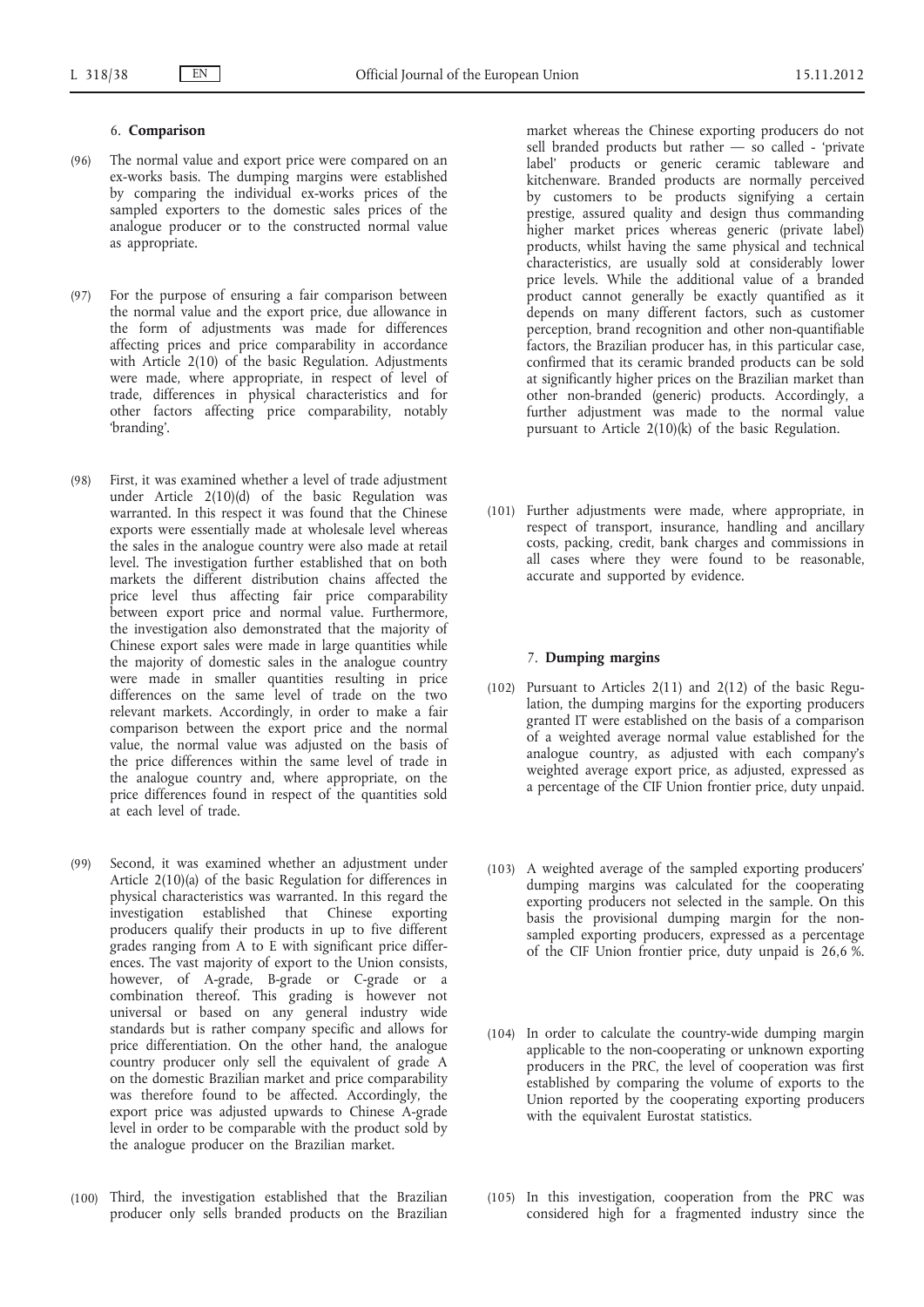exporting producers that came forward represent over 60 % of total exports from the PRC to the Union of the product concerned. Therefore, the country-wide margin applicable to all other exporting producers was established by using the weighted average of the highest dumping margins established for representative product types and volume of the sampled exporting producers.

On this basis the country-wide level of dumping was provisionally established at 58,8 % of the CIF Union frontier price, duty unpaid.

(106) On this basis, the provisional dumping margins expressed as a percentage of the CIF Union frontier price, duty unpaid, are:

| Company                                                                                                                                                                                              | Provisional dumping margin |
|------------------------------------------------------------------------------------------------------------------------------------------------------------------------------------------------------|----------------------------|
| Hunan Hualian China Industry Co., Ltd; Hunan Hualian Ebillion Industry Co., Ltd;<br>Hunan Liling Hongguanyao China Industry Co., Ltd and Hunan Hualian Yuxiang<br>China Industry Co., Ltd            | 26.8%                      |
| Guangxi Sanhuan Enterprise Group Holding Co., Ltd                                                                                                                                                    | 31,2 %                     |
| CHI. Porcelain Industries Ltd                                                                                                                                                                        | 30.0 %                     |
| Shandong Zibo Niceton-Marck Huaguang Ceramics Limited; Zibo Huatong Ceramics<br>Co., Ltd; Shandong Silver Phoenix Co., Ltd; Niceton Ceramics (Linyi) Co., Ltd and<br>Linyi Jingshi Ceramics Co., Ltd | 17.6 %                     |
| Guangxi Province Beiliu City Laotian Ceramics Co., Ltd                                                                                                                                               | 23,0 %                     |
| Non-sampled cooperating exporting producers                                                                                                                                                          | 26,6 %                     |
| Country-wide dumping margin                                                                                                                                                                          | 58.8%                      |

#### D. **INJURY**

#### 1. **Union production and Union industry**

- (107) All available information concerning Union producers, including the data reported in the complaint and subsequent submissions in respect of the producers that did not come forward in this investigation was used to establish the total Union production. The total Union production of the like product was estimated by extrapolating data provided by the European and national associations, cross-checked with data provided by individual producers and also with research and statistical sources.
- (108) During the IP, the like product was manufactured in the Union by more than 200 Union producers. On the basis referred to in the previous recital, the total Union production was estimated to be around 240 200 tonnes during the IP. The Union producers accounting for the total Union production constitute the Union industry within the meaning of Article 4(1) of the basic Regulation and will be thereafter referred to as the 'Union industry'. The Union industry was divided into two segments: SMEs and larger companies. SMEs accounted for 42 % of the total Union production in that period. Indeed, the Union production is highly fragmented, though concentrated in Czech Republic, French Republic (France), Germany, Italy, Republic of Poland

(Poland), Portuguese Republic (Portugal), Romania, Kingdom of Spain (Spain) and the United Kingdom of Great Britain and Northern Ireland (United Kingdom).

#### 2. **Union consumption**

- (109) The Union consumption was established on the basis of Eurostat import statistics for the product under investigation and submissions regarding Union industry sales on the Union market.
- (110) On this basis, the Union consumption developed as follows:

| Volume (tonnes)      | 2008    | 2009    | 2010            | IP |
|----------------------|---------|---------|-----------------|----|
| Union<br>consumption | 826 896 | 687 609 | 750 830 726 614 |    |
| Index $(2008 = 100)$ | 100     | 83      | 91              | 88 |

(111) The consumption of ceramic tableware and kitchenware in the Union overall decreased during the period considered by 12 %. The main decrease by 17 % happened between 2008 and 2009.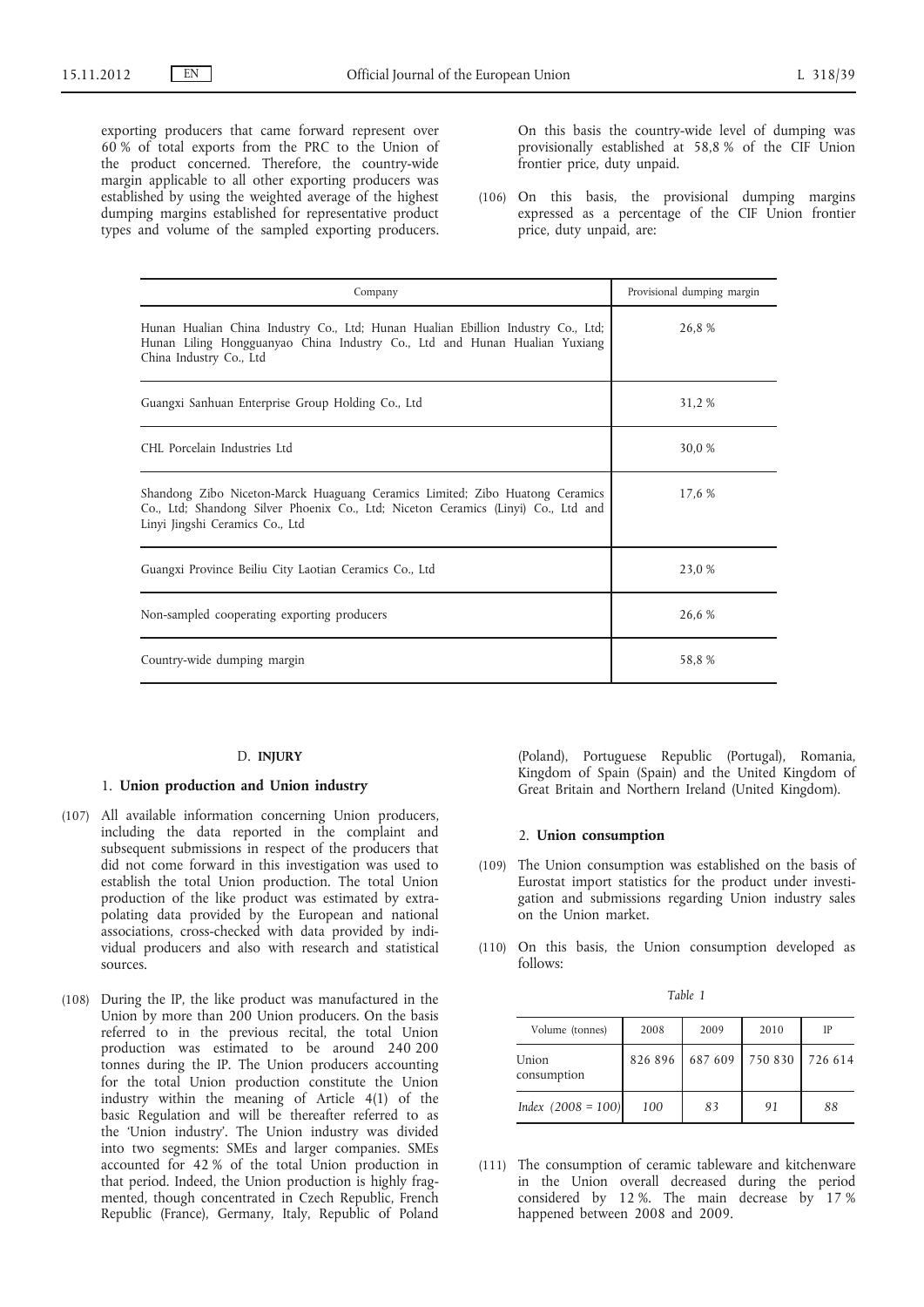(112) This overall decrease in consumption during the period considered has to be seen in conjunction with a recovery situation following the 2009 economic crisis. There are good prospects for the market for ceramic tableware and  $\overrightarrow{k}$ itchenware.  $(1)$ 

#### 3. **Imports from the country concerned**

- 3.1. *Volume, price and market share of dumped imports from the country concerned*
- (113) Based on Eurostat data, the volume, market share and average prices of imports of the product concerned developed as set out below:

| Imports from the<br><b>PRC</b>      | 2008    | 2009    | 2010    | IP      |
|-------------------------------------|---------|---------|---------|---------|
| Volume of imports<br>(tonnes)       | 535 593 | 449 346 | 516 618 | 485 814 |
| Index $(2008 = 100)$                | 100     | 84      | 96      | 91      |
| Market share                        | 64,8%   | 65,3%   | 68,8%   | 66,9%   |
| Average import<br>price (EUR/tonne) | 1 2 7 4 | 1 307   | 1 473   | 1499    |
| Index $(2008 = 100)$                | 100     | 103     | 116     | 118     |

- (114) The volume of total imports from China decreased by 9 % over the period considered and amounted to 485 814 tonnes during the IP. However, in percentage terms, it should be noted that imports from China decreased less than the overall EU consumption. Indeed, when analysed from the perspective of the whole period considered, the market share of Chinese imports increased from 64,8 % in 2008 to 66,9 % in the IP.
- (115) The import price increased by 17,7 % during the period considered, from 1 274 EUR/tonne to 1 499 EUR/tonne.

This is the average import price per tonne of all imports of the product concerned and therefore, the trend could be affected by changes in the product mix.

#### 3.2. *Price undercutting*

- (116) For the purposes of price undercutting, the weighted average sales prices of the sampled Union producers to unrelated customers on the Union market, adjusted to an ex-works level, i.e. excluding freight costs in the Union and after deduction of discounts and rebates, were compared to the corresponding weighted average prices of the cooperating exporters from the PRC to the first independent customer on the Union market, i.e. net of discounts and adjusted where necessary to CIF Union frontier price and also duly adjusted for existing customs duties, customs clearance costs and postimportation costs. Prices of lower-grades products were adjusted to A-grade level prices as lower grade products were, from a consumer perspective, found to be competing with A-grade products as also concluded in recital 61 above. Union industry prices were also adjusted for differences in level of trade and to neutralize the price element linked to branding, if applicable.
- (117) The comparison showed that during the IP the dumped products concerned originating in the PRC sold in the Union undercut the Union industry's sales prices, when expressed as a percentage of the latter, by 26,3 % to 47,6 %.

# 4. **Situation of the Union industry**

4.1. *General*

- (118) Pursuant to Article 3(5) of the basic Regulation, the Commission examined all relevant economic factors and indices having a bearing on the state of the Union industry.
- (119) The macroeconomic indicators (production, production capacity, capacity utilisation, sales volume, market share, employment, productivity and magnitude of dumping margins) were assessed at the level of the whole Union industry. The assessment was based on the information provided by European and national associations, cross-checked with data provided by Union producers and available official statistics.
- (120) The analysis of microeconomic indicators (stocks, sale prices, profitability, cash flow, investments, return on investments, ability to raise capital, wages and cost of production) was carried out at the level of the sampled Union producers. The assessment was based on their information, duly verified.

<sup>(</sup> 1) The publicly available CBI market survey 'The tableware, kitchenware and other household articles market in the EU, November 2009' pointed at a number of trends (demographic, social, cultural, fashion and technical) which would result in a continued strong presence of ceramic products on the Union tableware and kitchenware market which it expected to grow overall. The reasons put forward by the survey range from the increasing demand for more informal table and kitchenware, namely easy-tohandle utility products, new products and new designs, to the changing size of households. In the current investigation, a large sampled importer, which is as well a retailer, also reported to expect a healthy consumption in the future as it anticipated that people still want to eat from ceramic plates rather than from other ones — and it therefore announced ambitious expansion plans in this area.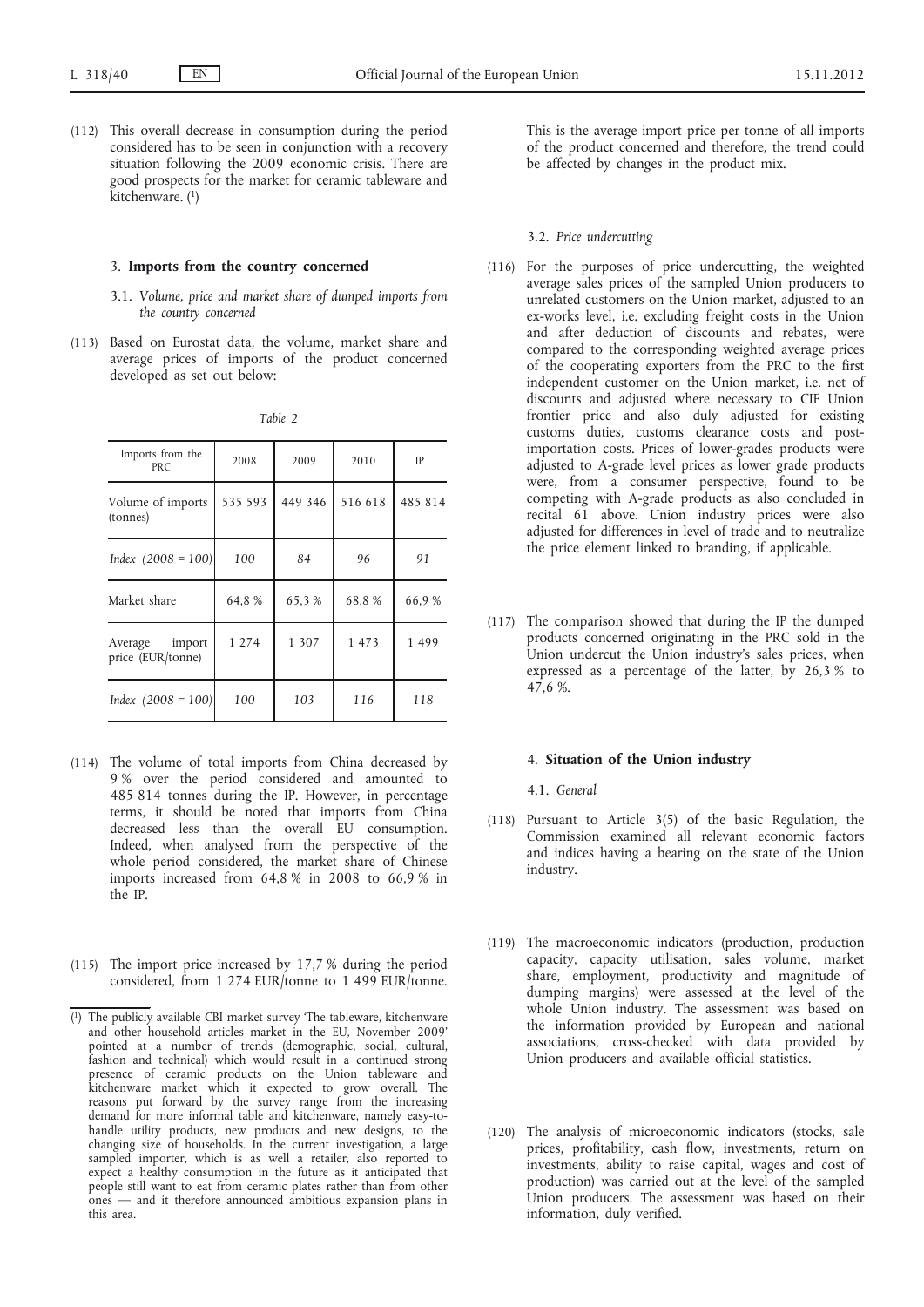(121) For some microeconomic indicators (sales price, profitability, return on investments and cost of production) the results of the sampled companies in the specific segment have been weighted in accordance with the share of that segment in the total Union production (using the specific weight in terms of production volumes of each segment in the total ceramic tableware sector  $-42$  % for SMEs, 58 % for non-SMEs). As a consequence it has been ensured that the results of large companies did not distort the injury analysis but that the situation of the smaller companies, collectively accounting for a large share of the Union production, was properly reflected where possible.

#### 4.2. *Macroeconomic indicators*

- 4.2.1. Production, production capacity and capacity utilisation
- (122) Over the period considered, the production, production capacity and capacity utilisation of the Union industry developed as set out below.

*Table 3*

|                                 | 2008    | 2009    | 2010    | IP      |
|---------------------------------|---------|---------|---------|---------|
| Production volume<br>(tonnes)   | 281 300 | 230 300 | 235 700 | 240 200 |
| Index $(2008 = 100)$            | 100     | 82      | 84      | 85      |
| Production<br>capacity (tonnes) | 371 540 | 361 253 | 326 573 | 324 072 |
| Index $(2008 = 100)$            | 100     | 97      | 88      | 87      |
| Capacity utilisation            | 75,7 %  | 63,8%   | 72,2 %  | 74,1 %  |
| Index $(2008 = 100)$            | 100     | 84      | 95      | 98      |

- (123) The production of the Union industry decreased by 15 % over the period considered. In overall terms, the reduction is more pronounced than the decrease of Union consumption over the same period. Production did not pick up in the same way consumption did in 2010.
- (124) The Union's industry production capacity decreased by 13 % over the period considered. In spite of this, the industry's capacity utilisation rate further decreased during the period considered, overall by 2 % to 74,1 %.

# 4.2.2. Sales volume and market share

(125) Sales of the Union industry on the Union market to unrelated customers fell at a higher rate (8 % more) than the decrease in consumption during the period

considered. It is noted that between 2009 and 2010 the sales volume continued to fall while Union consumption increased by 8 %.

*Table 4*

| Volume (tonnes)      | 2008 | 2009            | 2010    | IP      |
|----------------------|------|-----------------|---------|---------|
| Sales in the Union   |      | 190 332 156 798 | 152 609 | 152 095 |
| Index $(2008 = 100)$ | 100  | 82              | 80      | 80      |

(126) The market share held by the Union industry decreased by 9 % over the period considered, or by 2.1 percentage points.

*Table 5*

|                                         | 2008   | 2009   | 2010  | IP    |
|-----------------------------------------|--------|--------|-------|-------|
| Market share<br>$in \cdot$<br>the Union | 23,0 % | 22,8 % | 20,3% | 20,9% |
| Index $(2008 = 100)$                    | 100    | 99     | 88    | 91    |

4.2.3. Employment and productivity

(127) The employment decreased throughout the period considered and fell by 21 %. The trend follows the same pattern as the decline of sales volumes on the Union market to unrelated customers.

|                           | 2008   | 2009   | 2010     | IP     |
|---------------------------|--------|--------|----------|--------|
| of<br>Number<br>employees | 31 559 | 26 146 | 24 9 9 3 | 25 093 |
| Index $(2008 = 100)$      | 100    | 83     | 79       | 79     |

(128) Productivity of the Union industry's workforce, measured as output per person employed per year, increased by 8 % over the period considered. This is partly due to the efforts of the Union industry to respond to the pressure derived from dumped imports from China.

|--|

|                                   | 2008 | 2009 | 2010 | IP  |
|-----------------------------------|------|------|------|-----|
| Productivity<br>(tonnes/employee) | 8,9  | 8,8  | 9,4  | 9,6 |
| Index $(2008 = 100)$              | 100  | 99   | 106  | 108 |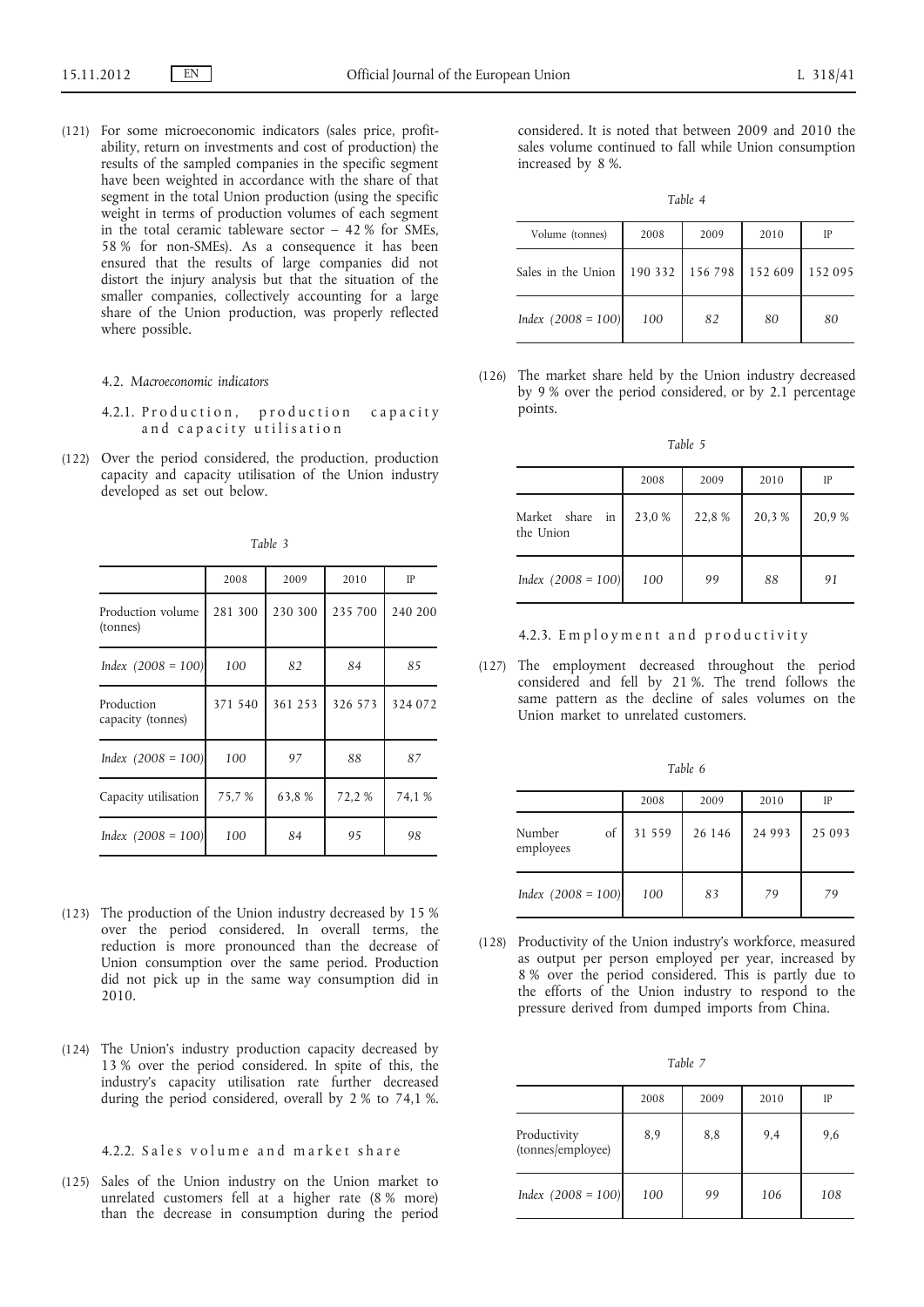# 4.2.4. Magnitude of the dumping margin

(129) The dumping margins are specified above in the dumping section. All margins established are significantly above the *de minimis* level. Furthermore, given the volumes and the prices of dumped imports, the impact of the actual margin of dumping cannot be considered negligible.

4.3. *Microeconomic indicators*

4.3.1. S t o c k s

(130) The level of closing stocks of the Union industry decreased in absolute terms by 14 % over the period considered. The investigation revealed that this is not a crucial indicator for this type of industry, which basically works on orders.

|--|--|--|--|

|                      | 2008    | 2009    | 2010 | IP      |
|----------------------|---------|---------|------|---------|
| Stocks (tonnes)      | 7 7 5 4 | 6 6 4 7 | 7611 | 6 6 4 7 |
| Index $(2008 = 100)$ | 100     | 86      | 98   | 86      |

4.3.2. Sales prices

(131) Sales prices of the Union industry on the Union market decreased by 12 % during the period considered.

*Table 9*

|                                                                          | 2008    | 2009 | 2010 | IP   |
|--------------------------------------------------------------------------|---------|------|------|------|
| Average sale price<br>in EU to unrelated<br>(EUR)<br>customers<br>tonne) | 4 1 0 3 | 3818 | 3811 | 3615 |
| Index $(2008 = 100)$                                                     | 100     | 93   | 93   | 88   |

- 4.3.3. Profitability, cash flow, investments, return on investment, ability to raise capital, and wages
- (132) Over the period considered, the profitability, cash flow, return on investment (ROI), ability to raise capital, investments and wages of the Union industry developed as follows:

|                                                                                  | 2008       | 2009          | 2010       | IP         |
|----------------------------------------------------------------------------------|------------|---------------|------------|------------|
| Net profit of Union sales to<br>unrelated customers (% of net sales<br>turnover) | 4,2 %      | 2,2 %         | 0,1%       | 3,5 %      |
| Cash flow (EUR)                                                                  | 10 531 970 | 6 205 824     | 9 267 381  | 11 998 647 |
| $Index (2008 = 100)$                                                             | 100        | 59            | 88         | 114        |
| Net investments (EUR)                                                            | 13 686 363 | 9 4 2 3 9 8 3 | 10 805 215 | 9 690 923  |
| $Index (2008 = 100)$                                                             | 100        | 69            | 79         | 71         |
| ROI (net profit in % of net book<br>value of investments)                        | 19,2 %     | 14,8 %        | $-51,3%$   | 5,5 %      |
| $Index (2008 = 100)$                                                             | 100        | 77            | $-267$     | 29         |
| Annual labour cost per employee                                                  | 20 4 3 6   | 20 5 26       | 21 6 19    | 20 8 3 2   |
| Index $(2008 = 100)$                                                             | 100        | 100           | 106        | 102        |

*Table 10*

- (133) The profitability of the Union industry dropped by 0,7 percentage points during the period considered. Profitability was at its lowest in 2010 when the magnitude of the fall reached 4,1 percentage points between 2008 and 2010.
- (134) It should be highlighted that the Union industry was already in a fragile state at the beginning of the period considered, due to the huge volumes of low-priced imports from China on the Union market which increased strongly in 2002-2004 and which had

reached a very significant market share after the elimination of the import quota for such imports as from 2005. This had caused a major restructuration of the sector which was in its ending phase at the beginning of the period considered.

(135) Therefore, in view of this development prior to the period considered, the profit achieved in the beginning of the period considered cannot be considered as a normal profit. In the absence of any submission in this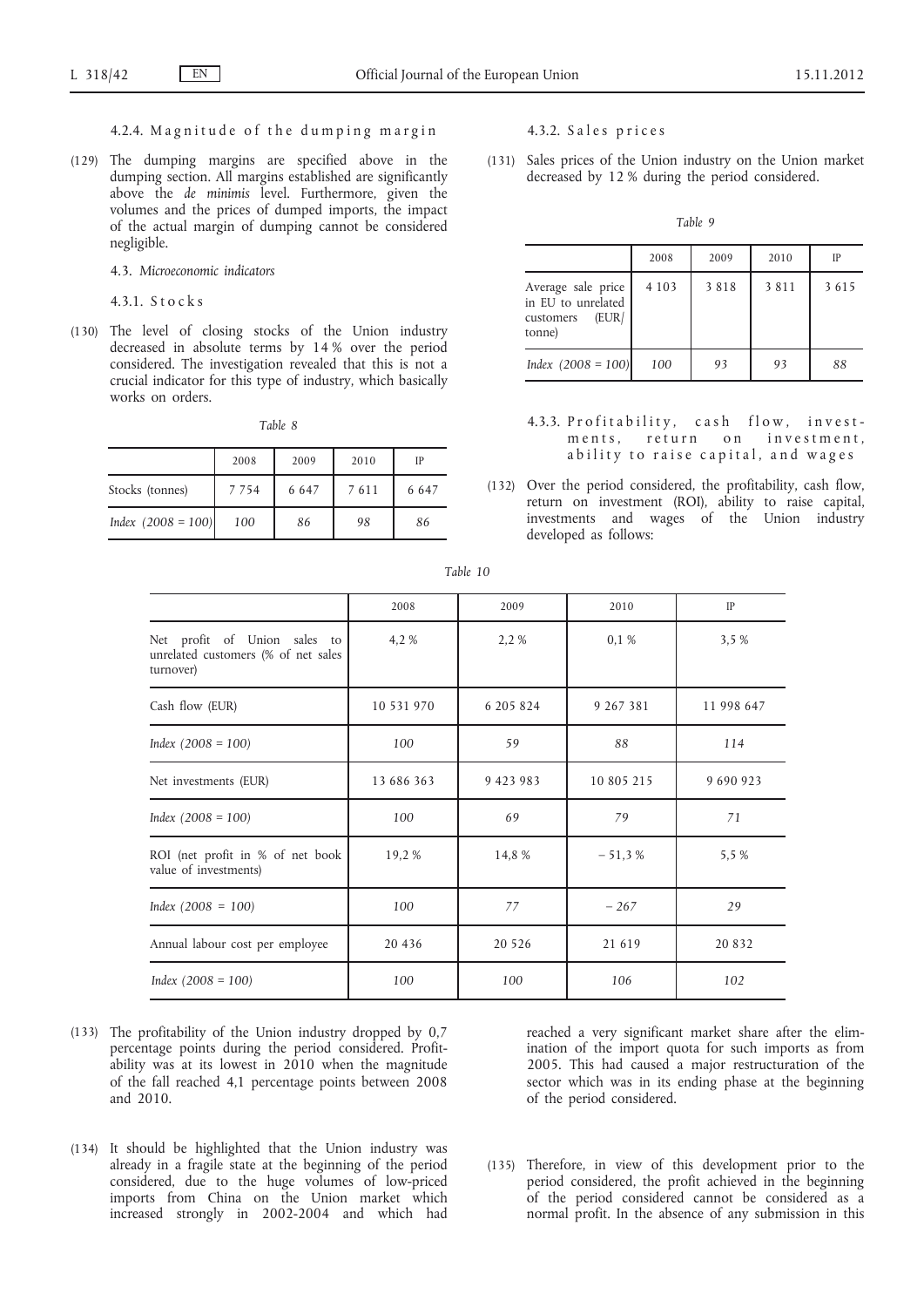regard, it is considered that the normal profit level for another widely used and important consumer product which has been subject to an anti-dumping investigation, leather footwear, can instead provisionally serve as a valid benchmark. That profit level is  $6\%$ <sup>(1)</sup>. It is thus clear that overall the Union industry, throughout the period considered, was never able to reach a profit level which can be deemed acceptable for this product.

- (136) Overall, the cash flow of the Union industry significantly increased during the period considered. However this is to be attributed to some bigger and well-established companies – this was not the case of SMEs. The level of net investments went down by 33 %. However, it should be noted that by the end of the period considered for SMEs the level of investments became almost inexistent. Only two non-SMEs could afford making some significant investments over the period considered. The drop of the return on investment was higher than the shrinkage of profitability over the whole period considered.
- (137) Between 2008 and the IP, the average wage per employee increased by 2 %. This labour cost increase is significantly below the overall labour cost development in the Union during the period considered, which suggests that the Union industry made efforts to keep labour wages as low as possible.

#### 4.3.4. Cost of production

(138) Over the period considered the cost of production fell by 10 %.

*Table 11*

|                                   | 2008    | 2009    | 2010    | IP      |
|-----------------------------------|---------|---------|---------|---------|
| Cost of production<br>(EUR/tonne) | 3 5 7 8 | 3 5 8 3 | 3 5 1 4 | 3 2 3 0 |
| Index $(2008 = 100)$              | 100     | 100     | 98      | 90      |

## 5. **Conclusion on injury**

- (139) The investigation has shown that the injury indicators such as production volume, capacity, sales to unrelated customers and employment deteriorated during the period considered.
- (140) In addition, the injury indicators related to the financial performance of the Union producers, such as profitability, investments and return on investments developed negatively during the period considered.
- (141) Overall, not only did the profitability never reach a satisfactory profit level for the sector, but it also deteriorated over the period considered. The continuous decreases in sales prices made by the Union industry entailed that at a point the industry was almost unable to make any profit.
- (142) Although the productivity of the Union industry increased over the period considered, this is mainly due to its significant efforts to compete against the highly present dumped Chinese imports.
- (143) Considering the above, it is provisionally concluded that the Union industry suffered material injury within the meaning of Article 3(5) of the basic Regulation.

### E. **CAUSATION**

#### 1. **Introduction**

(144) In accordance with Article 3(6) and 3(7) of the basic Regulation it was examined whether the dumped imports from China had caused injury to the Union industry to a degree sufficient to be considered as material. Furthermore, known factors other than dumped imports, which might have injured the Union industry, were examined to ensure that any injury caused by those factors was not attributed to dumped imports.

# 2. **Effect of the dumped imports**

- (145) The investigation showed that the Union consumption decreased by 12 % over the period considered. At the same time while the volume of dumped imports from China decreased by about 9 %, their market share increased. Moreover, sales volume of the Union industry decreased by 20 % and market share dropped from 23 % in 2008 to 20,9 % in the IP.
- (146) In the period from 2009 up to the end of the IP, Union consumption increased while the Union industry market share dropped, in contrast to an increase in dumped imports from China which market share increased significantly in that period.
- (147) Prices of dumped imports from China increased in the period considered. Even if in the period considered the average import price from China increased by 18 %, these prices consistently remained significantly lower than sales prices of the Union industry and in particular during the IP, thus keeping pressure on the prices in the Union market. Consequently, the shrinkage of sales prices of the Union industry on the Union market and its profitability can be attributed to the price depression caused onto the Union market by dumped imports from China. The fall of the Union industry's cost of production and employment level demonstrate the efforts it made to respond to such imports.

<sup>(</sup> 1) Council Regulation (EC) No 1472/2006, as published in OJ L 275, 6.10.2006, p. 36 (recital 292).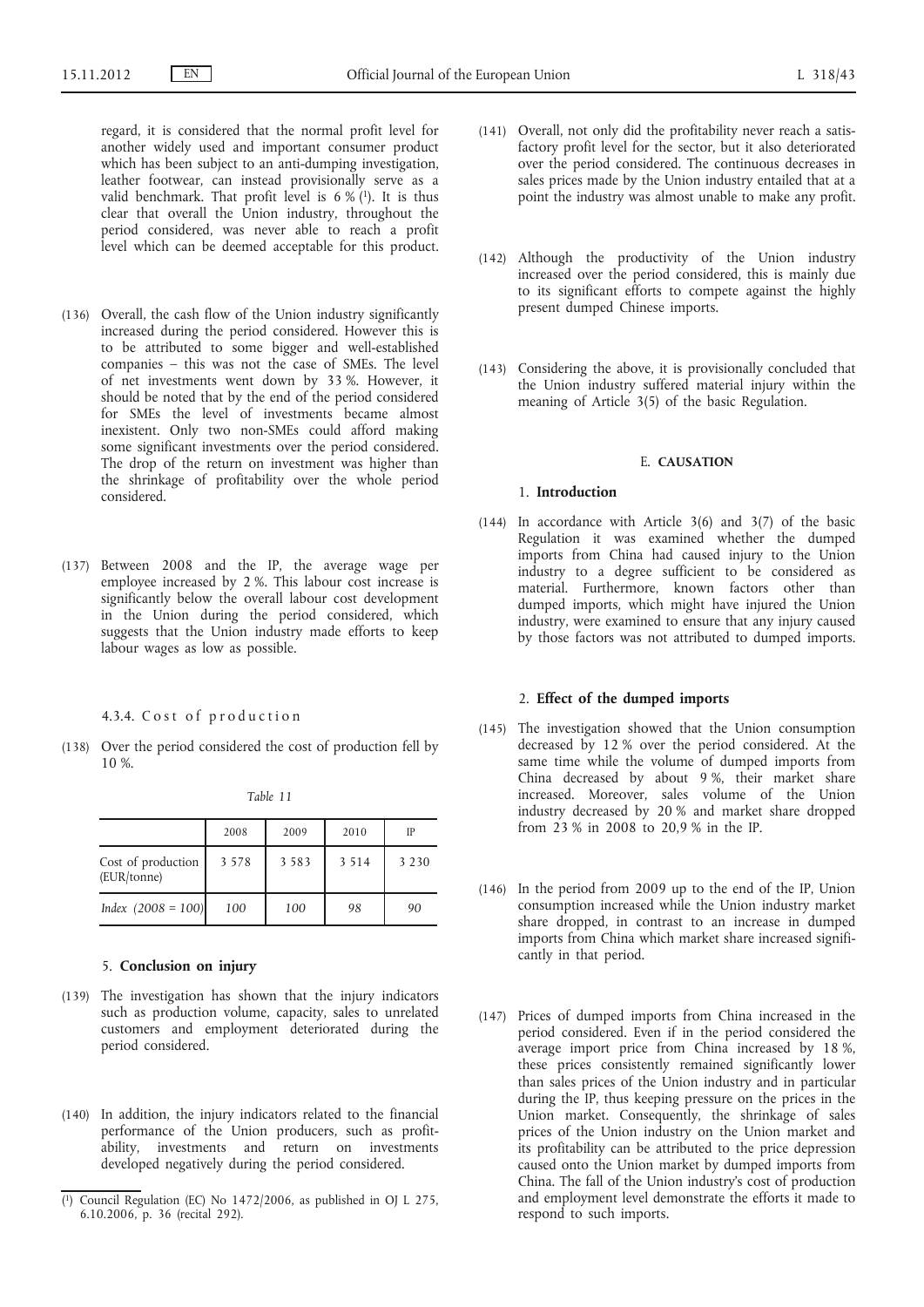(148) Based on the above it is concluded that the presence of Chinese imports and the increase of the market share of dumped imports from China at prices constantly undercutting those of the Union industry have had a determining role in the material injury suffered by the Union industry, which is reflected in particular in its poor financial situation and in the deterioration of most of the injury indicators.

# 3. **Effect of other factors**

(149) The other factors which were examined in the context of the causality are: the development of demand on the Union market and its segmentation, the export performance of the Union industry, the imports from other countries of the product under investigation, anticompetitive practices on the Union market, differences in production methods and the second-hand market. Other factors were also analysed.

- 3.1. *Imports from third countries other than the country concerned*
- (150) The volume of imports from other third countries during the period considered is shown in the table below. The quantity and price trends are based on Eurostat data.

|                                                              | 2008    | 2009    | 2010    | IP       |
|--------------------------------------------------------------|---------|---------|---------|----------|
| Volume of imports from all other<br>third countries (tonnes) | 100 971 | 81 464  | 81 602  | 88 706   |
| $Index (2008 = 100)$                                         | 100     | 81      | 81      | 88       |
| Market share                                                 | 12,2%   | 11,8 %  | 10,9%   | 12,2 %   |
| Average import price (EUR/tonne)                             | 2 3 7 8 | 2 3 5 4 | 2 5 9 1 | 2 5 2 2  |
| $Index (2008 = 100)$                                         | 100     | 99      | 109     | 106      |
| Volume of imports from Turkey<br>(tonnes)                    | 36 952  | 33 275  | 32 887  | 40 5 5 3 |
| $Index (2008 = 100)$                                         | 100     | 90      | 89      | 110      |
| Market share                                                 | 4,5 %   | 4,8 %   | 4,4 %   | 5,6 %    |
| Average import price (EUR/tonne)                             | 2027    | 2014    | 2 1 7 1 | 2058     |
| $Index (2008 = 100)$                                         | 100     | 99      | 107     | 102      |

| ۰,<br>. . |  |
|-----------|--|
|-----------|--|

- (151) The imports from third countries decreased by 12 % over the period considered, while the market share of these imports remained rather stable.
- (152) It should be noted that average import prices from other third countries increased by  $6\%$  during the period considered, remaining consistently higher than the average selling price of Chinese export sales (by 68 % during the IP).
- (153) CCCLA observed that imports from Turkey would have increased by 8 % between 2010 and 2011, the import prices from Turkey being allegedly only around 20 % higher than import prices from China.
- (154) With regard to this claim, it is noted that when comparing the situation at the beginning and at the end of the period considered import volumes from Turkey increased by 10 % or 1.1 percentage point, but also that their average prices remained consistently much higher (from 37 % to 60 %) than Chinese import prices. Moreover they never represented more than a 5,6 % market share. Thus it is difficult to conclude that the material injury suffered by the Union industry is due to Turkish imports.
- (155) For the above reasons, it is concluded that imports from other third countries did not materially affect the situation of the Union industry.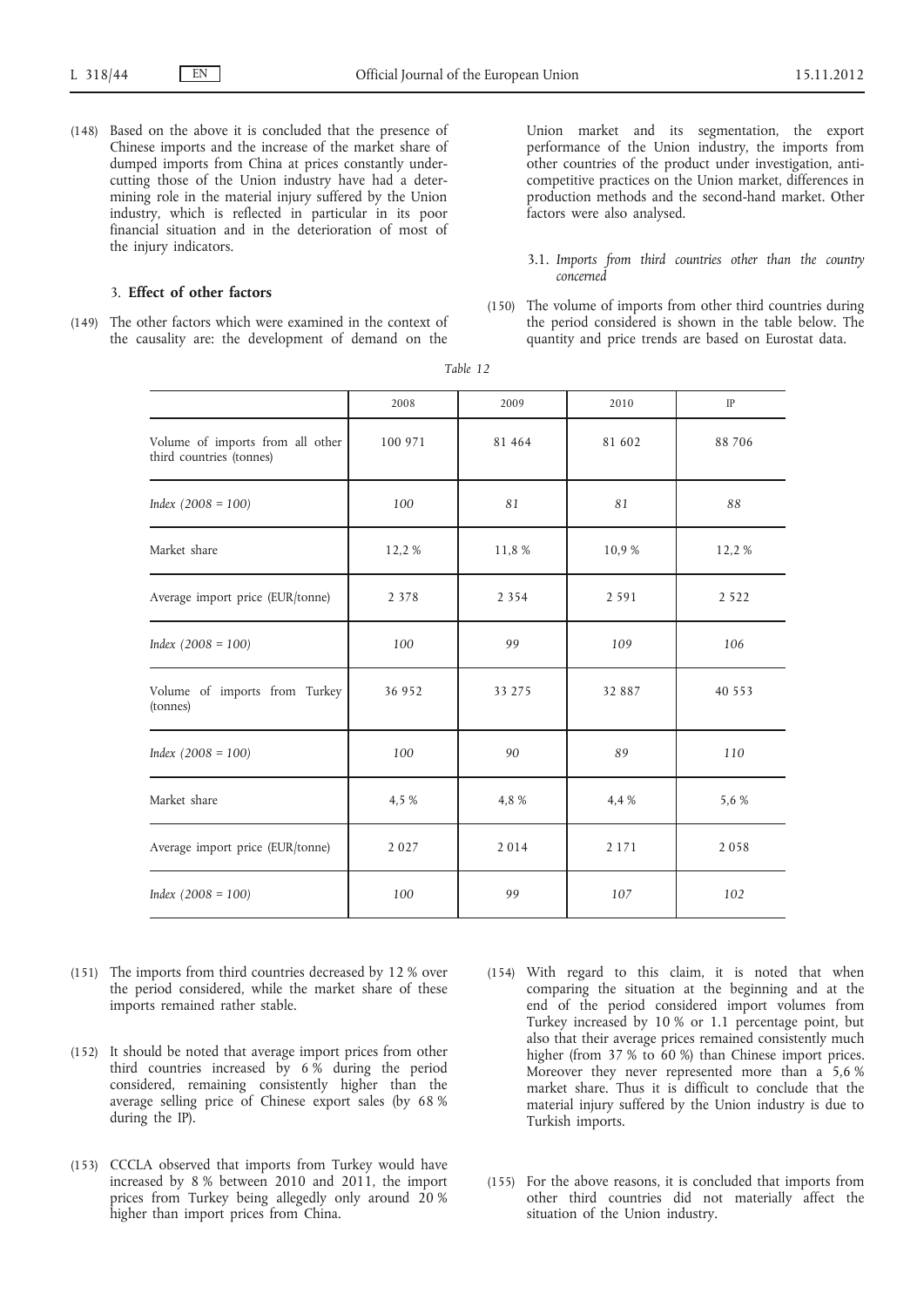#### 3.2. *Market segments*

- (156) A Germany-based association of importers and some of its members submitted that, on the basis of end-customer prices, product qualities and sales channels, the market for the ceramic products under investigation is to be divided into at least the following three segments: premium (high quality, high prices), medium/low (medium/low quality, medium/low prices) and special products (such as decorative items, souvenirs, pots and hotel porcelain). Allegedly, most Union production would be sold on the premium and/or special product markets, whereas Chinese imports predominantly serve the low price market segment. The Union industry would target mostly boutique sales rather than places where standard consumers do shopping. Chinese imports, therefore, would not directly compete with the Union production.
- (157) However, the investigation did not confirm the allegations. Firstly, it is noted that the like product does not cover certain items referred to by these parties, such as purely decorative items (see recitals  $(51)$  and (52)). Secondly, the investigation showed that currently Union production serves all markets, as do Chinese imports. In fact a relevant part of Chinese imports would fall under the so-called premium or special products segments. A British importer claimed to be importing premium products from China, while a group of EU companies with production interest in China also referred to the very high prices it charged on the Union market for its China-origin stoneware products.
- (158) Finally, reference is made to section B.1.2 above where it was concluded that all types of the product concerned and the like product were regarded as forming one single product. Thus the analysis should be carried out at the level of the product concerned and the like product. Therefore, any claim regarding certain segments could not be retained.

#### 3.3. *Consumption and demand*

- (159) A European association of importers and retailers and CCCLA pointed at a contraction in demand in the Union. One non-sampled importer stated that demand for porcelain, particularly in the side and ancillary ranges and in the private sector, has fallen sharply and that the remaining demand is extremely diversified. Likewise several parties claimed that due to changing fashions, consumers nowadays are looking for affordable ceramic tableware and kitchenware. In a wholesaler's view, the high end premium market is decreasing and will decrease over next years.
- (160) According to the above-mentioned European association of importers and retailers, contraction in demand would explain the drop in sales and production by Union producers during the period considered.
- (161) CCCLA stated that the complaint showed a substantial fluctuation in the level of consumption within the Union throughout the period considered, in line with general macroeconomic conditions. According to CCCLA, during the period considered injury factors developed in parallel with the fluctuations in demand in the Union and other markets and both sales by Union producers and Chinese imports followed changes in demand.
- (162) A Germany-based association of importers and some of its members submitted that Chinese import figures following the enlargement of the Union in 2004 and the lifting of import quotas for this product as of 1 January 2005 indicate a huge demand for cheaper tableware on the Union market between 2002 and 2005, which was followed by a decrease between 2005 and 2010. Allegedly, Union producers were not willing and/or not capable to satisfy such demand.
- (163) As to these claims, firstly, reference is made to section B.1.2 above where it was concluded that all types of the product concerned and the like product were regarded as forming one single product. Any claim regarding certain ranges is therefore not relevant and the analysis should be carried out at the level of the product concerned and the like product.
- (164) Secondly, the allegation that injury factors developed in parallel with the fluctuations in demand in other export markets is contradicted by the fact that the export performance of sampled Union producers developed positively during the period considered.
- (165) Thirdly, as concluded in section D.2 above, consumption has decreased over the period considered. There was no evidence confirming that Union producers were not willing and/or not capable to satisfy a huge demand for cheaper tableware in the Union. On the contrary, the investigation established that throughout the period considered Union producers were meeting demand of various types, including for cheaper tableware. Even if there were fluctuations in the level of consumption within the Union through the period considered which may have contributed to the Union industry's poor performance at some stage, overall, it cannot be considered to have an impact such as to break the causal link between the dumped imports and the injurious situation of that industry suffered during the IP.
- (166) The claims were therefore rejected.

### 3.4. *Exports by Union industry*

(167) According to data from Eurostat (export volume) and the sampled Union producers (average export price), exports by the Union industry developed as follows during the period considered: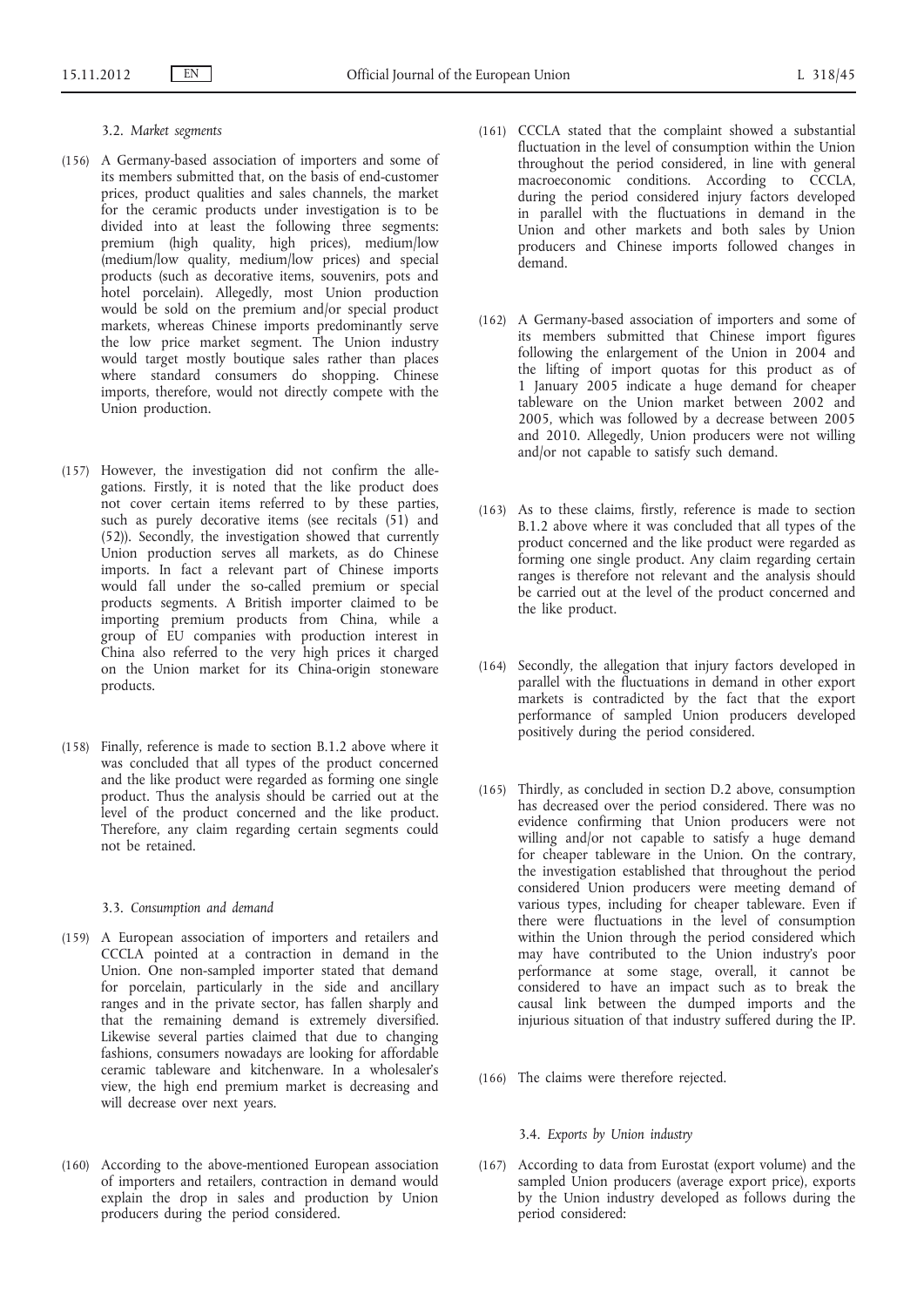|                                        | 2008    | 2009   | 2010    | IP      |
|----------------------------------------|---------|--------|---------|---------|
| Volume of exports<br>(tonnes)          | 90 968  | 73 502 | 83 091  | 88 105  |
| Index $(2008 = 100)$                   | 100     | 81     | 91      | 97      |
| Average<br>export<br>price (EUR/tonne) | 3 1 3 6 | 2983   | 3 4 6 2 | 3 1 2 5 |
| Index $(2008 = 100)$                   | 100     | 95     | 110     | 100     |

*Table 13*

- (168) In the complaint, exports by Union producers increased substantially between 2009 and 2011, CCCLA observed. This party submitted that injury factors developed negatively when the export performance of Union producers decreased. Therefore, the injury would have been caused by the unfavourable development of the export sales of the EU industry.
- (169) In this context, it should firstly be noted that the injury analysis focuses on the situation of the Union industry on the Union market. Therefore changes of the export performance, if any, does not have any impact on most of the indicators analysed above, such as sales volume, market share and prices. Secondly, exports by the Union industry can be interpreted as a way to compensate decreasing sales on the Union market, i.e. where injury is being suffered. Thirdly, as the above table shows, overall exports from the Union decreased by 3 %. Lastly, the exports prices of the cooperating sampled producers sales remained stable over the period considered.
- (170) The claim was therefore rejected and it is concluded that the export performance of the Union industry did not cause any material injury.

### 3.5. *Elimination of the import quotas*

- (171) Until 1 January 2005, for the Members States that were members of the Union at the time the products originating in China and falling within the CN codes referred to in recital (56) were subject to quantitative quotas of which altogether amounted to  $84$   $473$  tonnes in 2000 and which were gradually increased to 147 744 tonnes in 2004. Available statistical data indicate that in 2004 imports of the product concerned by the 27 countries that are now Member States amounted to 173 809 tonnes. One year later, once the quotas lifted, those imports went up to 530 294 tonnes. Since then, Chinese imports have never been less than 449 000 tonnes per year.
- (172) As concerns the role of the import quotas in the injury observed during the period considered it should first be

noted that, given that the quotas were gradually increased and removed 3 years before the beginning of the period considered and 6 years before the beginning of the IP, there had already been a severe restructuring in the Union market as from 2002 to account for these changed market circumstances. This is also corroborated by information submitted by the complainant on closures and insolvencies of European ceramic tableware producers. As a result, the Union industry had been, by the beginning of the period considered, converted into a downsized and performing sector.

(173) Consequently, one might argue that the effects of the ending of the import quotas for the product concerned in 2005 may have negatively affected the health state of the Union industry before the beginning of the period considered. But even if this is the case, it is still the dumped imports which have caused the injury in the IP. Therefore, the elimination of the import quota as from 2005 does not break the causal link between the dumped imports and the injurious situation of the industry during the period considered and the IP.

#### 3.6. *Anti-competitive practices on the Union market*

- (174) Several parties alleged that injury is caused by anticompetitive practices on the Union market and it was also stated that this anti-dumping proceeding was launched to recuperate losses produced by fines for illegal cartels. CCCLA stated that the presence of collusive practices on the Union market may render the injury data (namely sales prices, sales volumes, market share and profits) both in the complaint and collected throughout the investigation unreliable given that they do not represent a situation that reflects the normal operation of the market.
- (175) On the one hand, it is noted that in 2010 the Commission fined seventeen bathroom fixtures and fittings undertakings for a price fixing cartel between 1992 and 2004 affecting six Member States: Germany, Austria, Italy, France, Kingdom of Belgium (Belgium) and the Kingdom of Netherlands (Netherlands) (1). The practices in question took place before the period considered and concerned other products. In addition, the only undertaking concerned which was also active in the ceramic tableware and kitchenware sector during the period considered filed an action for the annulment of that fine with the General Court of the European Union. This action remains pending. On the other hand, the German authorities launched a cartel investigation on some German tableware producers in February 2011. The outcomes of the investigation have not been made public by German authorities yet, so no conclusions can be drawn on this point. Moreover, that investigation concerns only one Member State, while the Union industry is quite widespread. The claims were therefore rejected.

<sup>(</sup> 1) [http://eur-lex.europa.eu/LexUriServ/LexUriServ.do?uri=CELEX:](http://eur-lex.europa.eu/LexUriServ/LexUriServ.do?uri=CELEX:52011XC1129(02):EN:NOT) [52011XC1129\(02\):EN:NOT](http://eur-lex.europa.eu/LexUriServ/LexUriServ.do?uri=CELEX:52011XC1129(02):EN:NOT)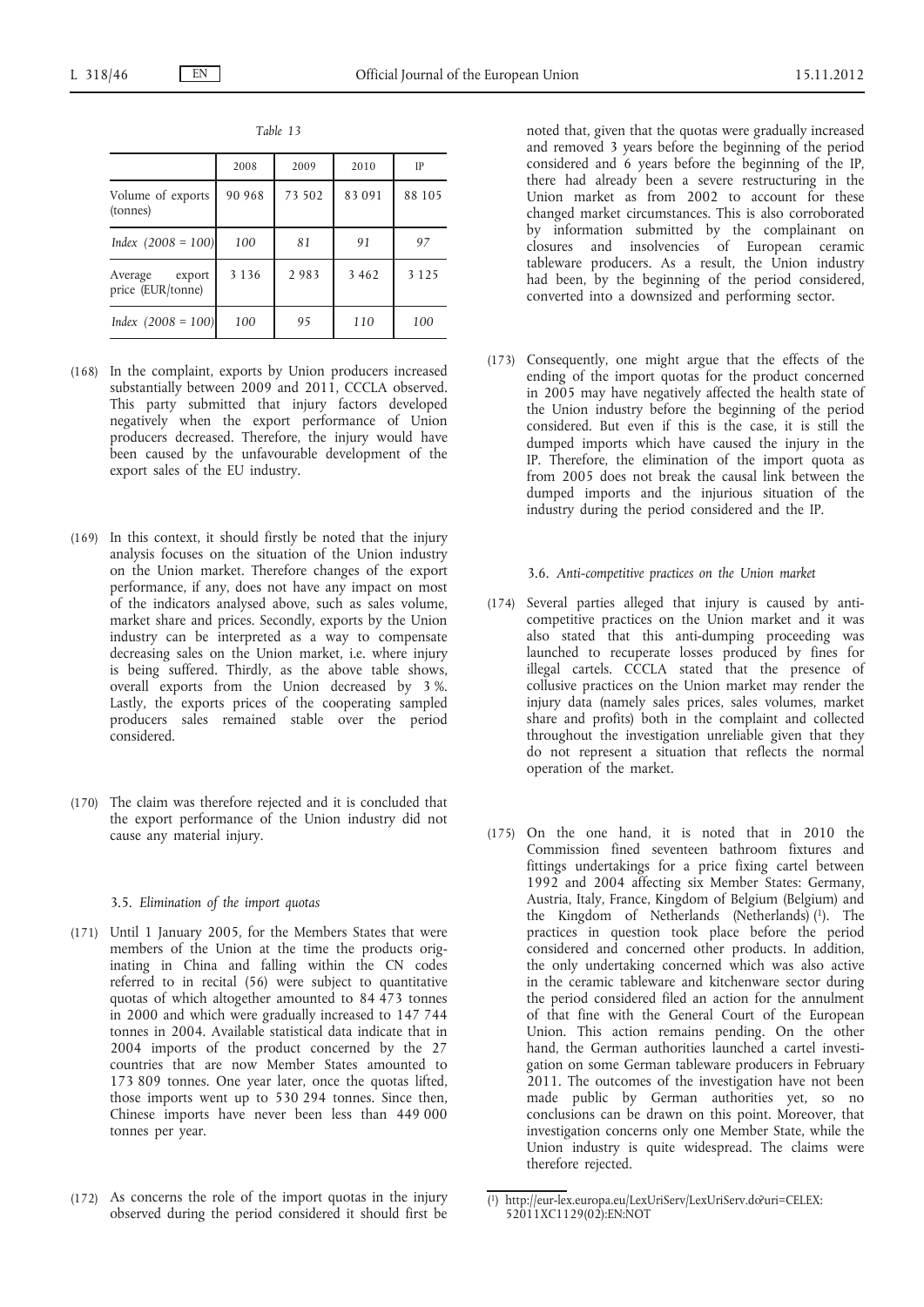(176) As to the reference made by some parties to the fact that some manufacturers in the Union changed their activities and became also traders of China-origin products, this is a business option which cannot be labelled as being anticompetitive.

# 3.7. *Production methods*

- (177) According to certain parties, the choices made by Union producers as far as production methods are concerned clearly contributed to the injury suffered by the Union industry. These parties underline that Union production methods are by far less efficient than Chinese ones – Union production methods are fully automatic which would entail high re-setting costs when runs are short, expensive mould making, more costly raw materials and, due to a two-firing process, higher energy costs. Moreover, unlike Union producers, Chinese manufacturers would work on the basis of orders, bear less storing costs and sell their total production in batches without grading and coupled with price discounts. Also the cost for decal transfers for in-glaze decoration would be almost double in the Union. On the other hand, certain parties pointed at the efficiency of Union production methods for instance as regards longer runs.
- (178) The investigation showed the existence of relevant technology transfer worldwide. It could not establish a link between a specific production method and success in the business. It could not establish either that having opted for a specific production method was significant enough to have an impact such as to break the causal link between dumped imports from the country concerned and the injury suffered by the Union industry.

#### 3.8. *Second-hand markets*

- (179) According to a non-sampled importer households have become smaller over the last decades and dispose of unnecessary items via flea markets, web auctions or other forms of second-hand markets. For this party, second-hand tableware and kitchenware serve a significant part of current demand and are in direct competition with newly-manufactured tableware and kitchenware. The non-sampled importer provided supporting documentation on web auction values for several product lines of well-known German porcelain manufacturers.
- (180) However, no reasonable basis could be found for extrapolating the volumes and prices from a German speaking platform on very specific collections of three German companies to other Union countries or other product ranges. It was, therefore, impossible to quantify this market and the investigation could not establish that second-hand sales were significant enough to have an impact such as to break the causal link between dumped imports from the country concerned and the injury suffered by the Union industry.

#### 3.9. *Economic crisis*

- (181) According to CCCLA, the alleged injury is caused by the impact of the financial crisis, economic recession and sovereign debt crisis on consumer budgets. The complainants being, allegedly, profitable at the operating level, CCCLA considers that the losses reported are to be attributed to financial speculation (such as losses on equity or on sovereign bonds) and non-operating expenses linked to the financial crisis.
- (182) The economic crisis may explain contraction in consumption during parts of the period considered. However, it is noteworthy that in a situation of decreasing consumption in the period considered and in a situation of increasing consumption in the period between 2009 and the IP, the performances of the lowpriced dumped imports contrast with those of the Union industry.
- (183) The investigation clearly shows that the dumped imports from China have intensified the effect of the economic downturn. Even during the general economic recovery, the Union industry was unable to recover and to regain significant sales volumes and lost significant market share throughout the period considered whereas the Chinese dumped imports gained more market share.
- (184) Therefore, although the economic crisis may have contributed to the Union industry's poor performance, overall, it cannot be considered to have an impact such as to break the causal link between the dumped imports and the injurious situation of that industry suffered during the IP.

### 3.10. *Other factors*

- (185) An association pointed at other factors that, in its view, would break the causal link. This party referred to intra-Union competition (on the basis that prices within the Union differ considerably) and to the Union safety and health requirements, which are becoming more stringent, thus causing increased production costs. Other factors cited included counterfeiting by some Chinese manufacturers and the existence of non-tariff barriers in a number of non-EU markets, which would hinder exports by Union manufacturers.
- (186) As regards the inter-Union competition argumentation, the investigation did not show any link between injury, the location of Union producers and prices in that Member State. As to the Union safety and health requirements, it is noted that they are applicable to Union-made and imported products, thus impact prices of all operators. Given that no information to substantiate the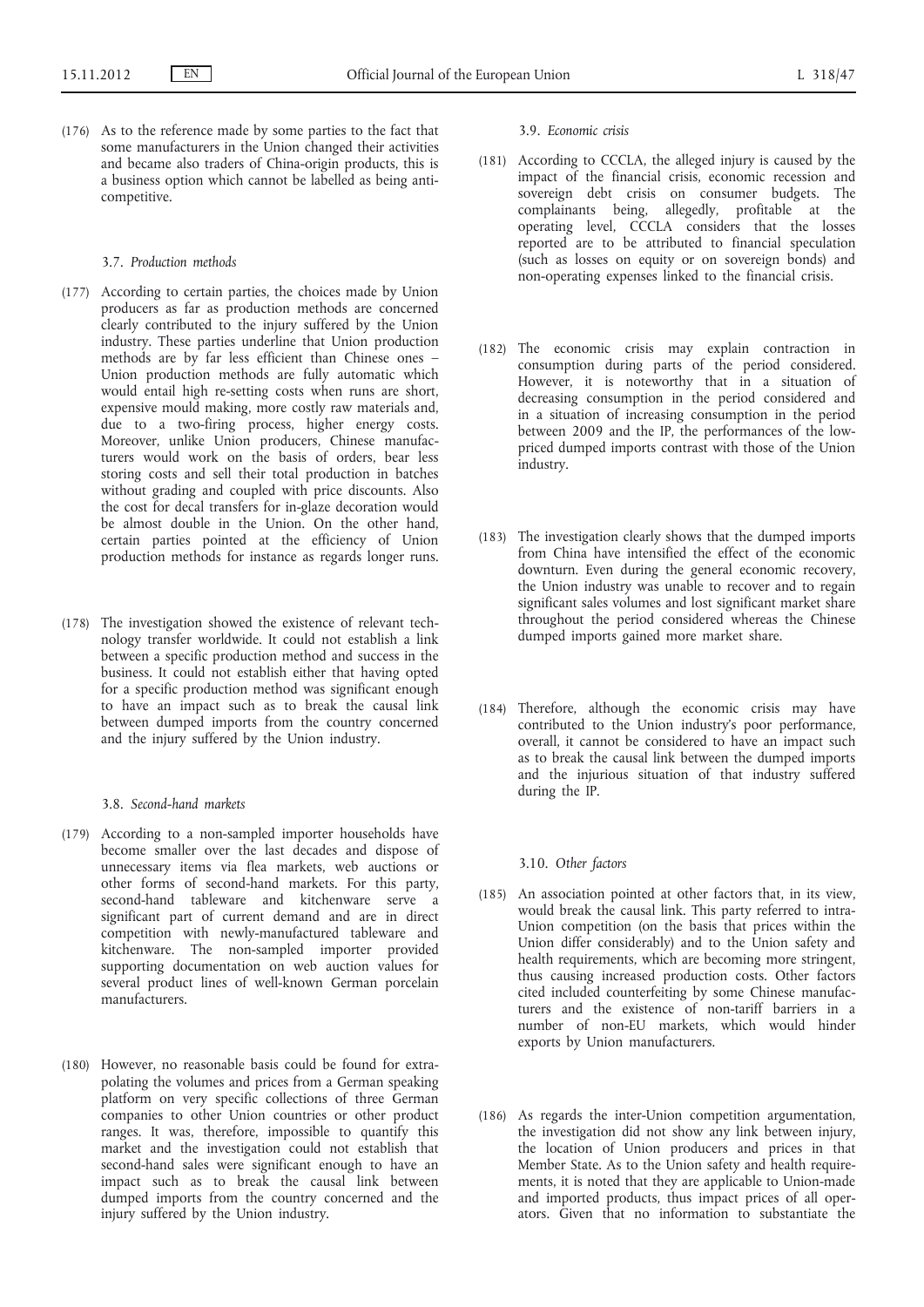counterfeiting claim was submitted, the effects of that claim could not be analysed. The claim regarding the existence of non-tariff barriers in a number of non-EU markets could not be retained: such barriers could prevent Union producers from exploiting their export potential, however it has no impact on decreasing sales on the Union market, i.e. where injury is being suffered.

- (187) CCCLA pointed at other factors namely shortages of skilled labour on the Union market and self-inflicted injury, on the basis that some Union manufacturers import the product concerned. However, based on the information available, it is concluded that overall the whole Union industry was in a poor situation and the fact that the number of business models has spread did not cause any injury to the Union industry and should rather be interpreted as a way to compensate decreasing sales on the Union market. As regards any shortage of skilled labour in the ceramic tableware and kitchenware sector in the Union, no interested parties located in the Union claimed to be concerned.
- (188) An importer invited the institutions to analyse the impact of other types of tableware and kitchenware, such as plastic, aluminium, melamine and glass. However, no information was submitted to substantiate the claim. The investigation could not establish any finding about this issue.
- (189) Some parties link the injury suffered by the Union industry to the situation of the Union industry before the period considered. In this respect, several importers alleged that the deterioration of the Union industry started already in the period 1975-2002. However, the Commission's analysis could not possibly go back so far, inter alia, because of the unavailability of reliable data for that period. That was also the case for another event which took place long before the period considered: the state aid received by the German porcelain industry and which, according to a non-sampled importer, would prove that the Union industry did not increase its efficiency  $(1)$ .
- (190) The examination of the other known factors which could have caused injury to the Union industry revealed that these factors are not such as to break the causal link established between the dumped imports from the PRC and the injury suffered by the Union industry.

# 4. **Conclusion on causation**

(191) Based on the above analysis, which has properly distinguished and separated the effects of all known factors on the situation of the Union industry from the injurious effects of the dumped imports, it is provisionally concluded that the dumped imports from China have caused material injury to the Union industry within the meaning of Article 3(6) of the basic Regulation.

#### F. **UNION INTEREST**

#### 1. **Preliminary remarks**

(192) In accordance with Article 21 of the basic Regulation it was examined whether, despite the provisional conclusion on injurious dumping, compelling reasons existed for concluding that it is not in the Union interest to adopt provisional anti-dumping measures in this particular case. The analysis of the Union interest was based on an appreciation of all the various interests involved, including those of the Union industry, importers and users of the product concerned.

# 2. **Interest of the Union industry**

- (193) The Union industry consists of more than 200 producers, with factories located in different Member States of the Union, directly employing more than 25 000 people in the IP in the production and sale of the like product.
- (194) The investigation established that the Union industry has suffered material injury caused by the dumped imports from the country concerned during the investigation period. In particular, injury indicators relating to the financial performance of the Union industry, such as production, profitability and return on investment, showed a declining trend in the period considered. SMEs were suffering the most: in the period considered, they were loss-making since 2010. In the absence of measures, it is considered that the efforts already made in the sector will not be sufficient to allow the recovery of the Union industry's financial situation which might deteriorate further.
- (195) The findings of the current investigation are not put into question by the fact that certain Union producers are doing better than others or by the situation of the Union industry before the period considered.
- (196) It is expected that the imposition of measures will restore effective and fair trading conditions on the Union market. That would, in its turn, have a further positive impact on its economic situation and profitability.
- (197) Some importers claimed that if measures are imposed the product concerned will be replaced by other types of products (than Union-made ceramic tableware and kitchenware), such as textiles (e.g. for gift-oriented items) or plastic tableware, thus benefiting non-ceramic sectors. However, the investigation could not confirm that such substitution would be significant.
- (198) It was therefore concluded that the imposition of provisional anti-dumping measures on imports of ceramic tableware and kitchenware originating in China would be in the interest of the Union industry.

<sup>(</sup> 1) Case T-20/03 Kahla/Thüringen Porzellan v Commission.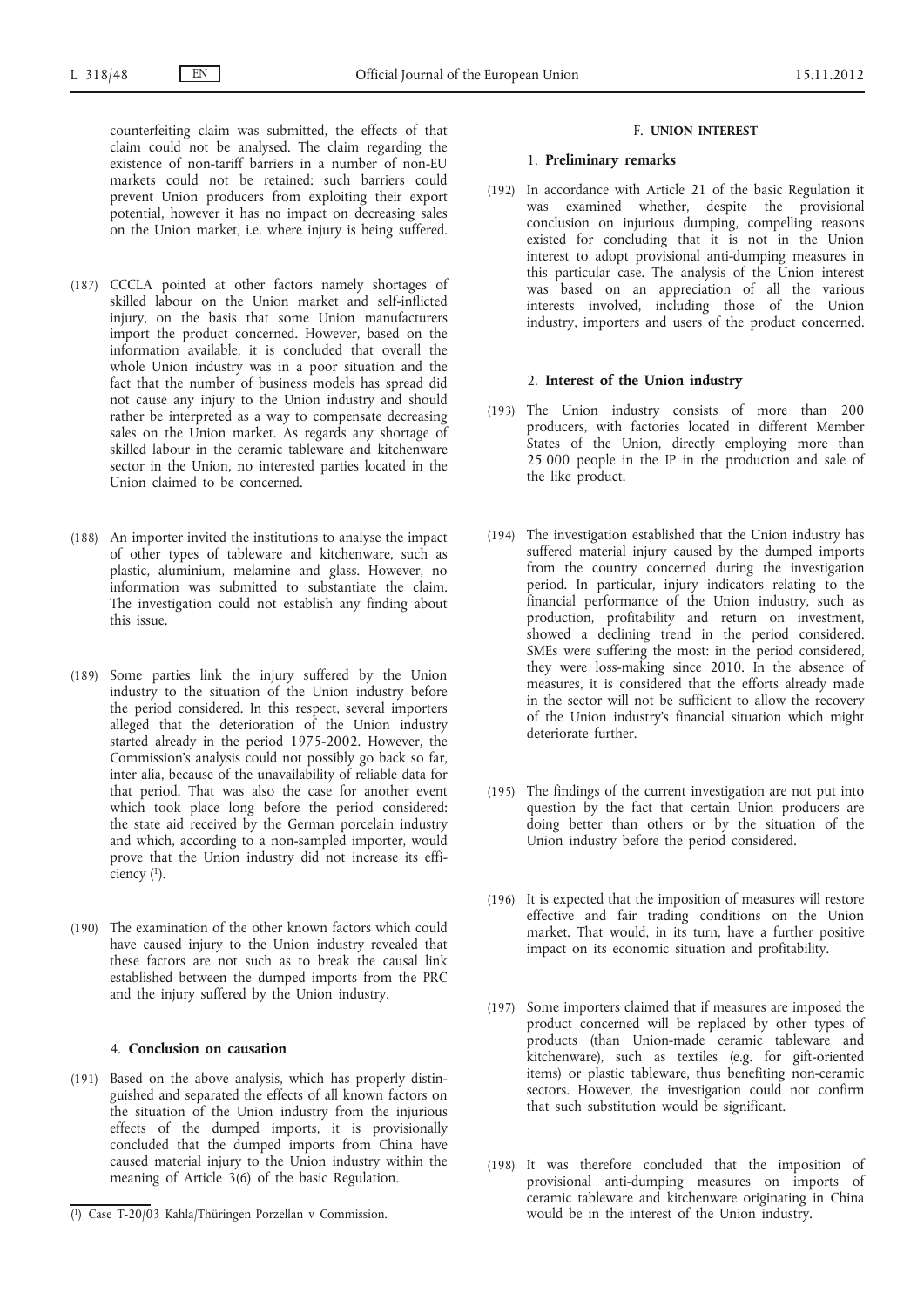# 3. **Interest of unrelated importers**

- (199) As mentioned in recital 4 above, in view of the apparent high number of unrelated importers sampling was applied.
- (200) Overall, during the IP the sampled importers sourced their supplies mainly from the country concerned and employed some 350 people in the importation and resale of ceramic tableware and kitchenware. They were active in different kinds of products, ranging from gift porcelain items through branded earthenware to simple tableware for households. Their level of cooperation varied. For instance, the two largest importers in the sample, which also have major retail activities, did not provide full profitability data and the margin between purchase and resale prices to unrelated customers and one of them even denied access to its accounts. These parties only provided transfer purchase prices and/or transfer sales prices. Therefore, although repeatedly requested, no meaningful information was received which enabled an estimation of a representative importers' gross and net margin on the product concerned for the sample as a whole.
- (201) In the same vein, the data provided by the two sampled importers/retailers, as it was deficient in many aspects, did not enable an estimation of the gross and net margin of profit of retailers of the product concerned. Therefore, on the basis of the cooperation of the importers in the sample, no determination could be made as regards the ability of the EU supply chain to absorb the proposed anti-dumping duty and, consequently, the impact of such duty on the retail price and, thus, consumers.
- (202) However, firstly, as concerns importers, the vast majority of the importers which replied to the importers' sampling questions reported a gross margin between purchase and resale price ranging between 50 % and 200 %. The verified figures of the pure importers in the sample confirm that such gross margins are representative. Secondly, publicly available documentation would suggest that the supply chain in the Union (i.e. importers and subsequent channels) would be perfectly capable of taking in an anti-dumping duty at the proposed rate, without jeopardizing the viability of the economic operators concerned. According to a recent publication  $(1)$ , a Chinese ceramic mug which is purchased by EU distributors for USD 0.70 would retail, in the EU, for USD 3.50 — with a mark-up of more than 150 % for the distributor/retailer. In such scenario, the anti-dumping duties as proposed would result for most imports in an extra charge of EUR 0,16 (and of EUR 0,36 for non-cooperating producers) for the EU supply chain which would have, overall, a gross margin of EUR 2.08 on this particular product. Moreover, the 2009 CBI market survey on 'tableware, kitchenware and other household markets' referred to

in recital 112 above reports EU border CIF – consumer prices ratios ranging between 2,6 and 5,3  $(2)$ . Finally, the sampled importers/retailers never indicated that they will exclude the ceramic tableware and kitchenware from their imports or sales if anti-dumping duties were imposed.

- (203) Taking account of the above, and in the absence of any other reliable information obtained in this investigation so far, it is provisionally considered that the distribution chain in general, including importers, is likely to be able to take in the increase in CIF prices at the proposed levels without any major problem and that consumers are unlikely to experience any price increases. However, interested parties are, again, explicitly invited to submit additional, comprehensive and verifiable data on this issue which would enable to further analyse the impact of measures on the supply chain and, eventually, consumers in the next stage of this proceeding.
- (204) Submissions on Union interest were received from more than 20 non-sampled importers, mostly small enterprises, an association of European and International commerce, a Swedish association of importers and retailers, a Dutch association of importers from the Far East and a Germany-based association and network of importers. A common concern of the importers was that measures would entail import price increases, a (partial) shrinkage of their business and thus a negative impact on them in general in terms of margins and profitability, inter alia. These arguments could not be retained on the basis of the conclusions reached in the next recital and in recital 202.
- (205) Several importers submitted that more jobs would be lost with importers if measures are imposed than jobs would be saved with Union producers. However, this is contradicted by other representations of importers where they submitted that they might replace ceramic items by nonceramic ones (like textiles for gifts) or that they would be willing to procure more within the Union.
- (206) The Swedish association deemed that measures would have a negative economic impact upon importers in terms of significant re-sourcing and administration costs should the latter have to find alternatives to Chinese imports. An association of European and International commerce pinpointed that changing suppliers is difficult because importers would have heavily invested in them. However, this does not seem to be a main concern of some importers which prefer the possibility of being able to switch sources of supply. Moreover, the fact that

<sup>(</sup> 1) 'Dumping case likely to harm ceramic makers', China Daily, 17 February 2012.

<sup>(</sup> 2) It should be noted that this market survey targets a range of products which is broader than the product scope of this investigation, as it also includes plasticware, woodware, glassware, metalware and cutlery.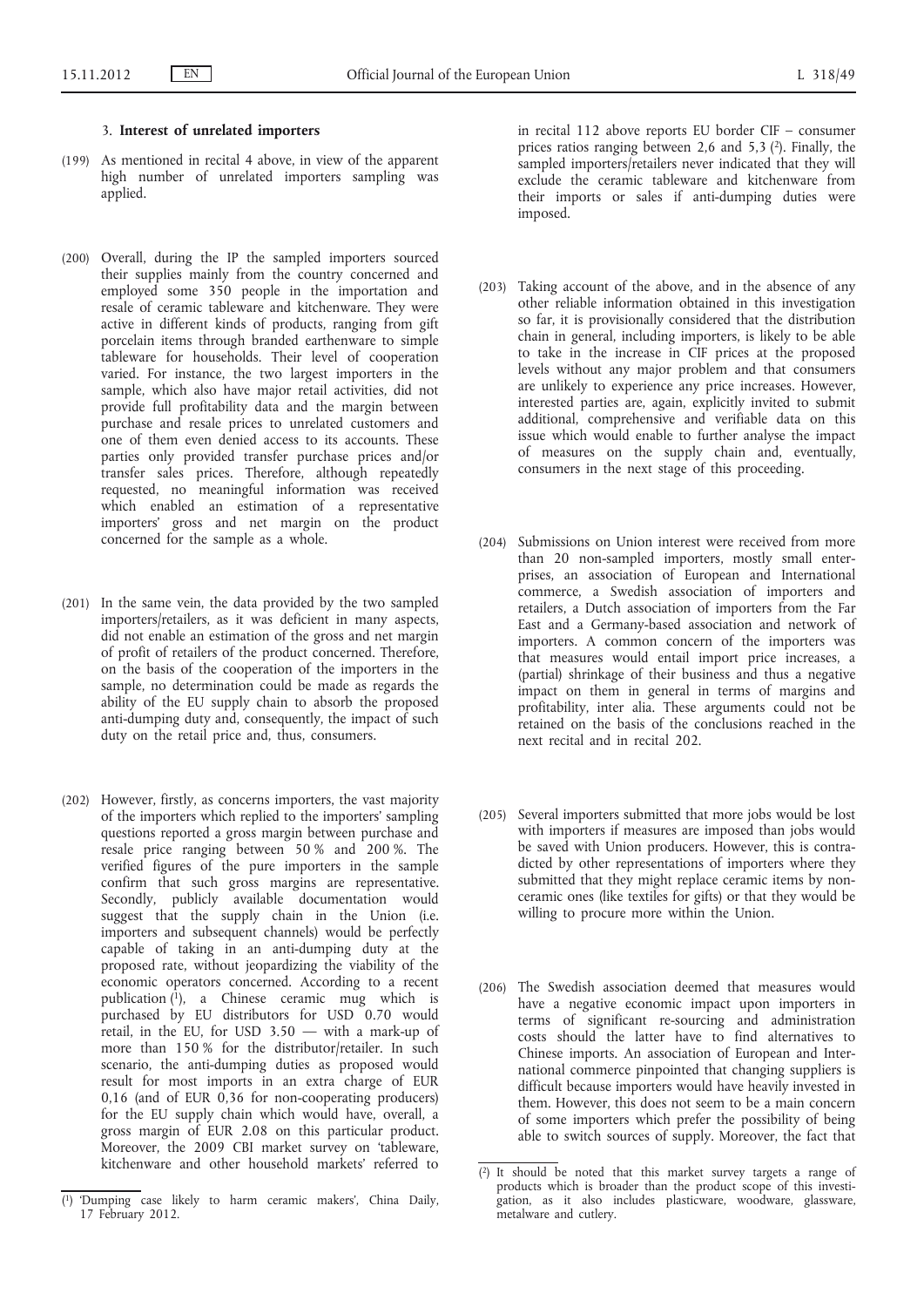the products offered and Union consumption changes with fashion suggests that the occurrence of costs to develop new products (from new suppliers) is inherent to this sector.

- (207) Several non-sampled importers claimed that Union factories are not interested in manufacturing somebody else's branded products. However, this was contradicted by the outcome of the investigation as regards sampled Union producers (which showed that they produced branded goods for third parties), by the representation made by another importer and by the fact that several importers which distribute products under their own brand are procuring part of their assortment within the Union.
- (208) One non-sampled importer expressed its unwillingness to share production ideas, product design and in-house developments with certain competing Union producers of ceramic tableware and kitchenware. However the investigation did not show that this was a general concern amongst importers. It should be noted that the importer concerned had legal disputes with some German manufacturers and that part of its collection would be in direct competition with that of Union manufacturers.
- (209) Certain importers claimed that they cannot procure from Union manufacturers because of their higher costs, lack of capacity for craft items, inability to offer small production runs, inflexibility, lack of an adequate organisation to duly serve big retailers offering many products; and/or the inexistence of some production processes, qualities, types of decoration or shapes. These parties claimed that the problems were particularly important as regards crafts and promotion-oriented items (e.g. pottery), certain branded products sold under license, the manufacturing of certain registered utility models and special side or catering items (e.g. large-volume porcelain items). Some claimed to have no alternative but importing from China. Yet the investigation established that most of the importers that came forward do procure ceramic tableware and/or kitchenware from several sources, including Union producers in a wide variety of ranges and qualities. Moreover, Union producers offer a wide variety of products and have the production capacity to sell more on the Union market.
- (210) In sum, it can be concluded that the imposition of measures may indeed have a possible negative effect on the financial situation of certain importers. On average however, this negative effect is not expected to have a significant financial impact on the overall situation of the importers. In general it is expected that they are able to (partially) support the price increases and/or (partially)

pass on the duty to their customers (i.e. wholesalers, distributors, retailers), all the more so because the duties affect the major source in the market. For importers that came forward and which are at the same time retailers, the investigation showed that the product concerned represents a very small proportion of their overall business. The information submitted by these parties did not allow a proper quantification as to what extent they would be able to take in a purchase price increase by the proposed duty levels but, as explained in recitals 202-203, the information collected so far does not suggest that they would not be in a position to do so.

(211) It is therefore provisionally concluded that the imposition of measures at the proposed levels does not have a significantly adverse impact on the situation of unrelated importers of the product concerned.

# 4. **Interest of other economic sectors**

- (212) Several importers alleged that the imposition of any measures will probably negatively affect importers' business partners, ranging from finishing and decorating firms to wholesalers, distributors or retailers. In this respect, they claimed that the imposition of measures may cause more job losses with their 'satellite businesses' such as designers or logistics than the number of jobs kept/created by the Union industry. Some importers also alleged that the gift items sector, the advertising industry, the hotel and catering industries, group catering and commercial consumers in general would also be directly affected by a shortage of products. This would lead to an increase in price competition within a short period at the level of large discounts outlets. Institutions which usually struggle with their budgets, such as care establishments, would suffer as well. Moreover, some parties claimed that anti-dumping measures would entail a shortage of raw material for artistic and creative work such as by porcelain painters or craft workshops.
- (213) All these claims have been found to be unwarranted. On the one hand, the statements of these importers seem to contradict those points in their representations where they suggest that they might replace ceramic items by non-ceramic ones (like textiles for gifts), thus resorting in any case to their usual business partners referred to above. Moreover, it can be expected the 'satellite businesses' to the Union industry will benefit from the imposition of measures. On the other hand, the investigation could not conclude that there will be a shortage of products if imports from China would compete at nondumped prices. Measures are designed and expected to create a level playing field for all the suppliers of ceramic tableware and kitchenware – and not to unduly limit imports from the country concerned. As regards the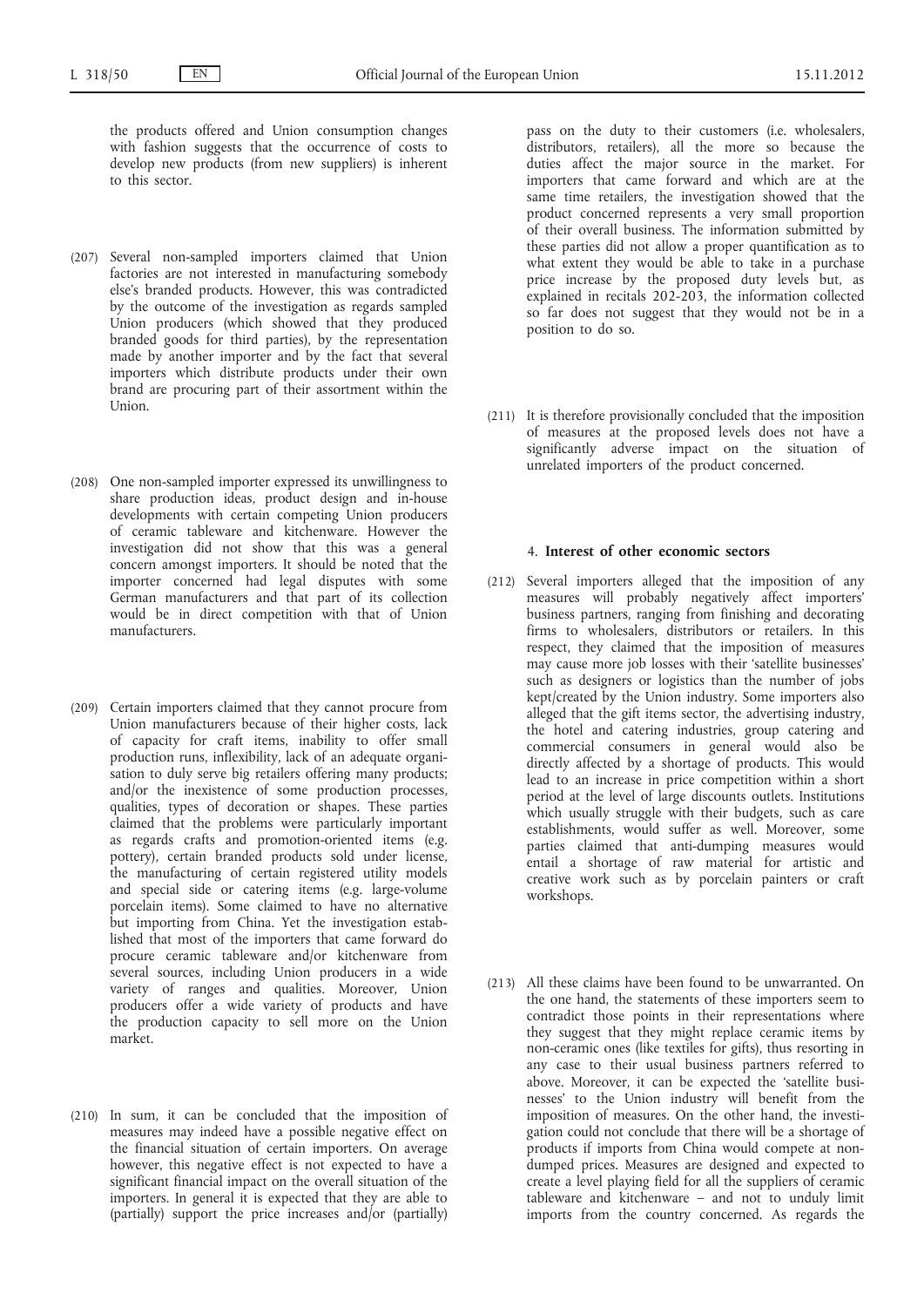suggested increase in price competition, this could be also seen as a positive effect for instance by those institutions which usually struggle with their budgets, such as care establishments.

- (214) The Swedish association deemed that measures would have a negative economic impact upon wholesale and retail sectors in Sweden. It estimated a decrease of 2- 3 % in employment (more for young people) and of 20 % in imports. However, the suggested impact seems to be overstated. In this respect is noteworthy that none of the importers that are at the same time retailers and which made representations in the context of the investigation indicated that the whole product will be excluded from their product range if anti-dumping duties were imposed. The job projections made by one of them in the event of imposition of measures are basically the same as in the case where no measures are imposed.
- (215) CCCLA pointed to a Danish study according to which for each euro Union producers gain from trade protection, user companies in the Union must pay up to more than 60 times as much. Yet this statement is very general, it does not specifically related to this investigation and there is no evidence that shows that this would indeed be the impact in this investigation.
- (216) A provider of special retailer promotion actions to major retailers across the world claimed that its business required large quantities over short periods for retail promotions running for a few months. According to this party, which sources some two thirds of the products from Asia, mainly China, a significant duty would destroy its ability to sell at promotion prices in the future. It must be recognised that anti-dumping duties may negatively affect this type of business. However, the purpose of the duties is not to exclude the Chinese merchandise from the market. Moreover over the past three years, Union producers covered 33 % of what this party labelled as volatile demand.
- (217) At this provisional stage, it is therefore concluded that the benefits that would be obtained by preventing injury for the remainder of this investigation through the imposition of provisional measures on imports of the product concerned cannot be outweighed by its potentially negative effect on some other economic sectors.

### 5. **Interest of consumers (households)**

(218) No parties directly representing the interests of endbuyers such as associations of consumers made any representations.

- (219) However, in view of the publicly available data, as mentioned under recital (202) above, it is provisionally concluded that measures at the proposed duty level will be taken in by the supply chain and, therefore, not result in higher prices for consumers at retail level.
- (220) According to CCCLA and several parties representing the interests of importers and retailers, if anti-dumping duties are imposed, EU consumers will suffer the most. In the Union, low income consumers would represent the highest share of the consumers and will be confronted to a more limited choice and higher prices for no additional value and this at a time of a fragile EU economy. Allegedly, this product has psychological price-limits above which consumers would not buy. Certain types of the product would disappear from the market or be replaced by other materials such as plastic, melamine, metal or wood. In general these options would be more environmentally unfriendly products. It was also claimed that the choice will also be limited since imports concerned meeting over 60 % of demand will be removed from the Union market while a lack of supply will push prices up. In the same line, some parties claimed that customers do their shopping in their close neighbourhood but that Union producers are unable and unwilling to serve low cost products at local supply facilities. The fact that German producers can offer bigger standard volumes for a cheap price will not satisfy the Union market, which requires variety in line with changing fashion and trends. Some representations underline that if Chinese imports still remain on the Union market, this will likely be in substantially lower volumes and at significantly higher prices, namely due to higher wages in China and the additional duties. It was also claimed that if the product is not affordable, new generations will not get the culture for this product.
- (221) As regards claims linked to a more limited choice, it is noted that the investigation revealed that the Union industry is offering a very wide range of products aimed at various markets segments and distribution channels. Measures are expected to help the Union industry exploit its full potential and further enrich the market with its products. In addition, none of the importers that are at the same time retailers indicated that they might consider fully removing the product from their product range if anti-dumping duties were imposed.
- (222) As to the claims on higher prices, the investigation aims at creating a level playing field and not at excluding Chinese merchandise from the Union market. No pricelimits could objectively be established above which consumers would not buy this kind of product. Moreover, given that importers are often bound by price lists for at least one year, overall it is not expected that they are able to transfer the price increases to their customers in the short term. More importantly, given the level of the measures and the significant difference between the import price and the resale price it is unlikely that users and consumers will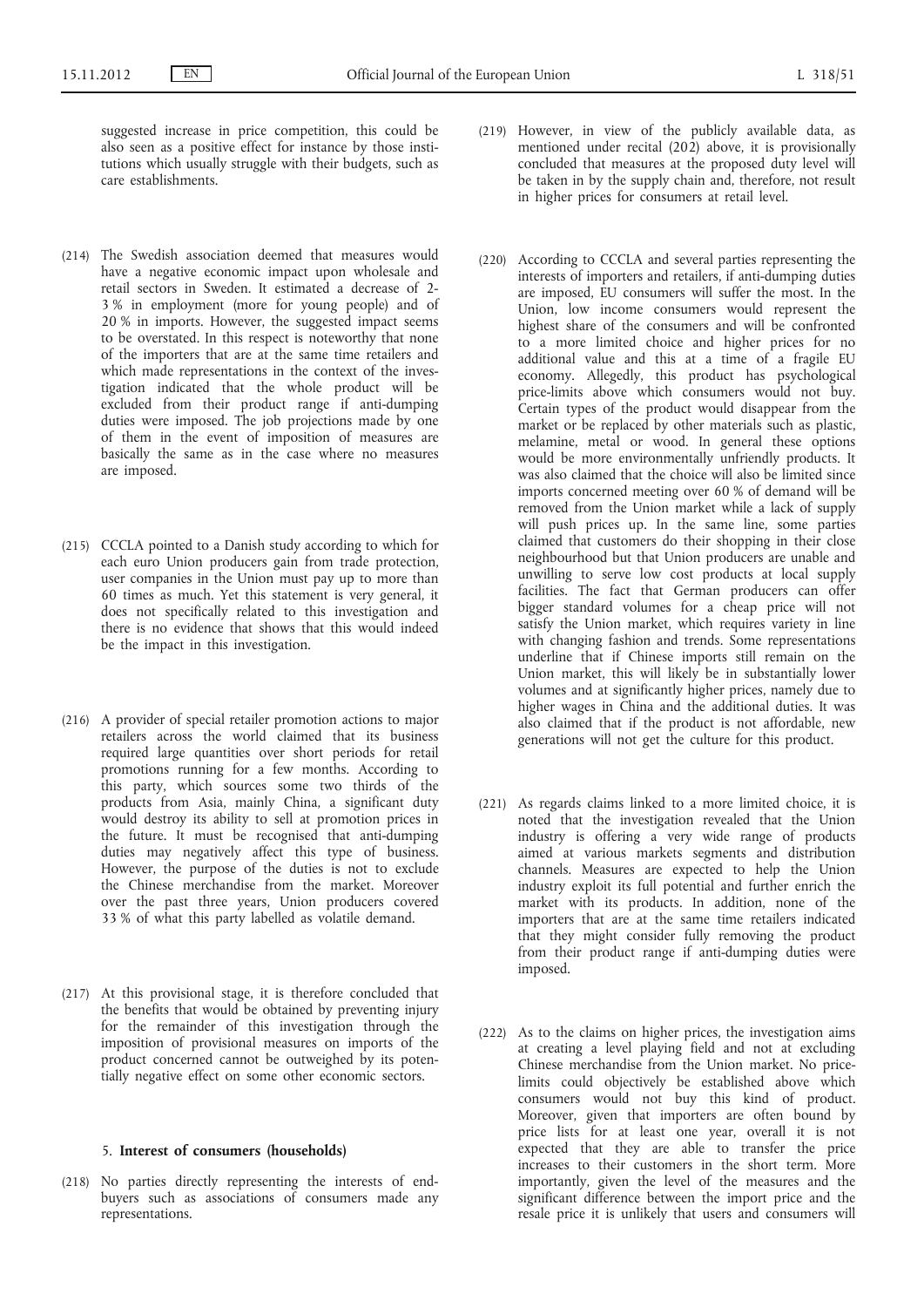pay substantially higher prices – the duty is calculated based on the CIF import price and the retail prices is a multiple of the import price. Thus, the duty will most likely be taken up by the supply chain from the importer to the final consumer. Should some price increases take place, they will be small and not impact on the consumer choice. It is not expected that anti-dumping measures will lead to new generations not purchasing ceramic tableware and kitchenware. It is further noted that the investigation revealed that Union industry can offer competitive prices.

- (223) It could not be concluded that measures would have a significant impact on materials used for kitchenware and tableware either. The type of material is not always the main driver when choosing for instance a ceramic giftoriented item. However it is clear that interchangeability of materials is not always possible: for instance the Union legislation of food contact materials imposes certain requirements for materials to be in contact with foodstuffs. It is noteworthy as well that a well-established importer which is also a retailer also thinks that people will continue to eat from ceramic plates rather than from plates made of other types of materials — and its expansion plans are tailored accordingly.
- (224) The claims regarding supply problems cannot be accepted because, on the one hand, the fact of creating a level playing field with fair prices is not tantamount to fully removing imports from China. On the contrary, all world players are expected to benefit from a fairer trade situation. On the other hand, it was found that the fact that currently the Union industry is capable of supplying for one third of the total Union consumption does not undermine the fact imports from China should entry the Union market at non-dumped prices. Both the export performance of the Union industry and the fact that it was not working at full capacity during the period considered suggest that Union manufacturers could indeed sell more on the Union market, should dumped imports be removed. Last but not least, China is not the only source of imports into the Union.
- (225) Both a Danish study mentioned by CCCLA and a Swedish piece of research referred to by a Swedish association suggest that anti-dumping measures in general have a costly impact on consumers. Yet these statements are very general, they do not specifically related to this investigation and there is no evidence that shows that this would indeed be the impact in this investigation.
- (226) On the basis of the above, it is provisionally concluded that the imposition of measures would not, overall, have a significant impact on consumers such as households.

# 6. **Conclusion on Union interest**

(227) In view of the above, it was provisionally concluded that, overall, based on the information available concerning the Union interest, there are no compelling reasons against the imposition of provisional measures on imports of ceramic tableware and kitchenware originating in China.

- (228) This conclusion cannot be outweighed by the considerations put forward by several parties, namely that antidumping duties in general are a trade-off to their efforts to transfer some Union values to non-Union countries such as improving the social standards of suppliers, child labour or environmental and general development programs. These issues cannot undermine the goal of achieving open and fair trade via the defence of Union production against international trade distortions such as dumping, by applying trade defence instruments in compliance with EU law and WTO rules.
- (229) Notwithstanding the above, this preliminary assessment may require further careful analysis following comments of interested parties.

# G. **PROVISIONAL ANTI-DUMPING MEASURES**

#### 1. **Injury elimination level**

- (230) In view of the conclusions reached with regard to dumping, injury, causation and Union interest, provisional anti-dumping measures should be imposed in order to prevent further injury being caused to the Union industry by the dumped imports.
- (231) For the purpose of determining the level of these measures, account was taken of the dumping margins found and the amount of duty necessary to eliminate the injury sustained by the Union industry.
- (232) When calculating the amount of duty necessary to remove the effects of the injurious dumping, it was considered that any measures should allow the Union industry to cover its costs of production and to obtain a profit before tax that could be reasonably achieved by an industry of this type in the sector under normal conditions of competition, i.e. in the absence of dumped imports, on sales of the like product in the Union. As explained in recital (135) above, a profit margin of  $6\%$  of turnover is provisionally regarded as an appropriate minimum which the Union industry could have expected to obtain in the absence of injurious dumping.
- (233) On this basis, a non-injurious price was calculated for the Union industry for the like product. The non-injurious price was obtained by deducting the actual profit from the ex-works price and adding to the thus calculated break-even sales price of the Union industry the abovementioned profit margin of 6 %.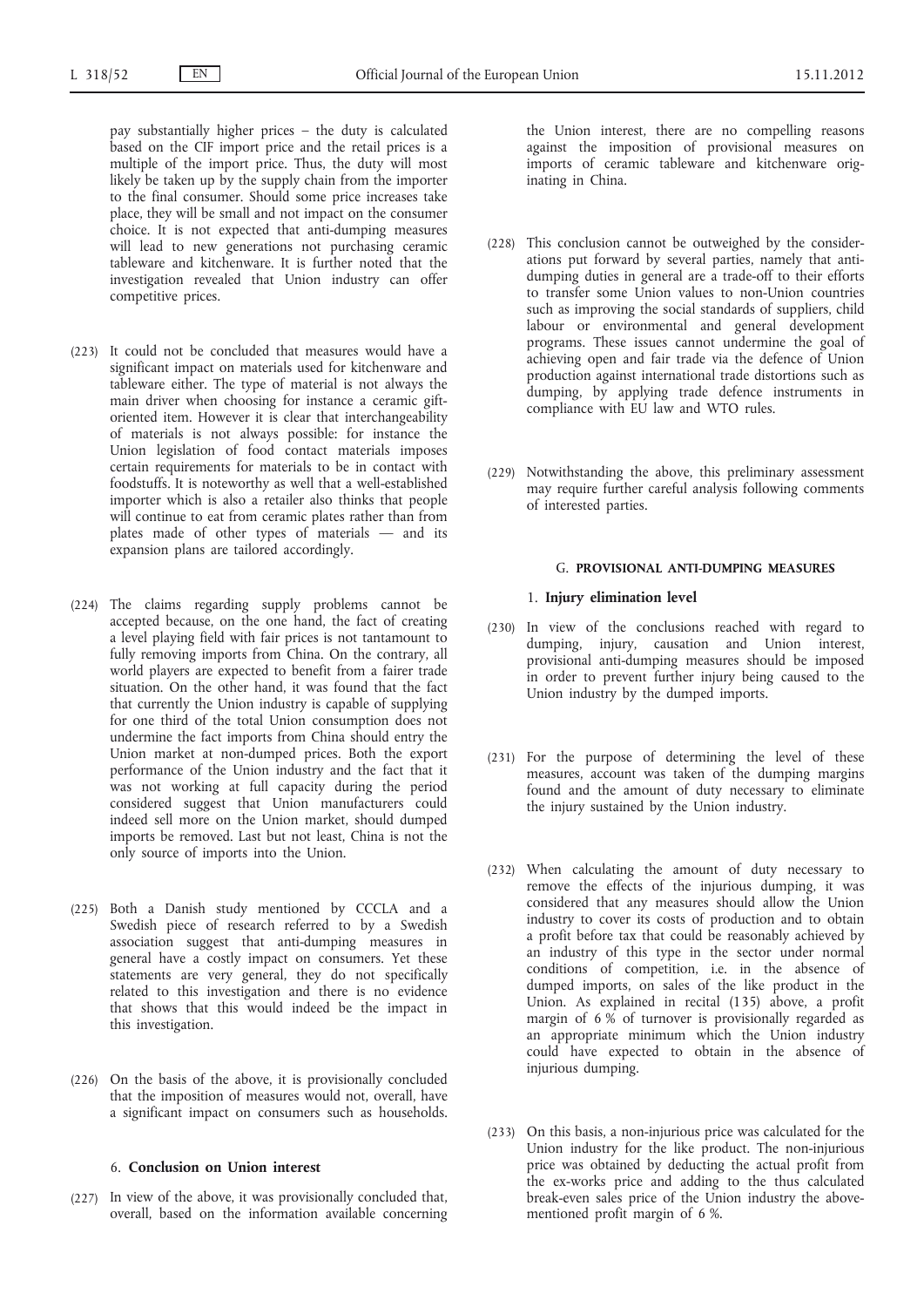(234) The necessary price increase was then determined on the basis of a comparison of the weighted average import price of the cooperating exporting producers in the PRC, as established for the price undercutting calculations, with the non-injurious price of the products sold by the Union industry on the Union market during the IP. Any difference resulting from this comparison was then expressed as a percentage of the average total CIF import  $v$ a $\bar{l}$ 110

#### 2. **Provisional measures**

- (235) In the light of the foregoing, it is considered that, in accordance with Article 7(2) of the basic Regulation, provisional anti-dumping measures should be imposed in respect of imports originating in the PRC at the level of the lower of the dumping and the injury margins, in accordance with the lesser duty rule.
- (236) On the basis of the above, the anti-dumping duty rates have been established, in this case, at the level of the dumping margins.
- (237) The individual company anti-dumping duty rates specified in this Regulation were established on the basis of the findings of the present investigation. Therefore, they reflect the situation found during that investigation with respect to these companies. These duty rates (as opposed to the country-wide duty applicable to 'all other companies') are thus exclusively applicable to imports of products originating in the PRC and produced by the companies and thus by the specific legal entities mentioned. Imported products produced by any other company not specifically mentioned in the operative part of this Regulation including entities

related to those specifically mentioned, cannot benefit from these rates and shall be subject to the duty rate applicable to 'all other companies'.

- (238) Any claim requesting the application of these individual company anti-dumping duty rates (e.g. following a change in the name of the entity or following the setting up of new production or sales entities) should be addressed to the Commission<sup>(1)</sup> forthwith with all relevant information, in particular any modification in the company's activities linked to production, domestic and export sales associated with, for example, that name change or that change in the production and sales entities. If appropriate, the Regulation will accordingly be amended by updating the list of companies benefiting from individual duty rates.
- (239) In order to ensure a proper enforcement of the antidumping duty, the residual duty level should not only apply to the non-cooperating exporting producers but also to those producers which did not have any exports to the Union during the IP.
- (240) A party requested measures, if any, to be imposed in the form of a minimum price. The party stated that ad valorem duties would particularly hit customers who buy high quality and/or high weight imported products. However, the investigation revealed that no other form of measures would have been more suitable, account taken of the range of items falling within the product scope.
- (241) On the basis of the above, the dumping and injury margins established and the provisional duty rates are as follows:

| Company                                                                                                                                                                                              | Dumping<br>margin | Injury margin | Provisional duty<br>rate |
|------------------------------------------------------------------------------------------------------------------------------------------------------------------------------------------------------|-------------------|---------------|--------------------------|
| Hunan Hualian China Industry Co., Ltd; Hunan Hualian Ebillion Industry<br>Co., Ltd; Hunan Liling Hongguanyao China Industry Co., Ltd and Hunan<br>Hualian Yuxiang China Industry Co., Ltd            | 26,8%             | 45,3 %        | 26,8%                    |
| Guangxi Sanhuan Enterprise Group Holding Co., Ltd and Guangxi<br>Sanhuan Lucky Xinda Import & Export Co., Ltd                                                                                        | 31,2 %            | 85,3%         | 31,2 %                   |
| CHL International Ltd and CHL Porcelain Industries Ltd                                                                                                                                               | 30,0 %            | 109,3%        | 30,0 %                   |
| Shandong Zibo Niceton-Marck Huaguang Ceramics Limited; Zibo<br>Huatong Ceramics Co., Ltd; Shandong Silver phoenix Co., Ltd; Niceton<br>Ceramics (Linyi) Co., Ltd and Linyi Jingshi Ceramics Co., Ltd | 17,6 %            | 76,0 %        | 17,6 %                   |
| Guangxi Province Beiliu City Laotian Ceramics Co., Ltd                                                                                                                                               | 23,0 %            | 44,8 %        | 23,0 %                   |
| All other cooperating exporting producers                                                                                                                                                            | 26,6 %            | 76,1 %        | 26,6 %                   |
| All other companies                                                                                                                                                                                  | 58,8%             | 109.3 %       | 58,8%                    |

<sup>(</sup> 1) European Commission, Directorate-General for Trade, Directorate H, 1049 Brussels, Belgium.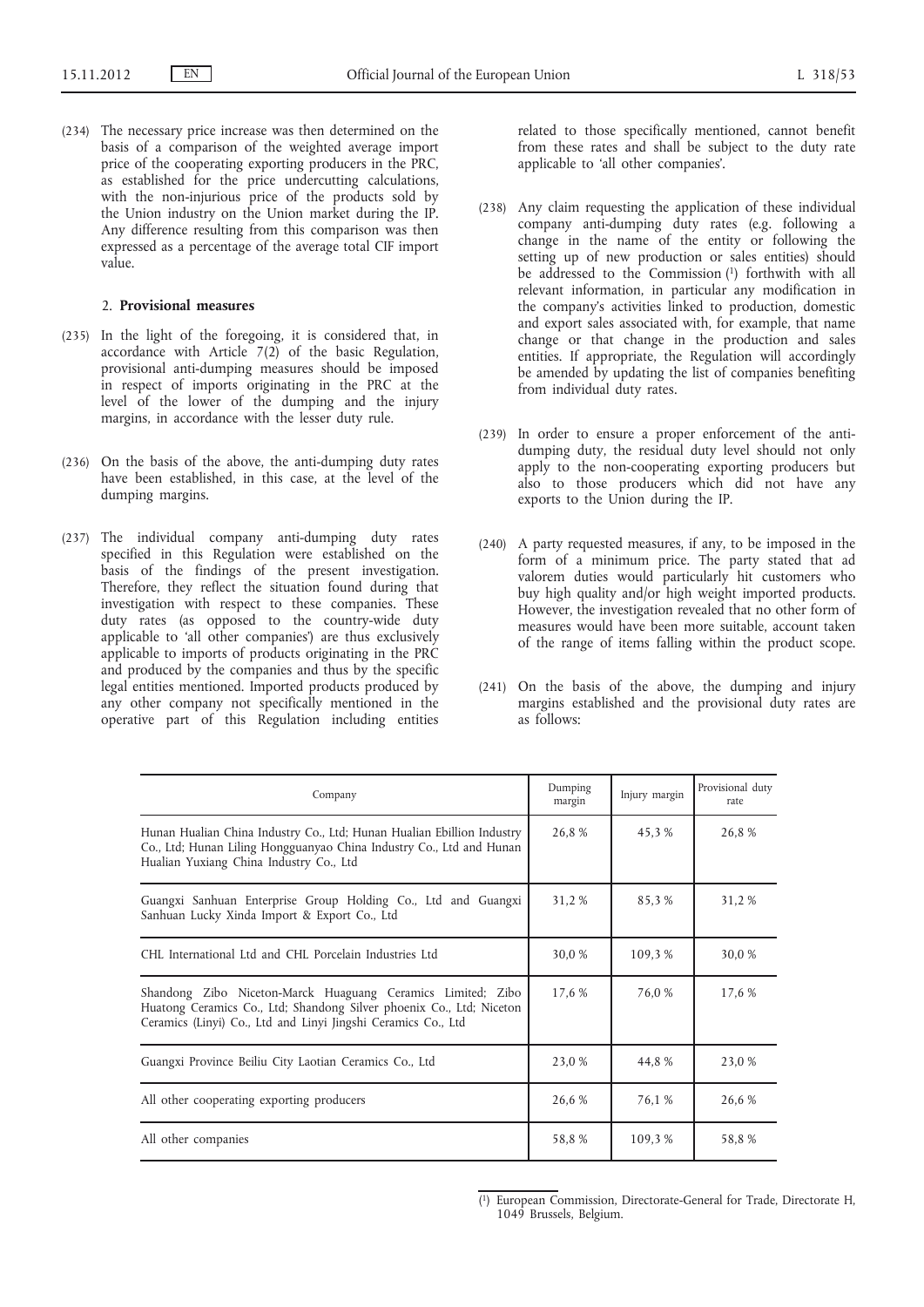### H. **FINAL PROVISION**

(242) In the interest of sound administration, a period should be fixed within which the interested parties which made themselves known within the time limit specified in the notice of initiation may make their views known in writing and request a hearing. The findings concerning the imposition of duties made for the purposes of this Regulation are provisional and may have to be reconsidered for the purpose of any definitive measures,

HAS ADOPTED THIS REGULATION:

#### *Article 1*

1. A provisional anti-dumping duty is hereby imposed on imports of ceramic tableware and kitchenware, excluding ceramic knives, currently falling within CN codes ex 6911 10 00, ex 6912 00 10, ex 6912 00 30, ex 6912 00 50 and ex 6912 00 90 (TARIC codes 6911 10 00 90, 6912 00 10 11, 6912 00 10 91, 6912 00 30 10, 6912 00 50 10 and 6912 00 90 10) and originating in the People's Republic of China

2. The rate of the provisional anti-dumping duty applicable to the net, free-at-Union-frontier price, before duty, of the product described in paragraph 1 and manufactured by the companies listed below, shall be as follows:

| Company                                                                                                                                                                                                | Duty   | <b>TARIC</b><br>additional code |
|--------------------------------------------------------------------------------------------------------------------------------------------------------------------------------------------------------|--------|---------------------------------|
| Hunan Hualian China Industry Co., Ltd;<br>Hunan Hualian Ebillion Industry Co., Ltd;<br>Hunan Liling Hongguanyao China Industry Co., Ltd;<br>Hunan Hualian Yuxiang China Industry Co., Ltd              | 26,8%  | B349                            |
| Guangxi Sanhuan Enterprise Group Holding Co., Ltd                                                                                                                                                      | 31,2 % | <b>B350</b>                     |
| CHL Porcelain Industries Ltd                                                                                                                                                                           | 30,0 % | B351                            |
| Shandong Zibo Niceton-Marck Huaguang Ceramics Limited;<br>Zibo Huatong Ceramics Co., Ltd;<br>Shandong Silver Phoenix Co., Ltd;<br>Niceton Ceramics (Linyi) Co., Ltd<br>Linyi Jingshi Ceramics Co., Ltd | 17,6 % | <b>B352</b>                     |
| Guangxi Province Beiliu City Laotian Ceramics Co., Ltd                                                                                                                                                 | 23,0 % | B353                            |
| Companies listed in Annex I                                                                                                                                                                            | 26,6 % | B354                            |
| All other companies                                                                                                                                                                                    | 58,8%  | B999                            |

3. The application of the provisional anti-dumping duty rates specified for the companies mentioned in paragraph 2 shall be conditional upon presentation to the customs authorities of the Member States of a valid commercial invoice, which shall be conform to the requirements set out in the Annex II. If no such invoice is presented, the duty applicable to all other companies shall apply.

4. The release for free circulation in the Union of the product referred to in paragraph 1 shall be subject to the provision of a security, equivalent to the amount of the provisional duty.

5. Unless otherwise specified, the provisions in force concerning customs duties shall apply.

# *Article 2*

1. Without prejudice to Article 20 of Council Regulation (EC) No 1225/2009, interested parties may request disclosure of the essential facts and considerations on the basis of which this Regulation was adopted, make their views known in writing and apply to be heard orally by the Commission within one month of the date of entry into force of this Regulation.

Pursuant to Article 21(4) of Council Regulation (EC) No 1225/2009, the parties concerned may comment on the application of this Regulation within one month of the date of its entry into force.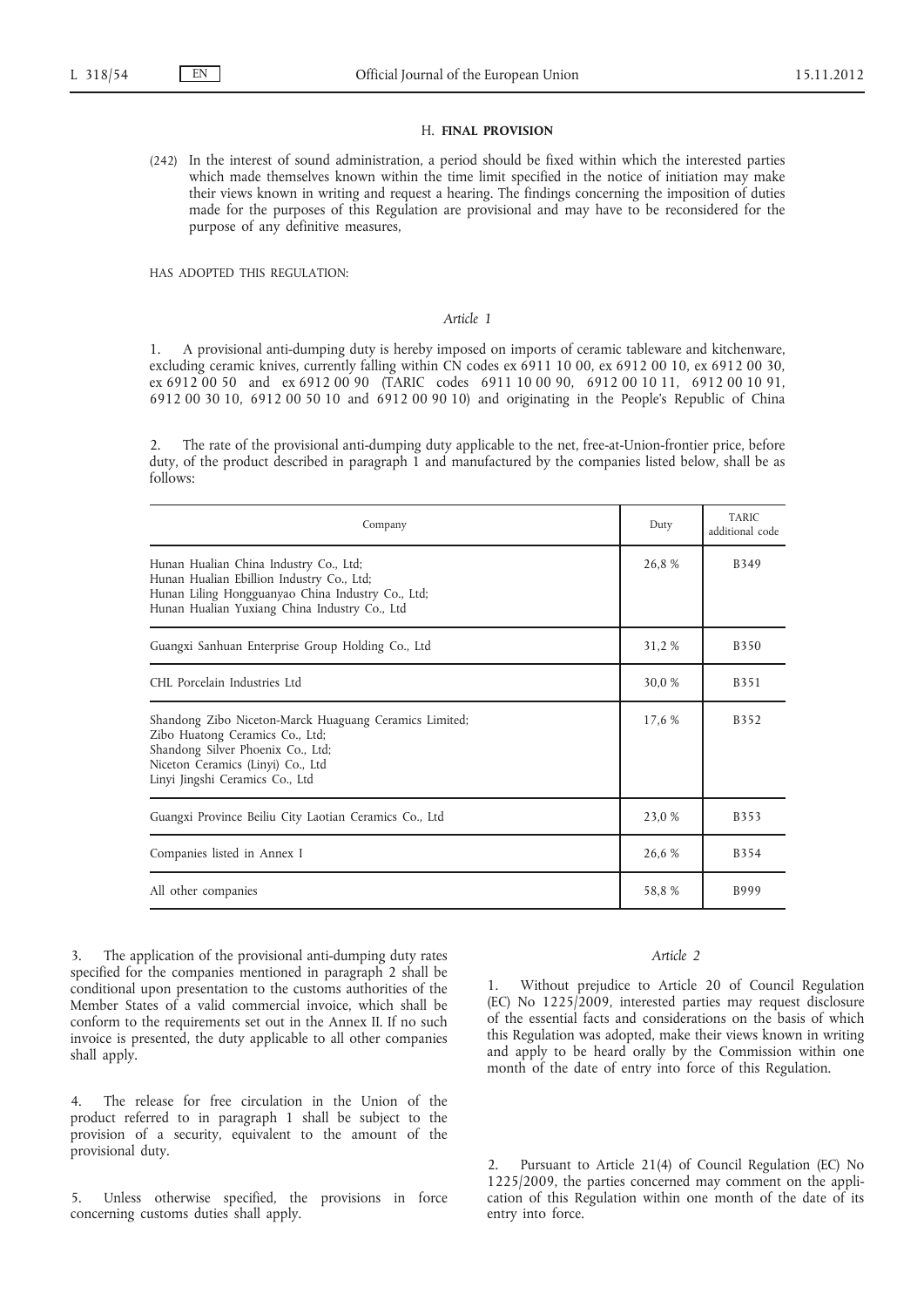# *Article 3*

This Regulation shall enter into force on the day following that of its publication in the *Official Journal of the European Union*.

Article 1 of this Regulation shall apply for a period of six months.

This Regulation shall be binding in its entirety and directly applicable in all Member States.

Done at Brussels, 14 November 2012.

*For the Commission The President* José Manuel BARROSO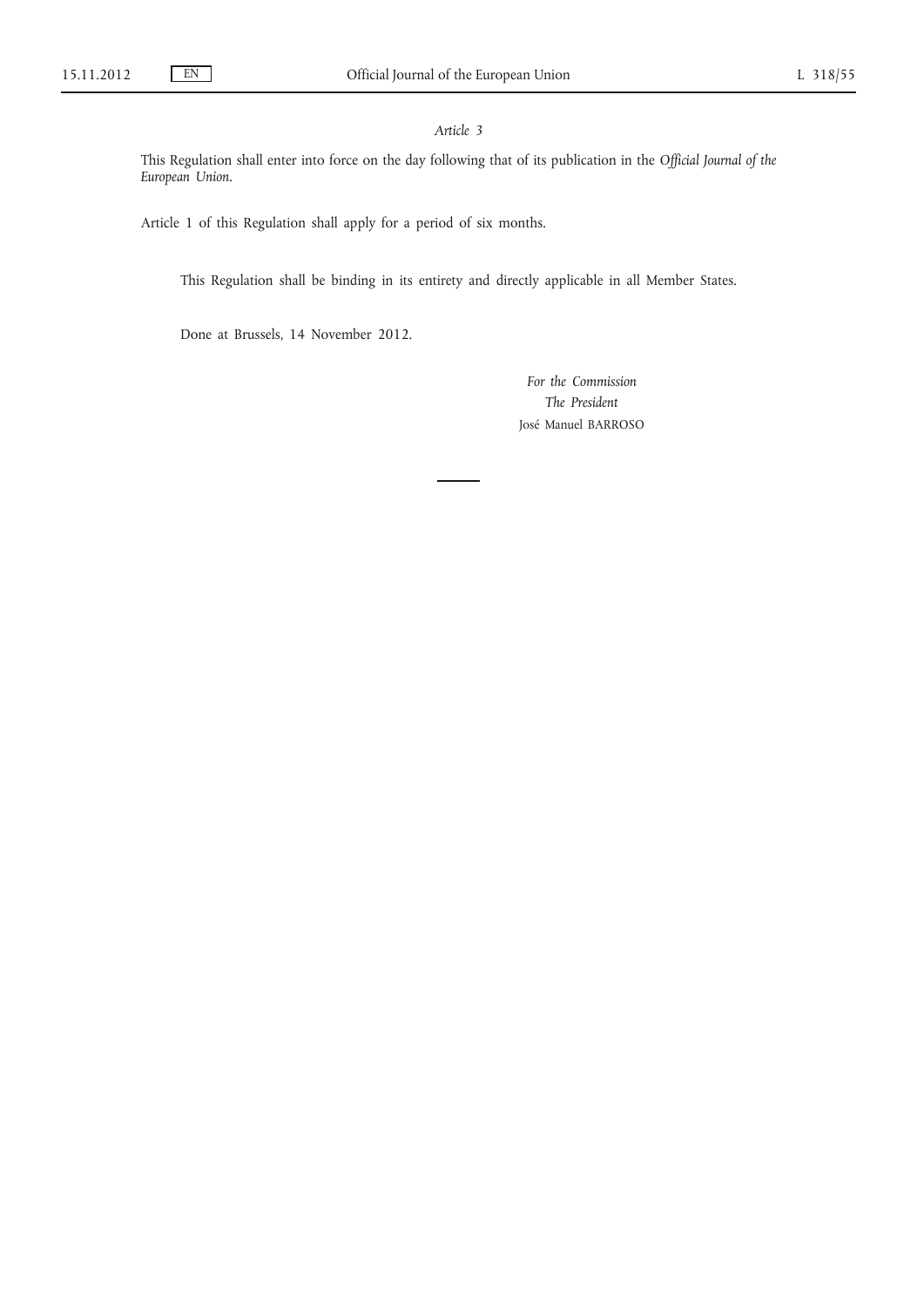# *ANNEX I*

Cooperating Chinese exporting producers not sampled (TARIC additional code B354):

- (1) Amaida Ceramic Product Co., Ltd
- (2) Asianera Porcelain (Tangshan) Ltd
- (3) Beiliu Changlong Ceramics Co., Ltd
- (4) Beiliu City Heyun Building Materials Co., Ltd
- (5) Beiliu Jiasheng Porcelain Co., Ltd
- (6) Beiliu Quanli Ceramic Co., Ltd
- (7) Beiliu Windview Industries Ltd
- (8) Betterway International Co., Ltd
- (9) Cameo China (Fengfeng) Co., Ltd
- (10) Changsha Ellen-Design Arts & Crafts Co., Ltd
- (11) Changsha Happy Go Products Developing Co., Ltd
- (12) Chao Ao Huadayu Craftwork Factory
- (13) Chao'an Lian Xing Yuan Ceramics Co., Ltd
- (14) Chaoan Oh Yeah Ceramics Industrial Co., Ltd
- (15) Chaoan Xin Yuan Ceramics Factory
- (16) Chao'an Yongsheng Ceramic Industry Co., Ltd
- (17) Chaozhou Baode Ceramics Co., Ltd,
- (18) Chaozhou Baodyai Porcelain Co., Ltd
- (19) Chaozhou Baolian Ceramics Co., Ltd
- (20) Chaozhou Big Arrow Ceramics Industrial Co., Ltd
- (21) Chaozhou Boshifa Ceramics Making Co., Ltd
- (22) Chaozhou Cantake Craft Co., Ltd
- (23) Chaozhou Ceramics Industry and Trade General Corp.
- (24) Chaozhou Chaofeng Ceramic Making Co., Ltd
- (25) Chaozhou Chengxi Jijie Art & Craft Painted Porcelain Fty.
- (26) Chaozhou Chengxinda Ceramics Industry Co., Ltd
- (27) Chaozhou Chenhui Ceramics Co., Ltd
- (28) Chaozhou Chonvson Ceramics Industry Co., Ltd
- (29) Chaozhou Daxin Arts & Crafts Co., Ltd
- (30) Chaozhou Dayi Ceramics Industries Co., Ltd
- (31) Chaozhou Dehong Ceramics Making Co., Ltd
- (32) Chaozhou Deko Ceramic Co., Ltd
- (33) Chaozhou Diamond Ceramics Industrial Co., Ltd
- (34) Chaozhou Dongyi Ceramics Co., Ltd
- (35) Chaozhou Dragon Porcelain Industrial Co., Ltd
- (36) Chaozhou Fairway Ceramics Manufacturing Co., Ltd
- (37) Chaozhou Feida Ceramics Industries Co., Ltd
- (38) Chaozhou Fengxi Baita Ceramics Fty.
- (39) Chaozhou Fengxi Canhui Ceramics Manufactory
- (40) Chaozhou Fengxi Dongtian Porcelain Fty. No 2
- (41) Chaozhou Fengxi Fenger Ceramics Craft Fty.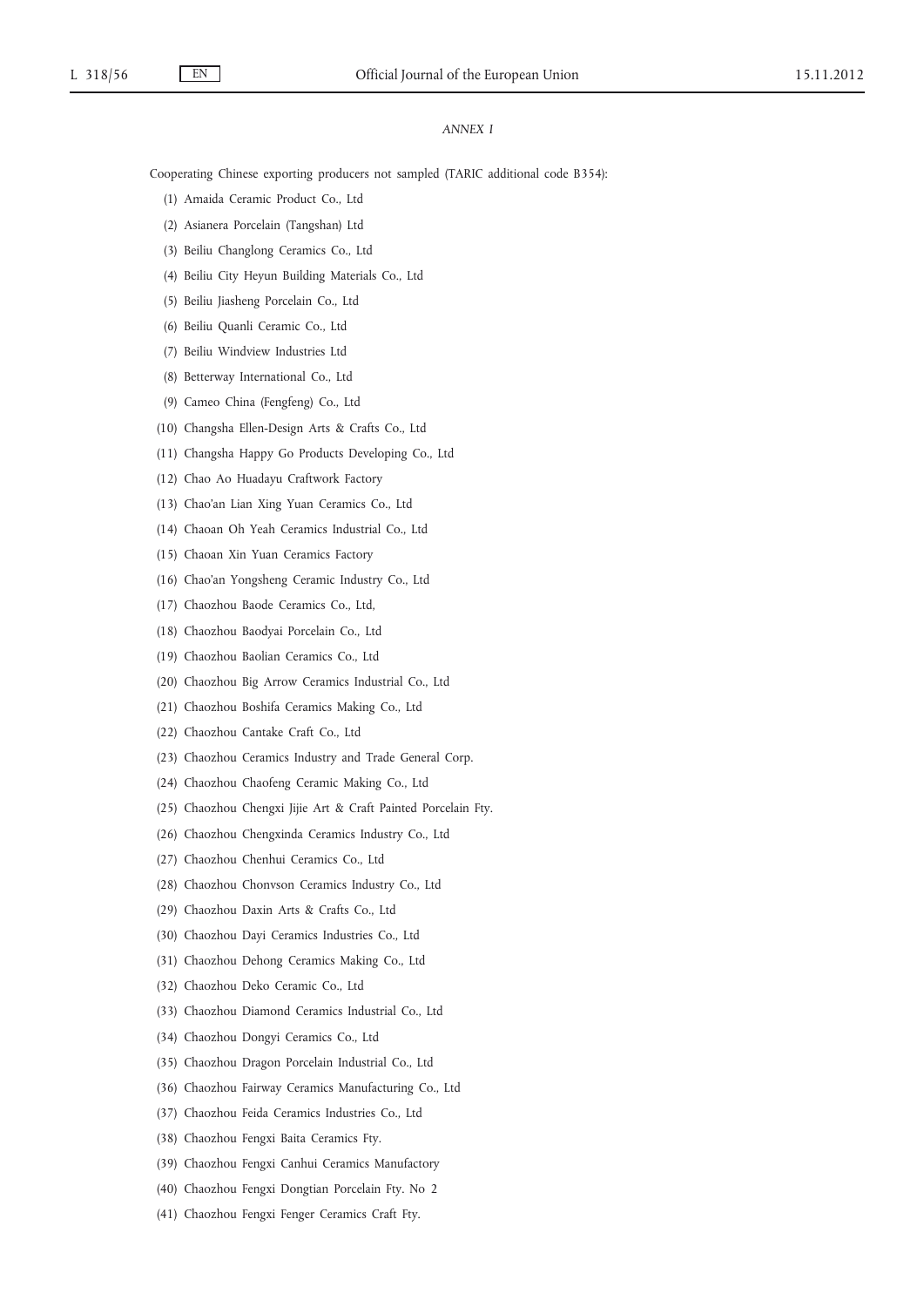- (42) Chaozhou Fengxi Hongrong Color Porcelain Fty.
- (43) Chaozhou Fengxi Shengshui Porcelain Art Factory
- (44) Chaozhou Fengxi Zone Jinbaichuan Porcelain Crafts Factory
- (45) Chaozhou Fromone Ceramic Co., Ltd
- (46) Chaozhou Genol Ceramics Manufacture Co., Ltd
- (47) Chaozhou Good Concept Ceramics Co., Ltd
- (48) Chaozhou Grand Collection Tableware Co. Ltd
- (49) Chaozhou Guangjia Ceramics Manufacture Co., Ltd
- (50) Chaozhou Guidu Ceramics Co., Ltd
- (51) Chaozhou Haihong Ceramics Making Co., Ltd
- (52) Chaozhou Hengchuang Porcelain Co., Ltd
- (53) Chaozhou Henglibao Porcelain Industrial Co., Ltd
- (54) Chaozhou Hongbo Ceramics Industrial Co., Ltd
- (55) Chaozhou Hongjia Ceramics Making Co., Ltd
- (56) Chaozhou Hongye Ceramics Manufactory Co., Ltd
- (57) Chaozhou Hongye Porcelain Development Co., Ltd
- (58) Chaozhou Hongyue Porcelain Industry Co., Ltd
- (59) Chaozhou Hongzhan Ceramic Manufacture Co., Ltd
- (60) Chaozhou Hua Da Ceramics Making Co., Ltd
- (61) Chaozhou Huabo Ceramic Co., Ltd
- (62) Chaozhou Huade Ceramics Manufacture Co., Ltd
- (63) Chaozhou Huashan Industrial Co., Ltd
- (64) Chaozhou Huayu Ceramics Co., Ltd
- (65) Chaozhou Huazong Ceramics Industries Co., Ltd
- (66) Chaozhou Huifeng Ceramics Craft Making Co., Ltd
- (67) Chaozhou J&M Ceramics Industrial Co., Ltd
- (68) Chaozhou Jencymic Co., Ltd
- (69) Chaozhou Jiahua Ceramics Co., Ltd
- (70) Chaozhou Jiahuabao Ceramics Industrial Co., Ltd
- (71) Chaozhou JiaHui Ceramic Factory
- (72) Chaozhou Jiaye Ceramics Making Co., Ltd
- (73) Chaozhou Jiayi Ceramics Making Co., Ltd
- (74) Chaozhou Jiayu Ceramics Making Co., Ltd
- (75) Chaozhou Jin Jia Da Porcelain Industry Co., Ltd
- (76) Chaozhou Jingfeng Ceramics Craft Co., Ltd
- (77) Chaozhou Jinqiangyi Ceramics Co., Ltd
- (78) Chaozhou Jinyuanli Ceramics Manufacture Co., Ltd
- (79) Chaozhou Kaibo Ceramics Making Co., Ltd
- (80) Chaozhou Kedali Porcelain Industrial Co., Ltd
- (81) Chaozhou King's Porcelain Industry Co., Ltd
- (82) Chaozhou Kingwave Porcelain & Pigment Co., Ltd
- (83) Chaozhou Lemontree Tableware Co., Ltd
- (84) Chaozhou Lianfeng Porcelain Co., Ltd
- (85) Chaozhou Lianjun Ceramics Co., Ltd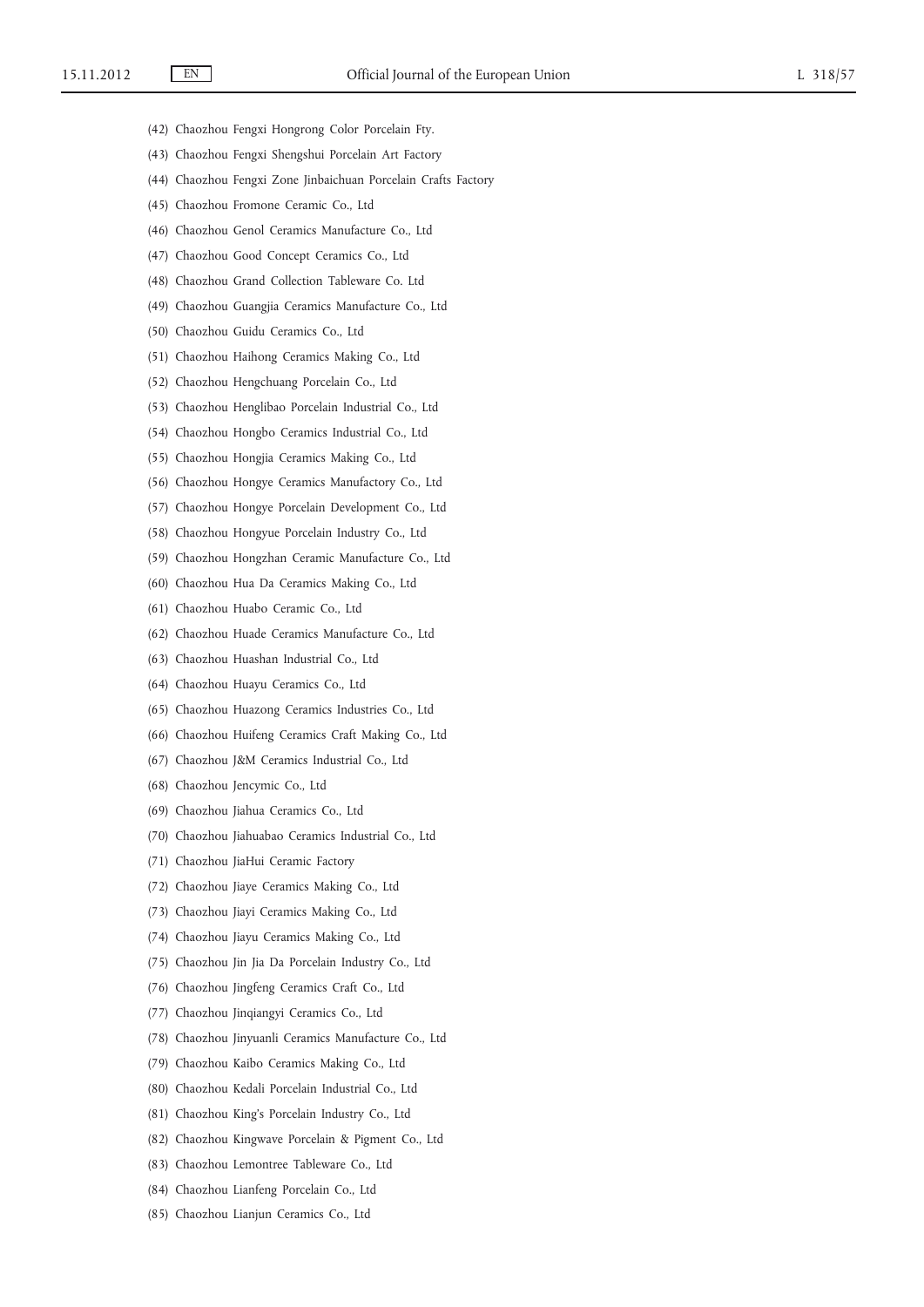- (86) Chaozhou Lianyu Ceramics Co., Ltd
- (87) ChaoZhou Lianyuan Ceramic Making Co., Ltd
- (88) Chaozhou Lisheng Ceramics Co., Ltd
- (89) Chaozhou Loving Home Porcelain Co., Ltd
- (90) Chaozhou Maocheng Industry Dve. Co., Ltd
- (91) Chaozhou MBB Porcelain Factory
- (92) Chaozhou Mingyu Porcelain Industry Co., Ltd
- (93) Chaozhou New Power Ltd
- (94) Chaozhou Ohga Porcelain Co.,Ltd
- (95) Chaozhou Oubo Ceramics Co., Ltd
- (96) Chaozhou Pengfa Ceramics Manufactory Co., Ltd
- (97) Chaozhou Pengxing Ceramics Co., Ltd
- (98) Chaozhou Qingfa Ceramics Co., Ltd
- (99) Chaozhou Raoping Xinfeng Yangda Porcelain Factory
- (100) Chaozhou Ronghua Ceramics Making Co., Ltd
- (101) Chaozhou Ronglibao Porcelain Co., Ltd
- (102) Chaozhou Rui Cheng Porcelain Industry Co., Ltd
- (103) Chaozhou Rui Xiang Porcelain Industrial Co., Ltd
- (104) Chaozhou Ruilong Ceramics Co., Ltd
- (105) Chaozhou Sanhua Ceramics Industrial Co., Ltd
- (106) Chaozhou Sanming Industrial Co., Ltd
- (107) Chaozhou Santai Porcelain Co., Ltd
- (108) Chaozhou Shunqiang Ceramics Making Co., Ltd
- (109) Chaozhou Shuntai Ceramic Manufactory Co., Ltd
- (110) Chaozhou Songfa Ceramics Co.,Ltd
- (111) Chaozhou Sundisk Ceramics Making Co., Ltd
- (112) Chaozhou Teemjade Ceramics Co., Ltd
- (113) Chaozhou Thyme Ceramics Co., Ltd
- (114) Chaozhou Tongxing Huajiang Ceramics Making Co., Ltd
- (115) Chaozhou Totye Ceramics Industrial Co., Ltd
- (116) Chaozhou Trend Art & Crafts Co., Ltd
- (117) Chaozhou Uncommon Craft Industrial Co., Ltd
- (118) Chaozhou Weida Ceramic Making Co., Ltd
- (119) Chaozhou Weigao Ceramic Craft Co., Ltd
- (120) Chaozhou Wingoal Ceramics Industrial Co., Ltd
- (121) Chaozhou Wood House Porcelain Co., Ltd
- (122) Chaozhou Xiangye Ceramics Craft Making Co., Ltd
- (123) Chaozhou Xin Weicheng CP., Ltd
- (124) Chaozhou Xincheng Ceramics Co., Ltd
- (125) Chaozhou Xinde Ceramics Craft Factory
- (126) Chaozhou Xingguang Ceramics Co., Ltd
- (127) Chaozhou Xinhui Porcelain Co., Ltd
- (128) Chaozhou Xinkai Porcelain Co., Ltd
- (129) Chaozhou Xinlong Porcelain Industrial Co., Ltd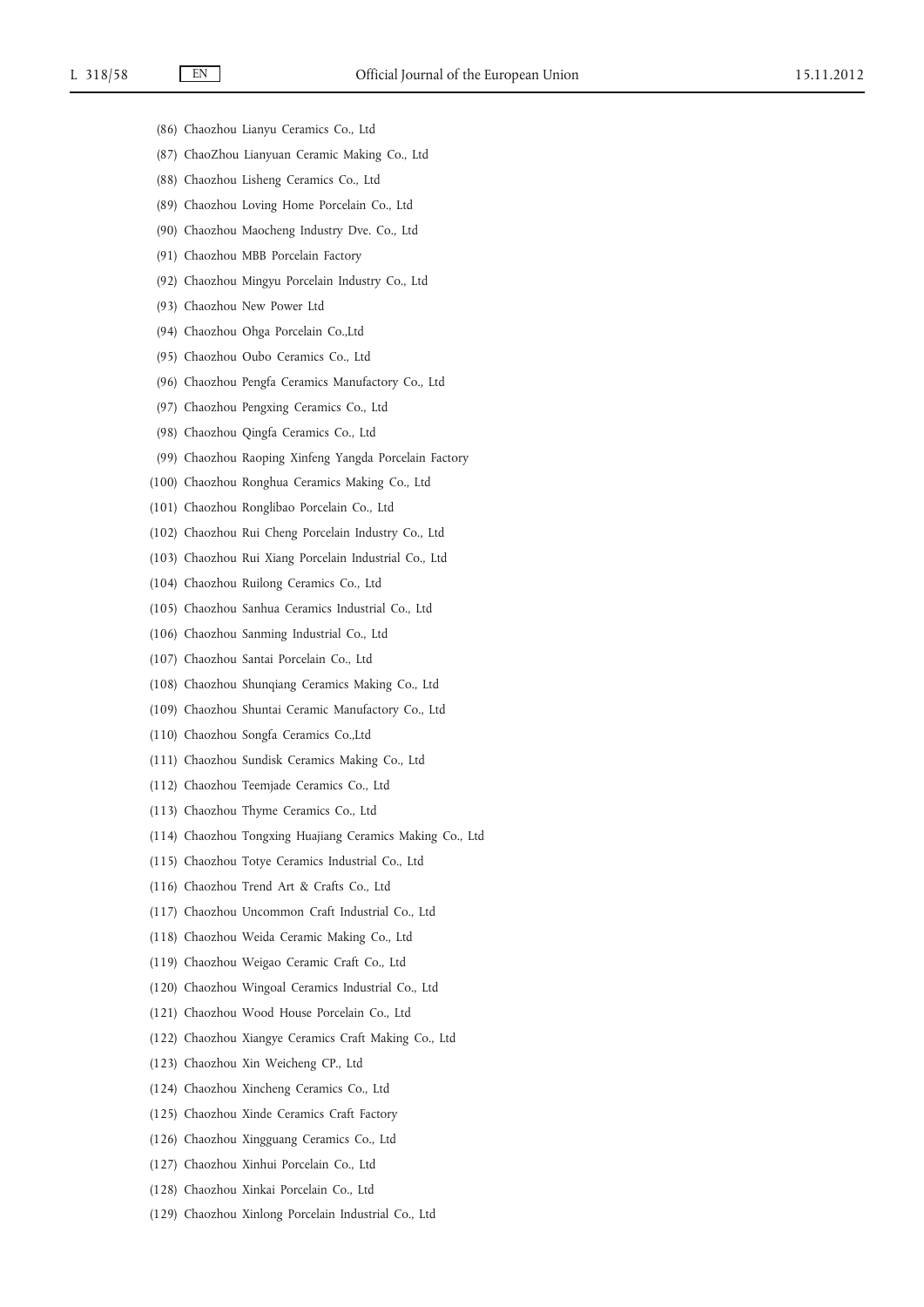- (130) Chaozhou Xinyu Porcelain Industrial Co., Ltd
- (131) Chaozhou Xinyue Ceramics Manufacture Co., Ltd
- (132) Chaozhou Yangguang Ceramics Co., Ltd
- (133) Chaozhou Yaran Ceramics Craft Making Co., Ltd
- (134) Chaozhou Yinhe Ceramics Co., Ltd
- (135) Chaozhou Yongsheng Ceramics Manufacturing Co., Ltd
- (136) Chaozhou Yongxuan Domestic Ceramics Manufactory Co., Ltd
- (137) Chaozhou Yu Ri Ceramics Making Co., Ltd
- (138) Chaozhou Yuefeng Ceramics Ind. Co., Ltd
- (139) Chaozhou Yufeng Ceramics Making Factory
- (140) Chaozhou Zhongxia Porcelain Factory Co., Ltd
- (141) Chaozhou Zhongye Ceramics Co., Ltd
- (142) Dabu Yongxingxiang Ceramics Co., Ltd
- (143) Dapu Fuda Ceramics Co., Ltd
- (144) Dapu Taoyuan Porcelain Factory
- (145) Dasheng Ceramics Co., Ltd Dehua
- (146) De Hua Hongshun Ceramic Co., Ltd
- (147) Dehua Hongsheng Ceramic Co., Ltd
- (148) Dehua Jianyi Porcelain Industry Co., Ltd
- (149) Dehua Kaiyuan Porcelain Industry Co., Ltd
- (150) Dehua Ruyuan Gifts Co., Ltd
- (151) Dehua Xinmei Ceramics Co., Ltd
- (152) Dongguan Kenney Ceramic Ltd
- (153) Dongguan Shilong Kyocera Co., Ltd
- (154) Dongguan Yongfuda Ceramics Co., Ltd
- (155) Evershine Fine China Co., Ltd
- (156) Excellent Porcelain Co., Ltd
- (157) Fair-Link Limited (Xiamen)
- (158) Far East (Boluo) Ceramics Factory Co., Ltd
- (159) Far East (chaozhou) Ceramics Factory Co., Ltd
- (160) Fengfeng Mining District Yuhang Ceramic Co. Ltd (Yuhang)
- (161) Foshan Metart Company Limited
- (162) Fujian De Hua Jiashun Art&Crafts Co., Ltd
- (163) Fujian Dehua Chengyi Ceramics Co., Ltd
- (164) Fujian Dehua Five Continents Ceramic Manufacturing Co., Ltd
- (165) Fujian Dehua Fujue Ceramics Co., Ltd
- (166) Fujian Dehua Full Win Crafts Co., Ltd
- (167) Fujian Dehua Fusheng Ceramics Co., Ltd
- (168) Fujian Dehua Gentle Porcelain Co., Ltd
- (169) Fujian Dehua Guanhong Ceramic Co., Ltd
- (170) Fujian Dehua Guanjie Ceramics Co., Ltd
- (171) Fujian Dehua Hiap Huat Koyo Toki Co., Ltd
- (172) Fujian Dehua Hongda Ceramics Co., Ltd
- (173) Fujian Dehua Hongsheng Arts & Crafts Co., Ltd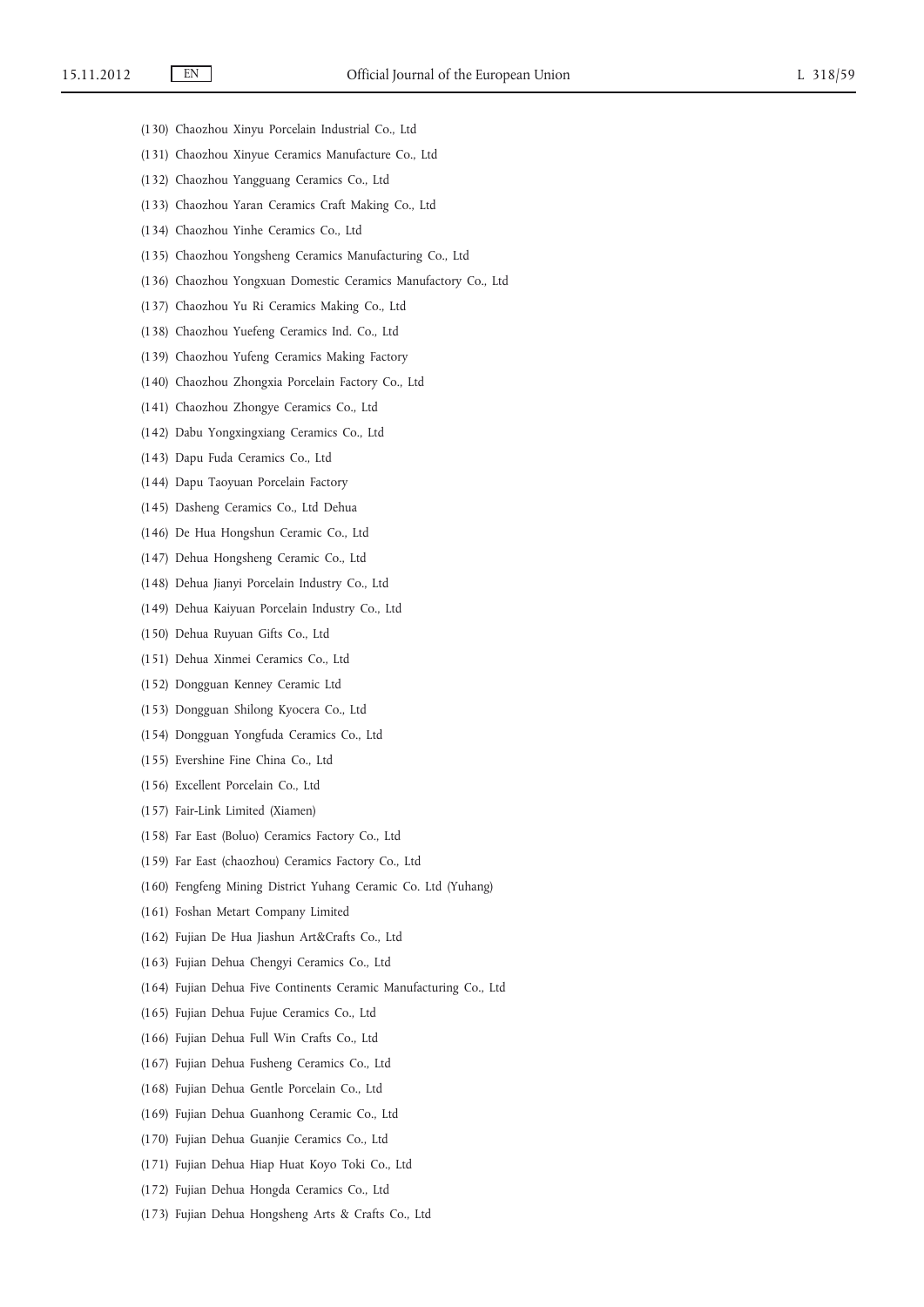- (174) Fujian Dehua Hongyu Ceramic Co., Ltd
- (175) Fujian Dehua Huachen Ceramics Co., Ltd
- (176) Fujian Dehua Huaxia Ceramics Co., Ltd
- (177) Fujian Dehua Huilong Ceramic Co., Ltd
- (178) Fujian Dehua Jingyi Ceramics Co., Ltd
- (179) Fujian Dehua Jinhua Porcelain Co., Ltd
- (180) Fujian Dehua Jinzhu Ceramics Co., Ltd
- (181) Fujian Dehua Lianda Ceramic Co., Ltd
- (182) Fujian Dehua Myinghua Ceramics Co., Ltd
- (183) Fujian Dehua Pengxin Ceramics Co., Ltd
- (184) Fujian Dehua Rongxin Ceramic Co., Ltd
- (185) Fujian Dehua Shisheng Ceramics Co., Ltd
- (186) Fujian Dehua Will Ceramic Co., Ltd
- (187) Fujian Dehua Xianda Ceramic Factory
- (188) Fujian Dehua Xianghui Ceramic Co., Ltd
- (189) Fujian Dehua Xingye Ceramic Co., Ltd
- (190) Fujian Dehua Yonghuang Ceramic Co., Ltd
- (191) Fujian Dehua Yousheng Ceramics Co., Ltd
- (192) Fujian Dehua You-Young Crafts Co., Ltd
- (193) Fujian Dehua Zhenfeng Ceramics Co., Ltd
- (194) Fujian Dehua Zhennan Ceramics Co., Ltd
- (195) Fujian Jackson Arts and Crafts Co., Ltd
- (196) Fujian Jiamei Group Corporation
- (197) Fujian Profit Corp
- (198) Fujian Province Dehua County Beatrot Ceramic Co., Ltd
- (199) Fujian Province Yongchun County Foreign Processing and Assembling Corporation
- (200) Fujian Quanzhou Longpeng Group Co., Ltd
- (201) Fujian Quanzhou Shunmei Group Co., Ltd
- (202) Fung Lin Wah Group
- (203) Ganzhou Koin Structure Ceramics Co., Ltd
- (204) Global Housewares Factory
- (205) Guangdong Baofeng Ceramic Technology Development Co., Ltd
- (206) Guangdong Bening Ceramics Industries Co., Ltd
- (207) Guangdong Daye Porcelain Co., Ltd
- (208) Guangdong Dongbao Group Co., Ltd
- (209) Guangdong Huaxing Ceramics Co., Ltd
- (210) Guangdong Quanfu Ceramics Ind. Co., Ltd
- (211) Guangdong Shunxiang Porcelain Co., Ltd
- (212) Guangdong Sitong Group Co., Ltd
- (213) Guangdong Songfa Ceramics Co.,Ltd
- (214) Guangdong Yutai Porcelain Co., Ltd
- (215) Guangxi Beiliu City Ming Chao Porcelain Co., Ltd
- (216) Guangxi Beiliu Guixin Porcelain Co., Ltd
- (217) Guangxi Beiliu Huasheng Porcelain Ltd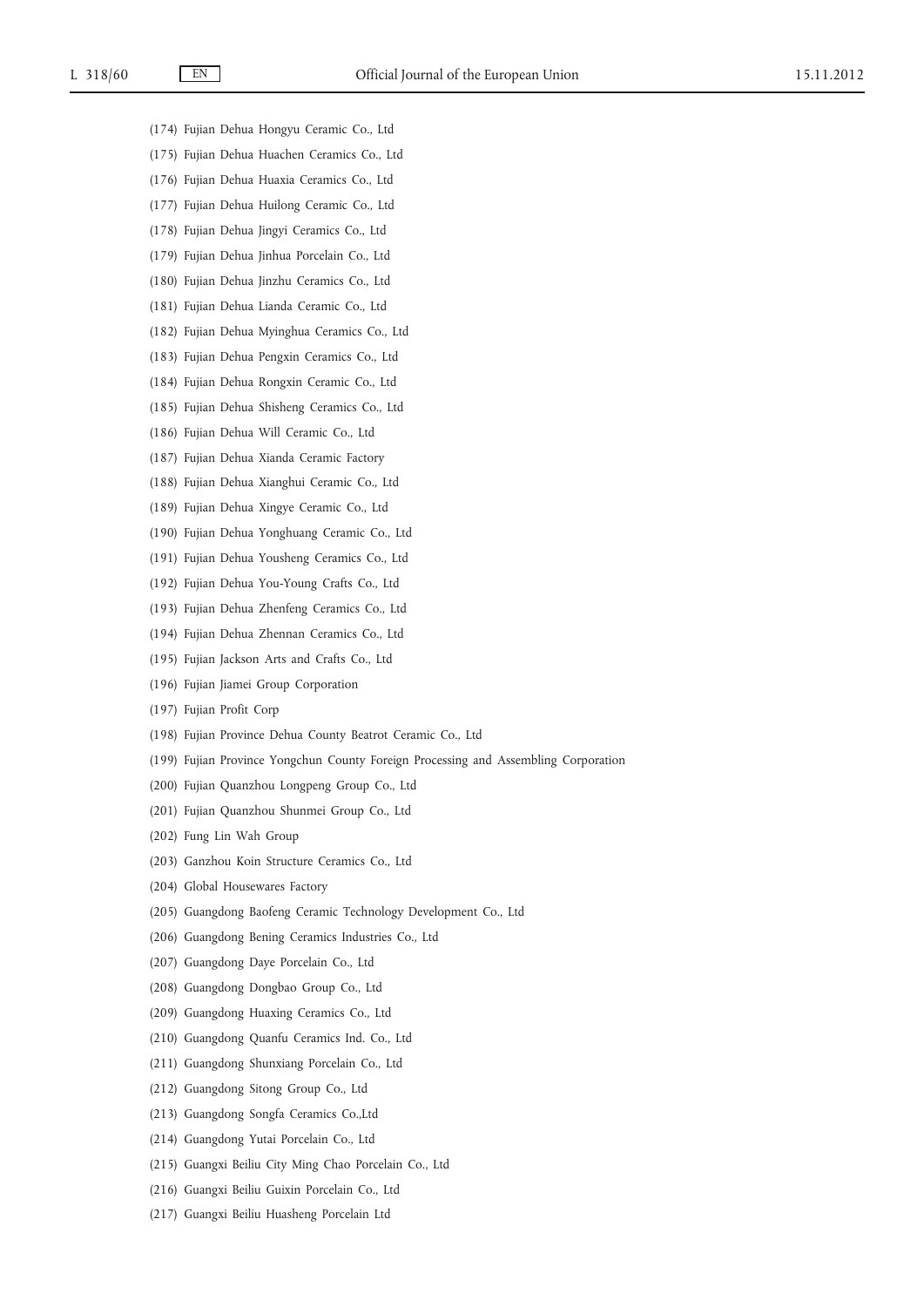- (218) Guangxi Beiliu Newcentury Ceramic Llc.
- (219) Guangxi Beiliu Qinglang Porcelain Trade Co., Ltd
- (220) Guangxi Beiliu Rili Porcelain Co.,Ltd
- (221) Guangxi Beiliu Xiongfa Ceramics Co., Ltd
- (222) Guangxi Beiliu Yujie Porcelain Co., Ltd
- (223) Guangxi Beiliu Zhongli Ceramics Co., Ltd
- (224) Guangxi Nanshan Porcelain Co., Ltd
- (225) Guangxi Xin Fu Yuan Co. Ltd
- (226) Guangxi Yulin Rongxing Ceramics Co., Ltd
- (227) Guangzhou Chaintime Porcelain Co., Ltd
- (228) Guangzhou Xiongji Imp. & Exp. Co., Ltd
- (229) Haofa Ceramics Co., Ltd of Dehua Fujian
- (230) Hebei Dersun Ceramic Co., Ltd
- (231) Hebei Great Wall Ceramic Co., Ltd
- (232) Hunan Baihua Ceramics Co., Ltd
- (233) Hunan Eka Ceramics Co., Ltd
- (234) Hunan Fungdeli Ceramics Co., Ltd
- (235) Hunan Gaofeng Ceramic Manufacturing Co., Ltd
- (236) Hunan Greture Co., Ltd
- (237) Hunan Huawei China Industry Co., Ltd
- (238) Hunan Huayun Ceramics Factory Co., Ltd
- (239) Hunan Liling Tianxin China Industry Ltd
- (240) Hunan Provincial Liling Chuhua Ceramic Industrial Co., Ltd
- (241) Hunan Quanxiang Ceramics Corp. Ltd
- (242) Hunan Taisun Ceramics Co., Ltd
- (243) Hunan Victor Imp. & Exp. Co., Ltd
- (244) Hunan Wing Star Ceramic Co., Ltd
- (245) Hunan Xianfeng Ceramic Industry Co.,Ltd
- (246) Jiangsu Gaochun Ceramics Co., Ltd
- (247) Jiangsu Yixing Fine Pottery Corp., Ltd
- (248) Jiangxi Global Ceramic Co., Ltd
- (249) Jiangxi Kangshu Porcelain Co.,Ltd
- (250) Jingdezhen F&B Porcelain Co., Ltd
- (251) Jingdezhen Yuanjing Porcelain Industry Co., Ltd
- (252) Jiyuan Jukang Xingxing Ceramics Co., Ltd
- (253) Joyye Arts & Crafts Co., Ltd
- (254) Junior Star Ent's Co., Ltd
- (255) K&T Ceramics International Co., Ltd
- (256) Kam Lee (Xing Guo) Metal and Plastic Fty. Co., Ltd
- (257) Karpery Industrial Co., Ltd
- (258) Kilncraft Ceramics Ltd
- (259) Lian Jiang Golden Faith Porcelain Co., Ltd
- (260) Liling Esion Homeware Co., Ltd
- (261) Liling Gaopeng Ceramic Industry Co., Ltd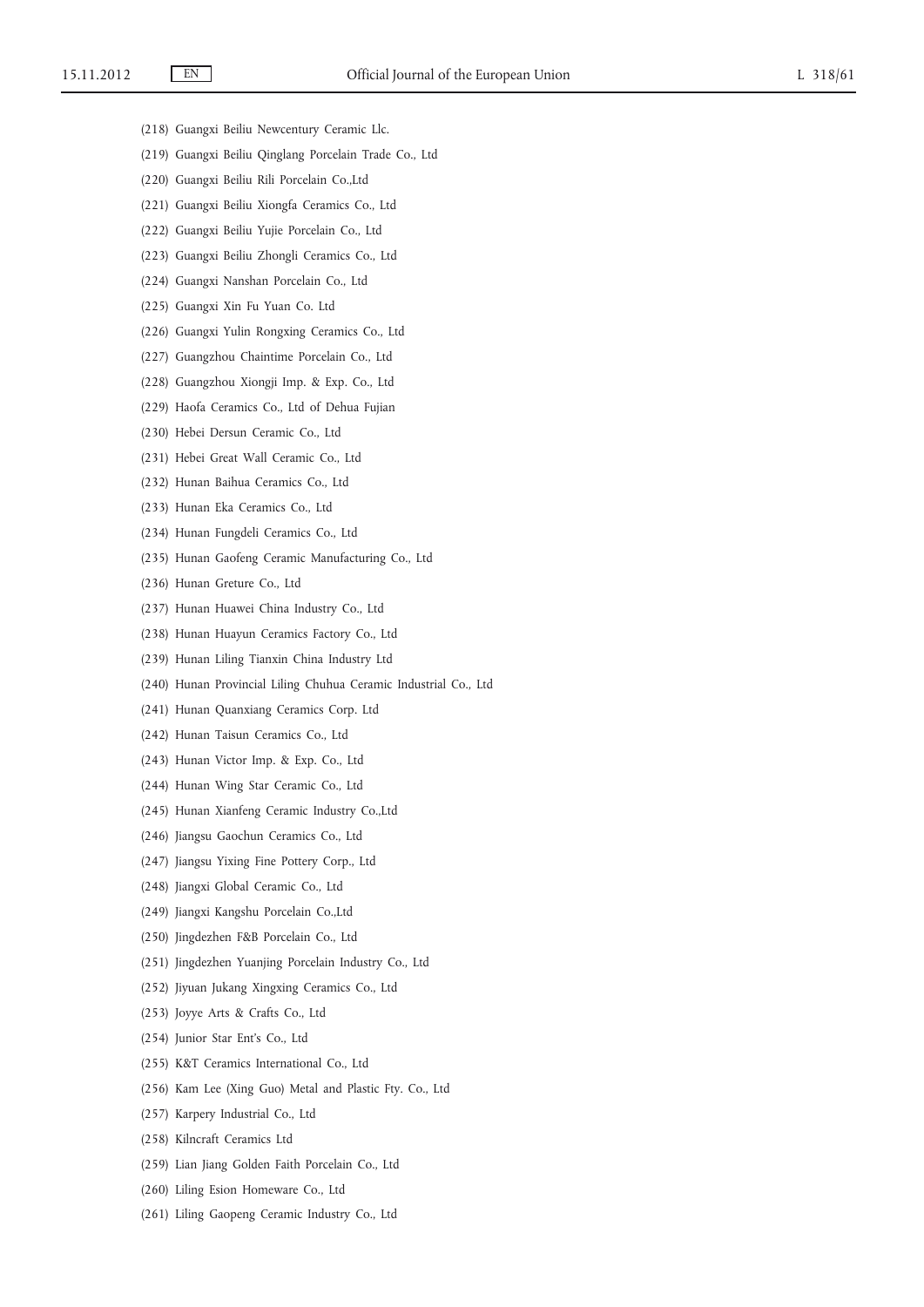- (262) Liling GuanQian Ceramic Manufacture Co., Ltd
- (263) Liling Huahui Ceramic Manufacturing Co., Ltd
- (264) Liling Huawang Ceramics Manufacturing Co., Ltd
- (265) Liling Kaiwei Ceramic Co., Ltd
- (266) Liling Liangsheng Ceramic Manufacture Co., Ltd
- (267) Liling Minghui Ceramic Factory
- (268) Liling Only Co., Ltd
- (269) Liling Quanhu Industries General Company
- (270) Liling Rongxiang Ceramic Co., Ltd
- (271) Liling Ruixiang Ceramics Industrial Co., Ltd
- (272) Liling Santang Ceramics Manufacturing Co., Ltd
- (273) Liling Shenghua Industrial Co., Ltd
- (274) Liling Swan Household Co., Ltd
- (275) Liling Tengrui Industrial and Trading Co.,Ltd
- (276) Liling United Ceramic-Ware Manufacturing Co., Ltd
- (277) Liling Yihong Arts & Crafts Co., Ltd
- (278) Liling Yonghe Porcelain Factory
- (279) Liling Yucha Ceramics Co., Ltd
- (280) Linyi Jinli Ceramics Co., Ltd
- (281) Linyi Pengcheng Industry Co., Ltd
- (282) Linyi Wanqiang Ceramics Co., Ltd
- (283) Linyi Zhaogang Ceramics Co., Ltd
- (284) Liveon Industrial Co., Ltd
- (285) Long Da Bone China Co., Ltd
- (286) Meizhou Gaoyu Ceramics Co., Ltd
- (287) Meizhou Lianshunchang Trading Co., Ltd
- (288) Meizhou Xinma Ceramics Co., Ltd
- (289) Meizhou Yuanfeng Ceramic Industry Co., Ltd
- (290) Meizhou Zhong Guang Industrial Co., Ltd
- (291) Miracle Dynasty Fine Bone China (Shanghai) Co., Ltd
- (292) Photo USA Electronic Graphic Inc.
- (293) Quanzhou Allen Light Industry Co., Ltd
- (294) Quanzhou Chuangli Craft Co., Ltd
- (295) Quanzhou Dehua Fangsheng Arts Co., Ltd
- (296) Quanzhou Haofu Gifts Co., Ltd
- (297) Quanzhou Hongsheng Group Corporation
- (298) Quanzhou Jianwen Craft Co., Ltd
- (299) Quanzhou Kunda Gifts Co., Ltd
- (300) Quanzhou Yongchun Shengyi Ceramics Co., Ltd
- (301) Raoping Bright Future Porcelain Factory (RBF)
- (302) Raoping Sanrao Yicheng Porcelain Factory
- (303) Raoping Sanyi Industrial Co., Ltd
- (304) Raylon Enterprise Co., Ltd
- (305) Rong Lin Wah Industrial (Shenzhen) Co., Ltd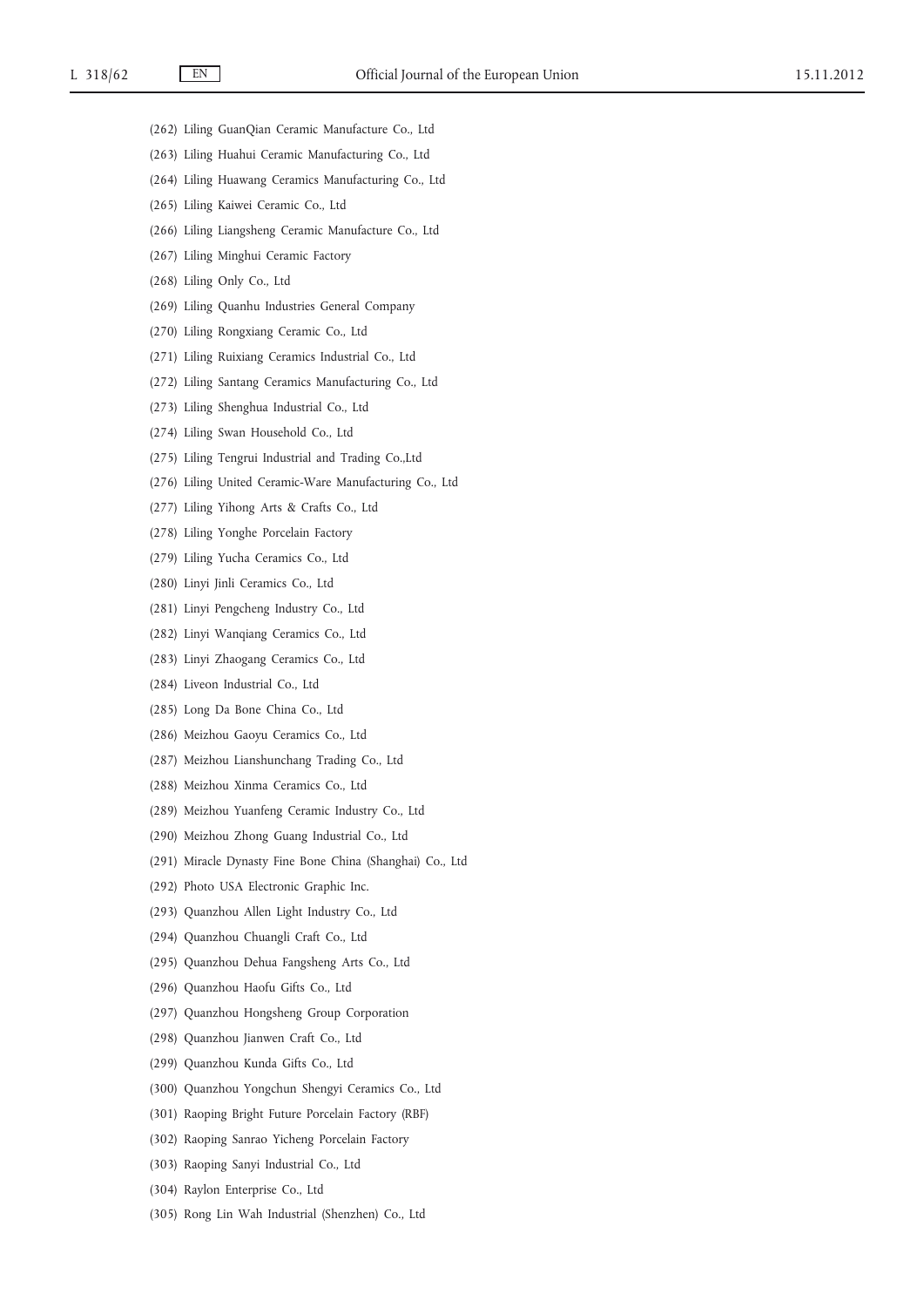- (306) Shandong Futai Ceramics Co., Ltd
- (307) Shandong Gaode Hongye Ceramics Co., Ltd
- (308) Shandong Kunlun Ceramic Co., Ltd
- (309) Shandong Zhaoding Porcelain Co., Ltd
- (310) Shantou Ceramics Industry Supply & Marketing Corp.
- (311) Shantou Jinyuan Huajing Economic Trading Co., Ltd
- (312) Sheng Hua Ceramics Co., Ltd
- (313) Shenzhen Baoshengfeng Imp. & Exp. Co., Ltd
- (314) Shenzhen Bright Future Industry Co., Ltd (SBF)
- (315) Shenzhen Donglin Industry Co., Ltd
- (316) Shenzhen Ever Nice Industry Co., Ltd
- (317) Shenzhen Evergrows Trading Co., Ltd
- (318) Shenzhen Fuliyuan Porcelain Co., Ltd
- (319) Shenzhen Fuxingjiayun Ceramics Co., Ltd
- (320) Shenzhen Gottawa Industrial Ltd
- (321) Shenzhen Hiker Housewares Ltd
- (322) Shenzhen Senyi Porcelain Industry Co. Ltd
- (323) Shenzhen Tao Hui Industrial Co., Ltd
- (324) Shenzhen Topchoice Industries Limited
- (325) Shenzhen Trueland Industrial Co., Ltd
- (326) Shenzhen Universal Industrial Co., Ltd
- (327) Shenzhen Zhan Peng Xiang Industrial Co., Ltd
- (328) Shijiazhuang Kuangqu Huakang Porcelain Co., Ltd
- (329) Shun Sheng Da Group Co., Ltd Quanzhou Fujian
- (330) Stechcol Ceramic Crafts Development (Shenzhen) Co., Ltd
- (331) Tangshan Beifangcidu Ceramic Group Co., Ltd
- (332) Tangshan Boyu Osseous Ceramic Co., Ltd
- (333) Tangshan Daxin Ceramics Co., Ltd
- (334) Tangshan Golden Ceramic Co., Ltd
- (335) Tangshan Haigelei Fine Bone Porcelain Co., Ltd
- (336) Tangshan Hengrui Porcelain Industry Co., Ltd
- (337) Tangshan Huamei Porcelain Co., Ltd
- (338) Tangshan Huaxincheng Ceramic Products Co., Ltd
- (339) Tangshan Huyuan Bone China Co., Ltd
- (340) Tangshan Imperial-Hero Ceramics Co., Ltd
- (341) Tangshan Jinfangyuan Bone China Manufacturing Co., Ltd
- (342) Tangshan Keyhandle Ceramic Co., Ltd
- (343) Tangshan Longchang Ceramics Co., Ltd
- (344) Tangshan Masterwell Ceramic Co., Ltd
- (345) Tangshan Redrose Porcelain Products Co., Ltd
- (346) Tangshan Shiyu Commerce Co., Ltd
- (347) Tangshan Xueyan Industrial Co., Ltd
- (348) Tangshan Yida Industrial Corp.
- (349) Tao Yuan Porcelain Factory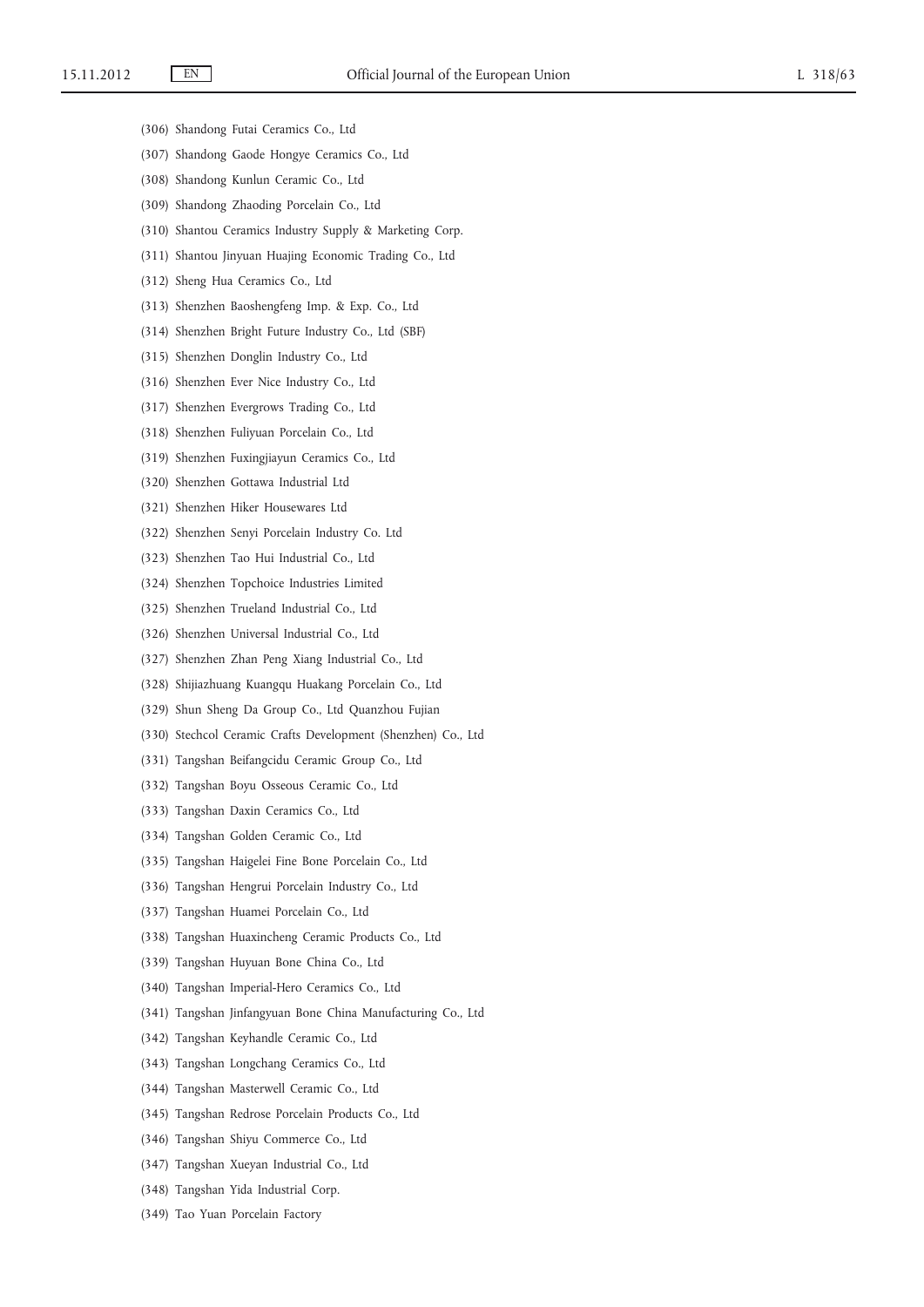- (350) Teammann Co., Ltd
- (351) The China & Hong Kong Resources Co., Ltd
- (352) The Great Wall Group Holding Co., Ltd
- (353) Tienshan (Handan) Tableware Co., Ltd (Tienshan)
- (354) Topking Industry (China) Ltd
- (355) Tschinawares Co., Ltd
- (356) Weijian Ceramic Industrial Co., Ltd
- (357) Weiye Ceramics Co., Ltd
- (358) Winpat Industrial Co., Ltd
- (359) Xiamen Acrobat Splendor Ceramics Co., Ltd
- (360) Xiamen Johnchina Fine Polishing Tech Co., Ltd
- (361) Xiangqiang Ceramic Manufacturing Co., Ltd
- (362) Xin Fu Yuan Co. Ltd
- (363) Xin Xing Xian XinJiang Pottery Co., Ltd
- (364) Xinhua County Huayang Porcelain Co., Ltd
- (365) Xuchang Jianxing Porcelain Products Co., Ltd
- (366) Yangjiang Shi Ba Zi Kitchen Ware Manufacturing Co., Ltd
- (367) Yanling Hongyi Import N Export Trade Co., Ltd
- (368) Ying-Hai (Shenzhen) Industry Dev. Co., Ltd
- (369) Yiyang Red Star Ceramics Ltd
- (370) Yong Feng Yuan Industry Co., Ltd (Yong Feng Yuan Industry)
- (371) Yongchun Dahui Crafts Co., Ltd
- (372) Youzhou City Kongjia Porcelain Co., Ltd
- (373) Yu Yuan Ceramics Co., Ltd
- (374) Yuzhou Huixiang Ceramics Co., Ltd
- (375) Yuzhou Ruilong Ceramics Co., Ltd
- (376) Zhangjiakou Xuanhua Yici Ceramics Co., Ltd (Xuanhua Yici)
- (377) Zhejiang Nansong Ceramics Co., Ltd
- (378) Zhuhai Luckyman Electronic Co., Ltd
- (379) Zibo Boshan Shantou Ceramic Factory
- (380) Zibo CAC Chinaware Co., Ltd
- (381) Zibo Fortune Light Industrial Products Co., Ltd
- (382) Zibo Fuxin Porcelain Co., Ltd
- (383) Zibo GaoDe Ceramic Technology & Development Co., Ltd
- (384) Zibo Hongda Ceramics Co., Ltd
- (385) Zibo Jinxin Light Industrial Products Co., Ltd
- (386) Zibo Kunyang Ceramic Corporation Limited